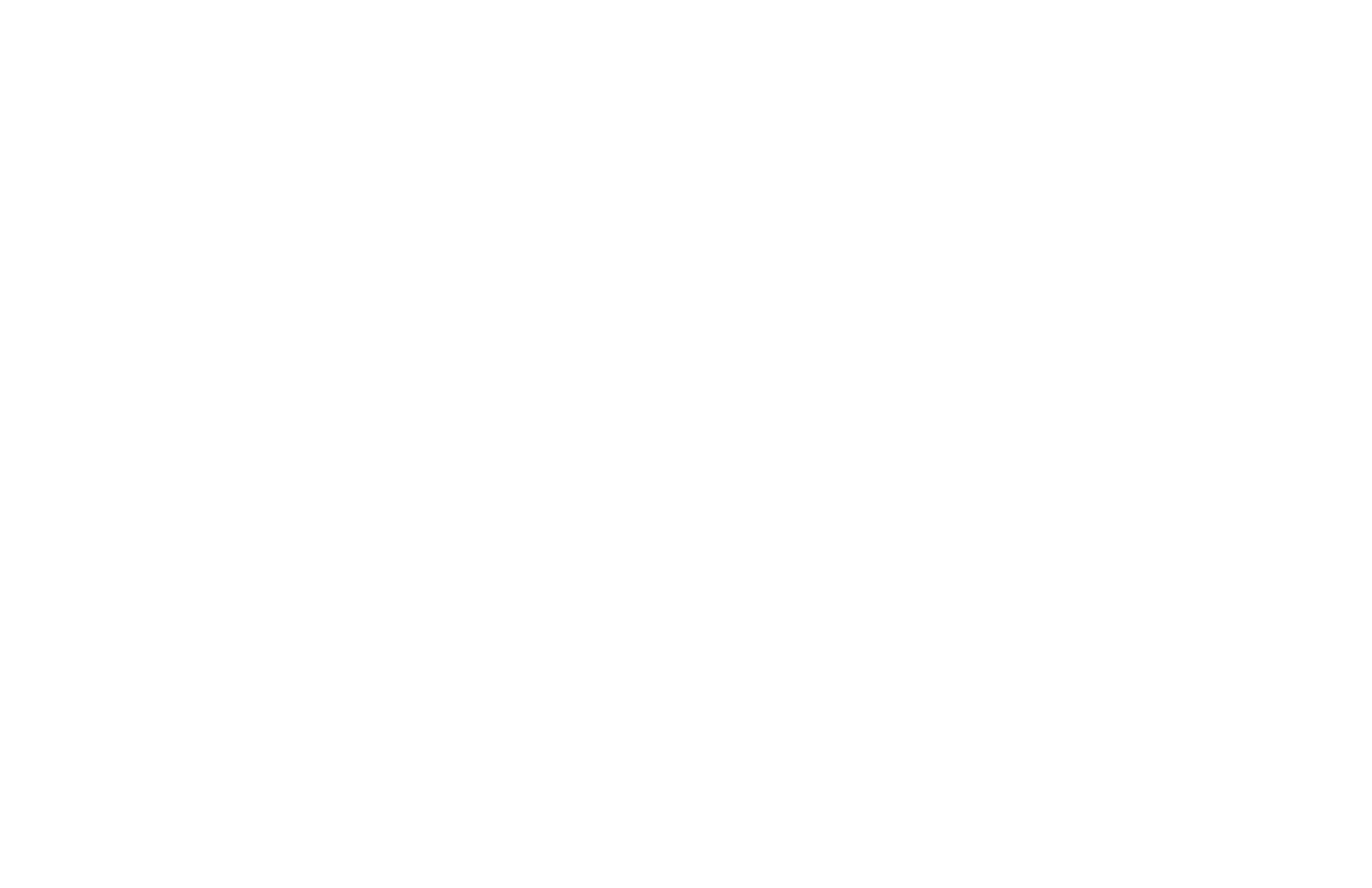# LAUNCHING A DIGITAL TAX ADMINISTRATION TRANSFORMATION WHAT YOU NEED TO KNOW

MAY 2022



ASIAN DEVELOPMENT BANK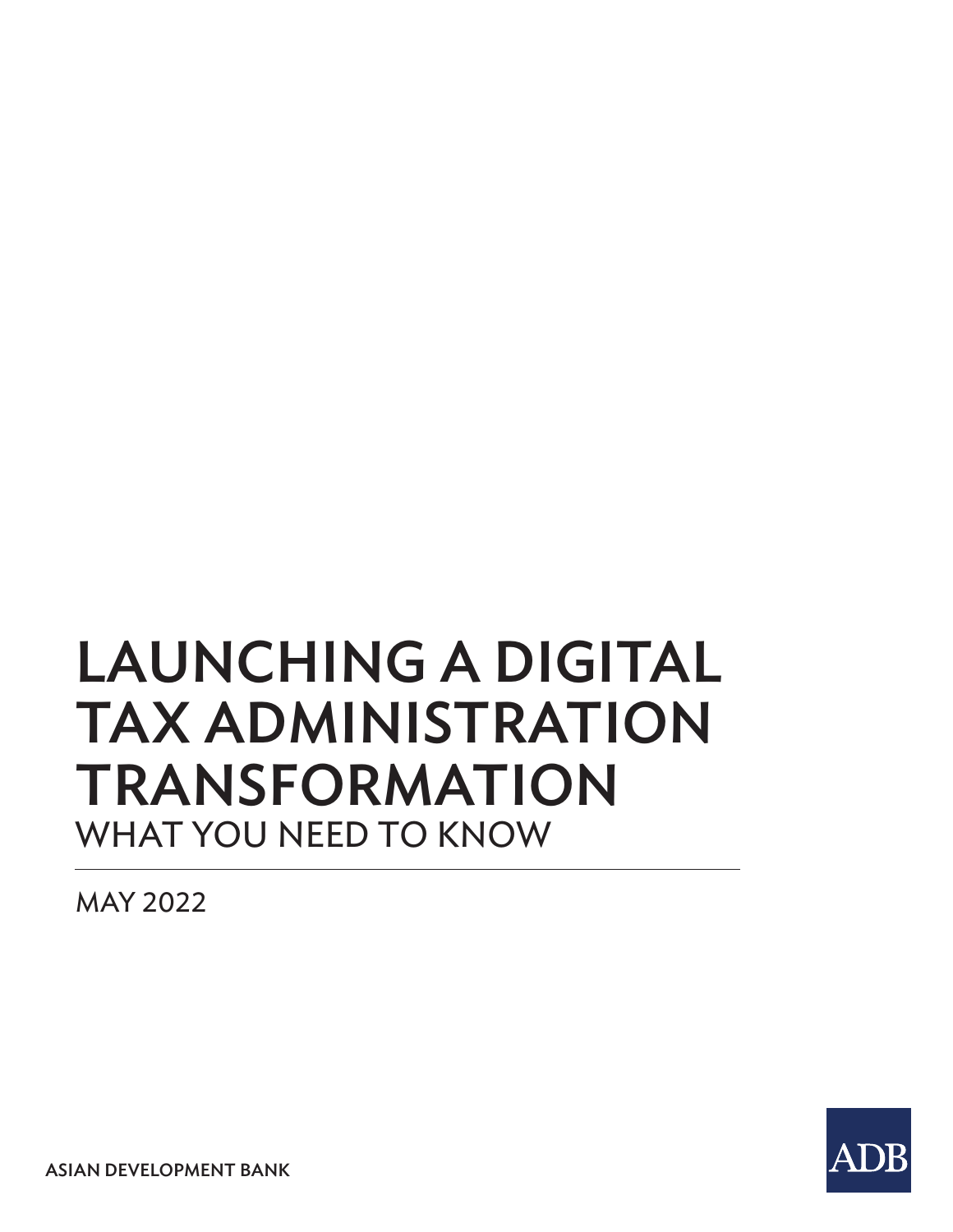

Creative Commons Attribution 3.0 IGO license (CC BY 3.0 IGO)

© 2022 Asian Development Bank 6 ADB Avenue, Mandaluyong City, 1550 Metro Manila, Philippines Tel +63 2 8632 4444; Fax +63 2 8636 2444 www.adb.org

Some rights reserved. Published in 2022.

ISBN 978-92-9269-287-2 (print), 978-92-9269-288-9 (electronic), 978-92-9269-289-6 (ebook) Publication Stock No. TCS210343 DOI: http://dx.doi.org/10.22617/TCS210343

The views expressed in this publication are those of the authors and do not necessarily reflect the views and policies of the Asian Development Bank (ADB) or its Board of Governors or the governments they represent.

ADB does not guarantee the accuracy of the data included in this publication and accepts no responsibility for any consequence of their use. The mention of specific companies or products of manufacturers does not imply that they are endorsed or recommended by ADB in preference to others of a similar nature that are not mentioned.

By making any designation of or reference to a particular territory or geographic area, or by using the term "country" in this document, ADB does not intend to make any judgments as to the legal or other status of any territory or area.

This work is available under the Creative Commons Attribution 3.0 IGO license (CC BY 3.0 IGO) https://creativecommons.org/licenses/by/3.0/igo/. By using the content of this publication, you agree to be bound by the terms of this license. For attribution, translations, adaptations, and permissions, please read the provisions and terms of use at https://www.adb.org/terms-use#openaccess.

This CC license does not apply to non-ADB copyright materials in this publication. If the material is attributed to another source, please contact the copyright owner or publisher of that source for permission to reproduce it. ADB cannot be held liable for any claims that arise as a result of your use of the material.

Please contact pubsmarketing@adb.org if you have questions or comments with respect to content, or if you wish to obtain copyright permission for your intended use that does not fall within these terms, or for permission to use the ADB logo.

Corrigenda to ADB publications may be found at http://www.adb.org/publications/corrigenda.

Note:

In this publication, "\$" refers to United States dollars.

On the cover: Tax administration reform through digital transformation is a key component to improving tax administration capacity, efficiency, and speed. Preparing for digital transformation requires careful planning, clear vision, and effective implementation. A comprehensive digital road map provides a blueprint for action to ensure that resources and initiatives are aligned with the strategy/objectives of the state institution.

Cover design by Cleone Baradas.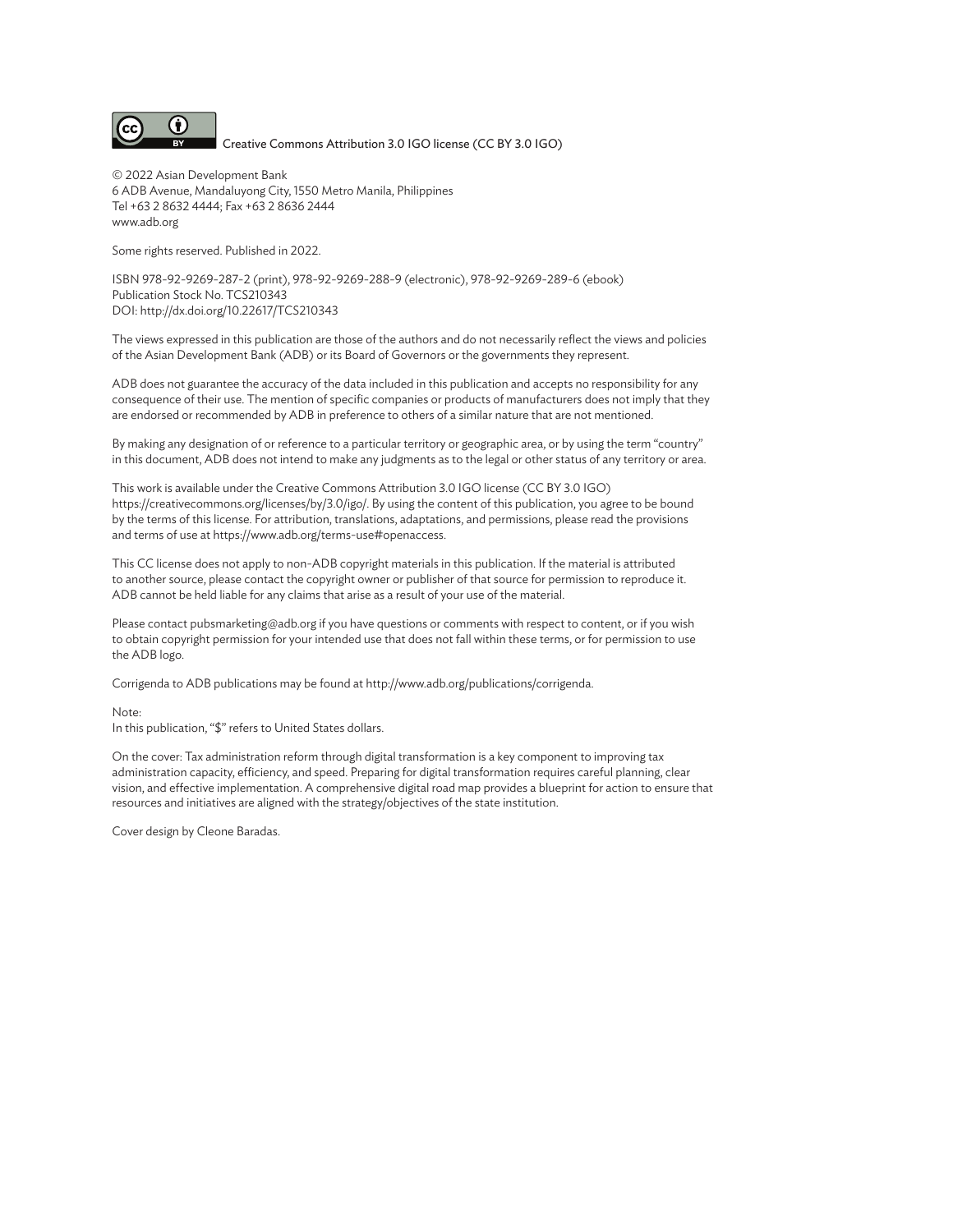## **Contents**

| <b>Figures</b>                                                             | $\vee$         |
|----------------------------------------------------------------------------|----------------|
| Acknowledgments                                                            | vi             |
| <b>Executive Summary</b>                                                   | vii            |
| <b>Introduction and Context</b>                                            | 1              |
| Context                                                                    | $\overline{4}$ |
| Evolving Role of Tax Administration                                        | 5              |
| How Tax Administrations Use Technology Today                               | 11             |
| Development of Technology                                                  | 11             |
| Waves of Tax Administration Digitization                                   | 11             |
| Tax Administration Digitization and Technology in Use                      | 13             |
| A Digitally Transformed Tax Administration's Processes and Characteristics | 17             |
| Current Trends and State of Play                                           | 17             |
| Getting to the Future                                                      | 18             |
| Characteristics of a Digitized Tax Administration                          | 19             |
| Addressing Risk in the Digital Transformation Journey                      | 22             |
| The Risks Identified                                                       | 22             |
| An Approach to Risk Mitigation                                             | 24             |
| <b>Measuring Impact</b>                                                    | 27             |
| Effectiveness                                                              | 27             |
| <b>Efficiency and Speed</b>                                                | 28             |
| Other Functions                                                            | 29             |
| The Digital Transformation Process                                         | 30             |
| <b>Application in Developing Countries</b>                                 | 31             |
| Factors and Challenges Affecting Digital Tax Transformation Baselines      | 31             |
| Getting Ready for Digital Transformation                                   | 32             |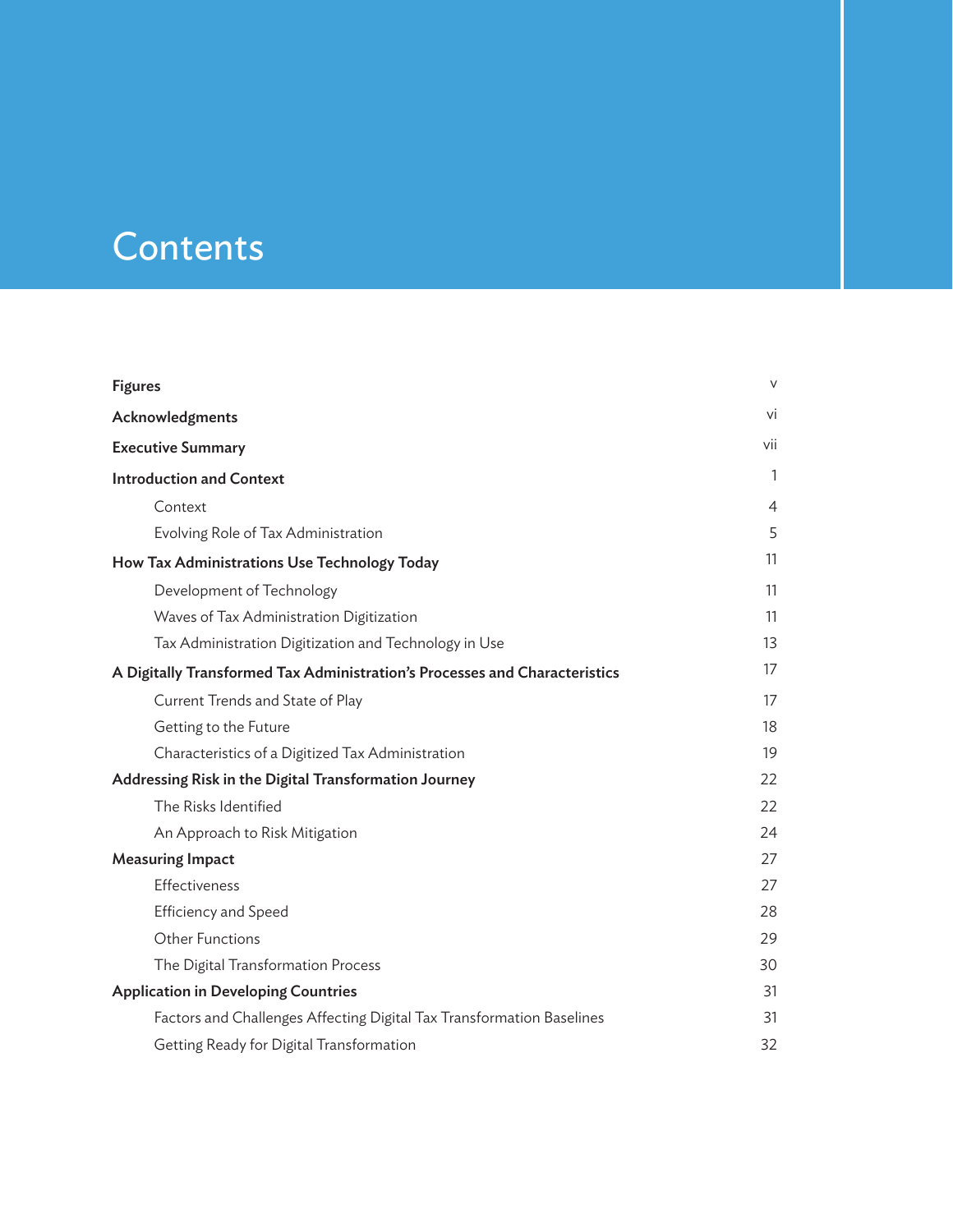|    | Road Map for ADB Members          | 35 |
|----|-----------------------------------|----|
|    | Principles of Design              | 36 |
|    | Workstreams                       | 36 |
|    | Steps along the Road              | 37 |
|    | Conclusions                       | 39 |
|    | Appendixes                        |    |
| 1. | <b>Emerging Technology Trends</b> | 40 |
|    | 2. Basic Assessment Framework     | 44 |
|    | 3. Relevant Statistical Data      | 49 |
|    | 4. Subject Matter Reference Guide | 52 |
|    | References                        | 54 |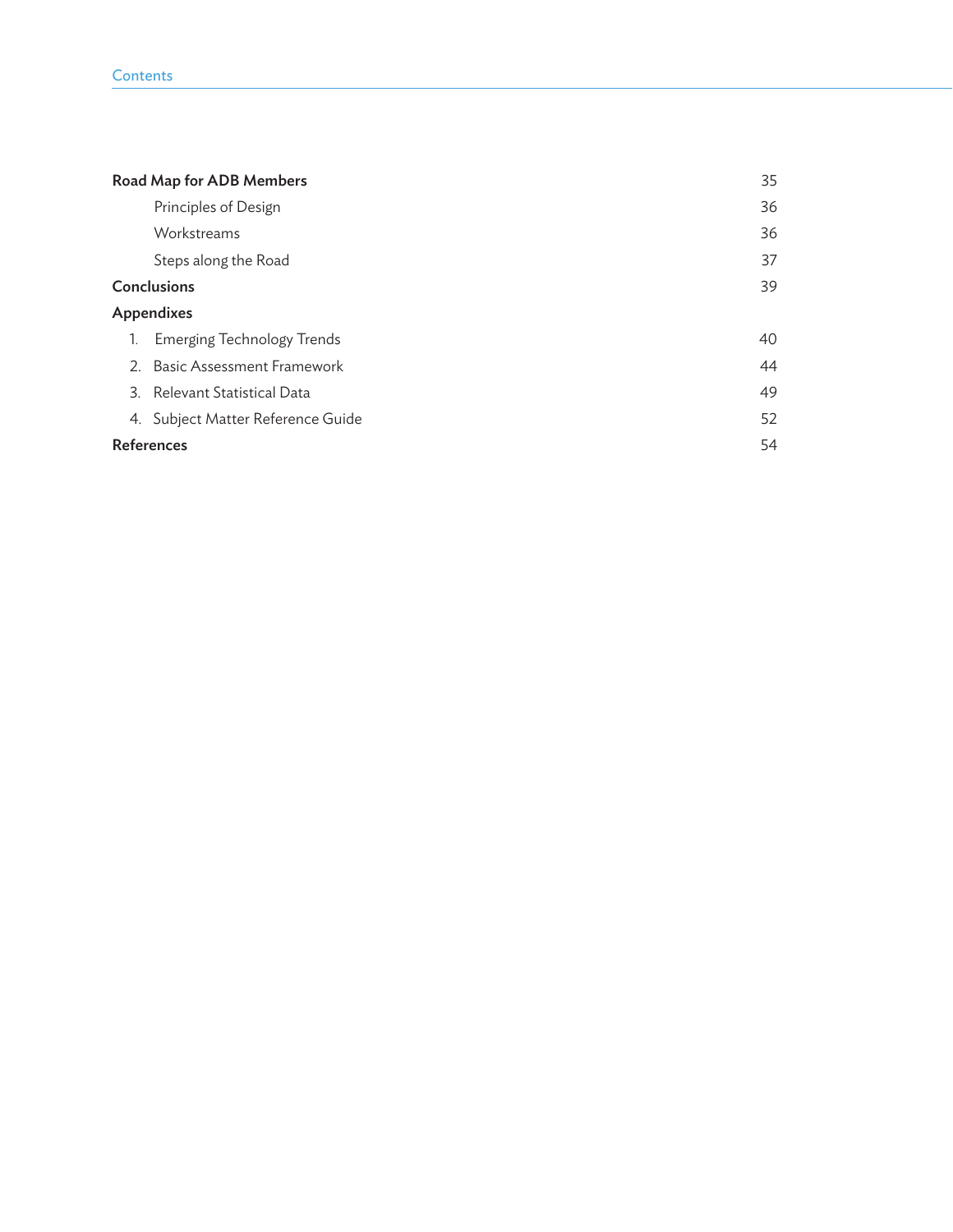# Figures

| 1  | OECD Characterization of the Evolution of Tax Administration                                 | 3  |
|----|----------------------------------------------------------------------------------------------|----|
| 2  | Comparison of Tax Administration 1.0 Compliance vs.<br>Tax Administration 3.0 Administration | 9  |
| 3  | Current Tax Administration Audits vs. Future Tax Administration Audits                       | 10 |
| 4  | Use of e-Invoicing Technology in Asia and the Pacific, 2021                                  | 13 |
| 5. | Summary of Frequently Used Technology in Tax Administrations                                 | 14 |
| 6  | Technology Associated with Tax Administration Cycle                                          | 15 |
| 7  | Average Time (hours per year) for Tax Compliance by Region                                   | 16 |
| 8  | Adoption of Invoice Digitalization by Region                                                 | 16 |
| 9  | Evolution from Tax Administration 1.0 to Tax Administration 3.0                              | 21 |
|    | 10 Seven Synapses of Digital Transformation                                                  | 26 |
| 11 | Digital Maturity Index                                                                       | 30 |
|    | 12 Summary of a Digital Transformation Road Map                                              | 35 |
|    | 13 Steps toward a Digital Transformation Road Map                                            | 38 |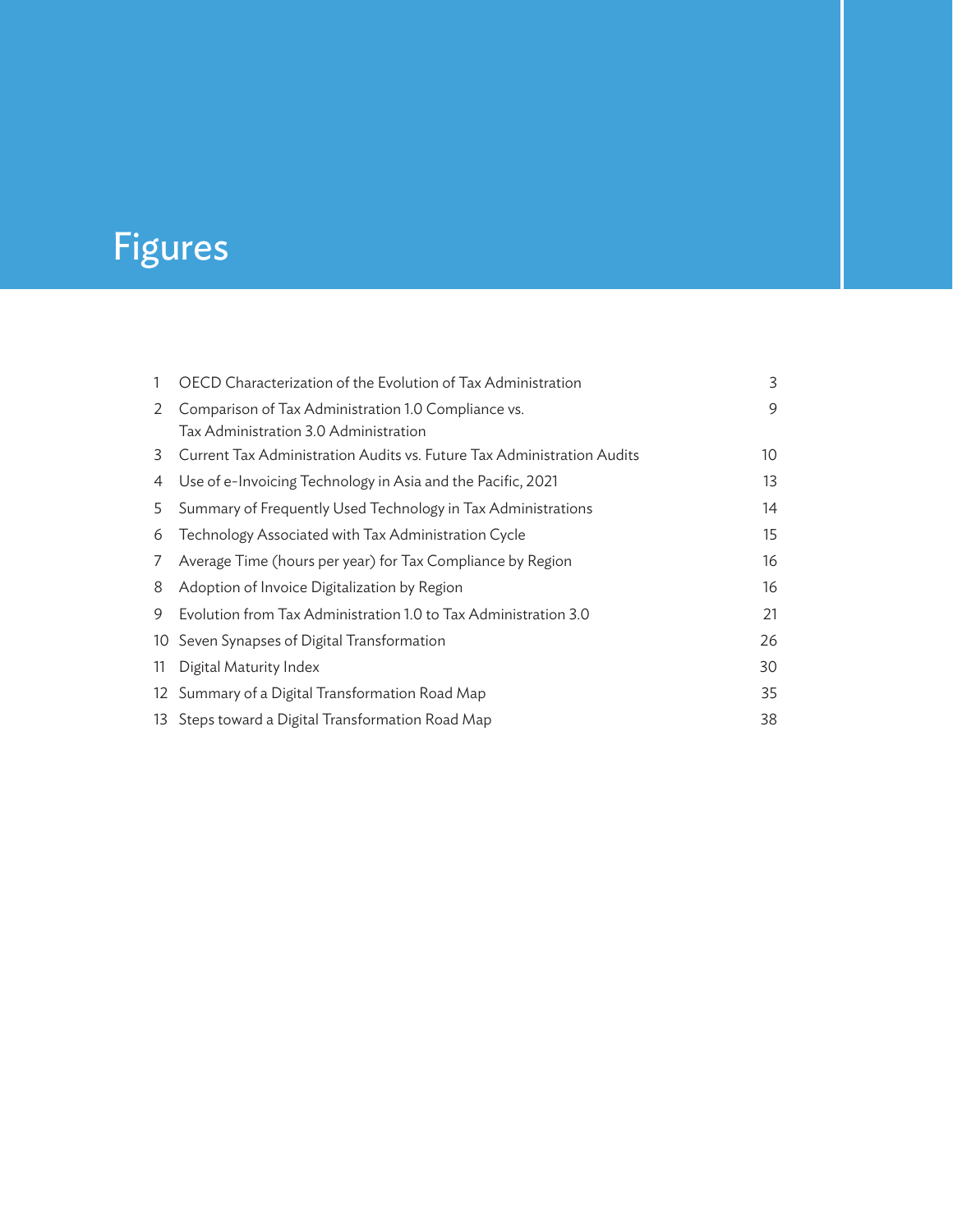## Acknowledgments

The preparation and production of this report was led by Daisuke Miura, Public Management Specialist (Taxation) at the Governance Thematic Group (SDTC-GOV) of the Sustainable Development and Climate Change Department (SDCC (Taxation) at the Governance Thematic Group (SDTC-GOV) of the Sustainable Development and Stern, Global Lead for Tax Administration and Reform Services, and Christopher Sanger, Global Government and Risk Tax Leader and Tax Policy Leader, from Ernst & Young Global.

We wish to thank Bruno Carrasco, Director General concurrently Chief Compliance Officer of SDCC; Go Nagata, Public Management Specialist (Taxation); Seok Yong Yoon, Principal Public Management Specialist (e-Governance); Lei Lei Song, Regional Economic Advisor; and Hiranya Mukhopadhyay, Chief of SDTG-GOV, for providing strategic guidance to ensure that the report reflects ADB's operational experience in the transformation of digital tax administration, and captures the issues and elements involved in the digital transformation of the tax administration in ADB members.

This report was sponsored by the ADB Domestic Resource Mobilization Trust Fund, with a contribution from the Government of Japan.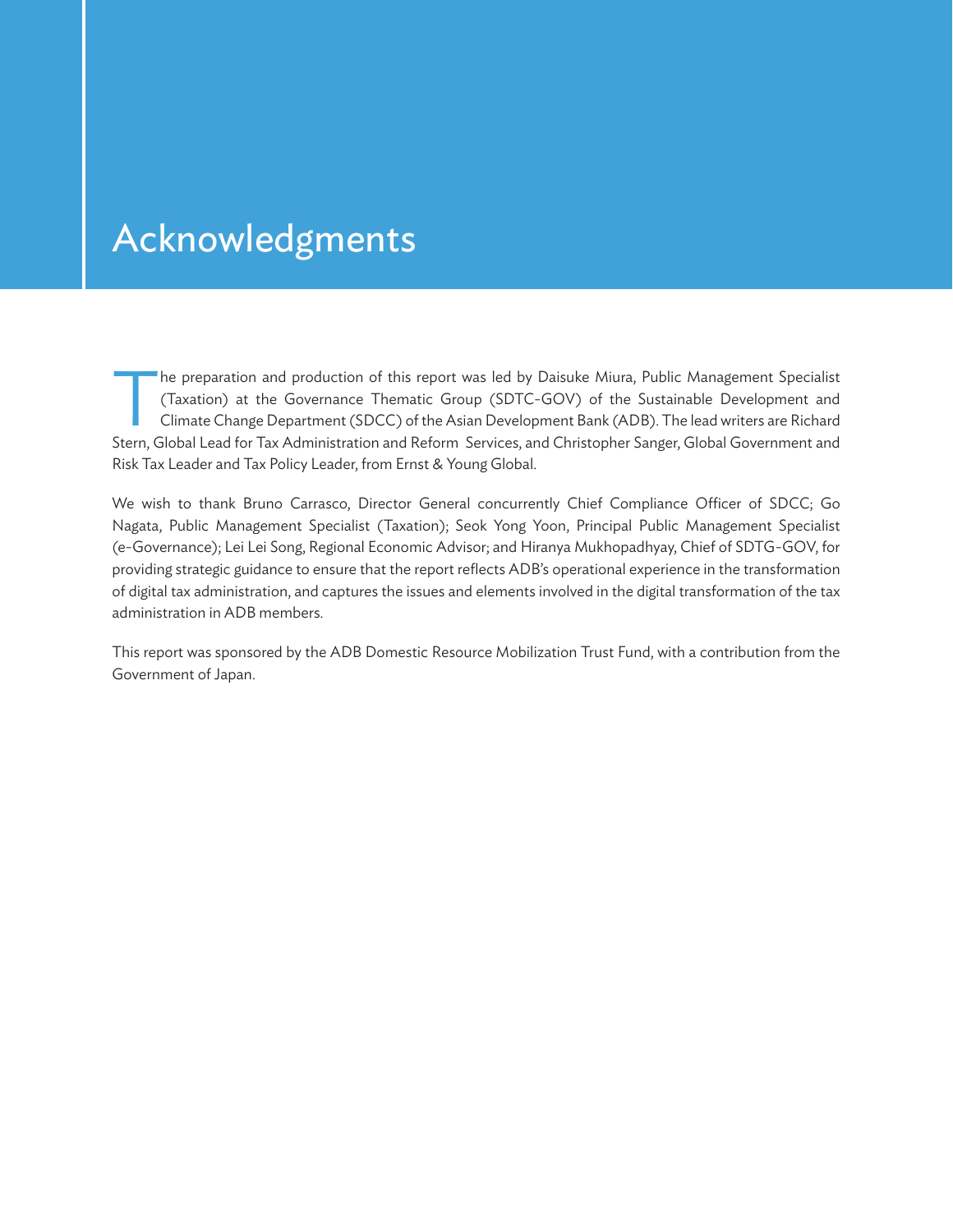## Executive Summary

This report is a component of work by the Asian Development Bank (ADB) supporting the digital transformation of tax administration. Such transformation can be an important part of a medium-term revenue strategy (MTRS), pro transformation of tax administration. Such transformation can be an important part of a medium-term revenue strategy (MTRS), providing a mechanism to dramatically improve compliance. Success requires a high level of commitment on the part of policymakers, a communication strategy that focuses on stakeholder management, and a fully articulated implementation plan (road map).

The role of tax administration has changed dramatically in the past decade, and the pace of change has accelerated sharply in recent years due to the development and implementation of new technologies, and application of technology to the functions and processes of tax administration. From mobilizing stimulus payments and other fiscal incentives for vulnerable populations to strengthening domestic resource mobilization (DRM) to stabilize finances and invest in development, tax administrations are compelled to accelerate digitalization and further explore innovative technology solutions. This can help them to address unprecedented opportunities and challenges, and to collect more of the revenue due through efficiency gains, wider scope, and expansion of responsibilities.

Although the overall objectives, functions, processes, and technological focus of "the tax administration of the future" may be shared across borders, the journey in scope, timing, phasing, and choice of instruments is unique to each context. This report seeks to capture these elements of commonality, and differences in journeys and endpoints to present a comprehensive overview of digital transformation of tax administration. The report seeks to bring together a discussion of strategies and objectives (planning), a list of solutions and technical instrument options, and an approach to implementation.

This report is an overview that surveys and analyzes the issues and areas that policymakers from ADB members would want to be familiar with to embark on planning and implementing a digital tax transformation of the tax administration. In particular, the report provides an overview of the potential rationales for undergoing a transformational reform, the elements needed to build a strategy and an implementation plan (digital road map), an outline of the potential endpoints, and the risks and challenges in undertaking the reform, as well as a discussion of the possible impacts. A basic assessment framework is included in "digital road map," which is intended to support the initiation of planning and mobilization.

Furthermore, this report presents the enhanced objectives in moving to a tax administration of the future, the drivers underpinning the evolution of tax administration's role, and sets out the need for technological solutions to power the future state institution. The report also assesses the benefits and challenges, impacts, and risks of a digital transformation journey. This assessment also looks specifically at digital transformation of tax administration in a developing country context. The study concludes with a section focusing on the planning and stepwise implementation of a digital tax administration transformation or a "digital road map."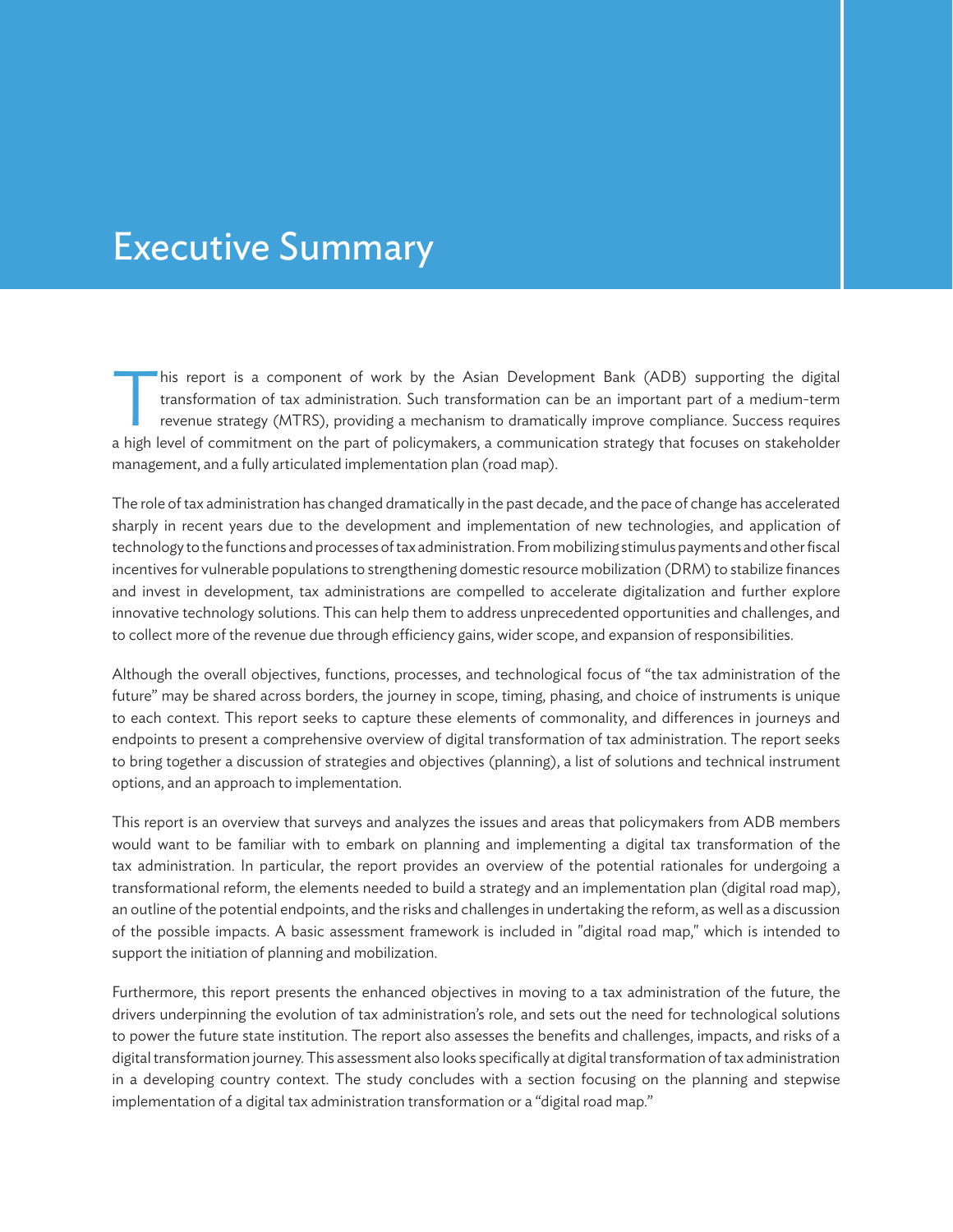The report underscores that digital transformation of tax administration is a crucial step in meeting the objectives and enabling the evolved functions of tax administration now and in the future. Although much has been written and studied about what the "end-state" or "future-state" tax administration looks like, the experience of governments along the journey so far has revealed that there is not a single endpoint but rather a continuous process consisting of many individual steps. Thus, most countries are on a continuum. In addition, how far a governments goes in digital tax administration is dependent on a number of factors, including strategic vision, levels of capacity, funding, and political will. The path, timing, and ultimate endpoint of each jurisdiction in creating a tax administration of the future are unique.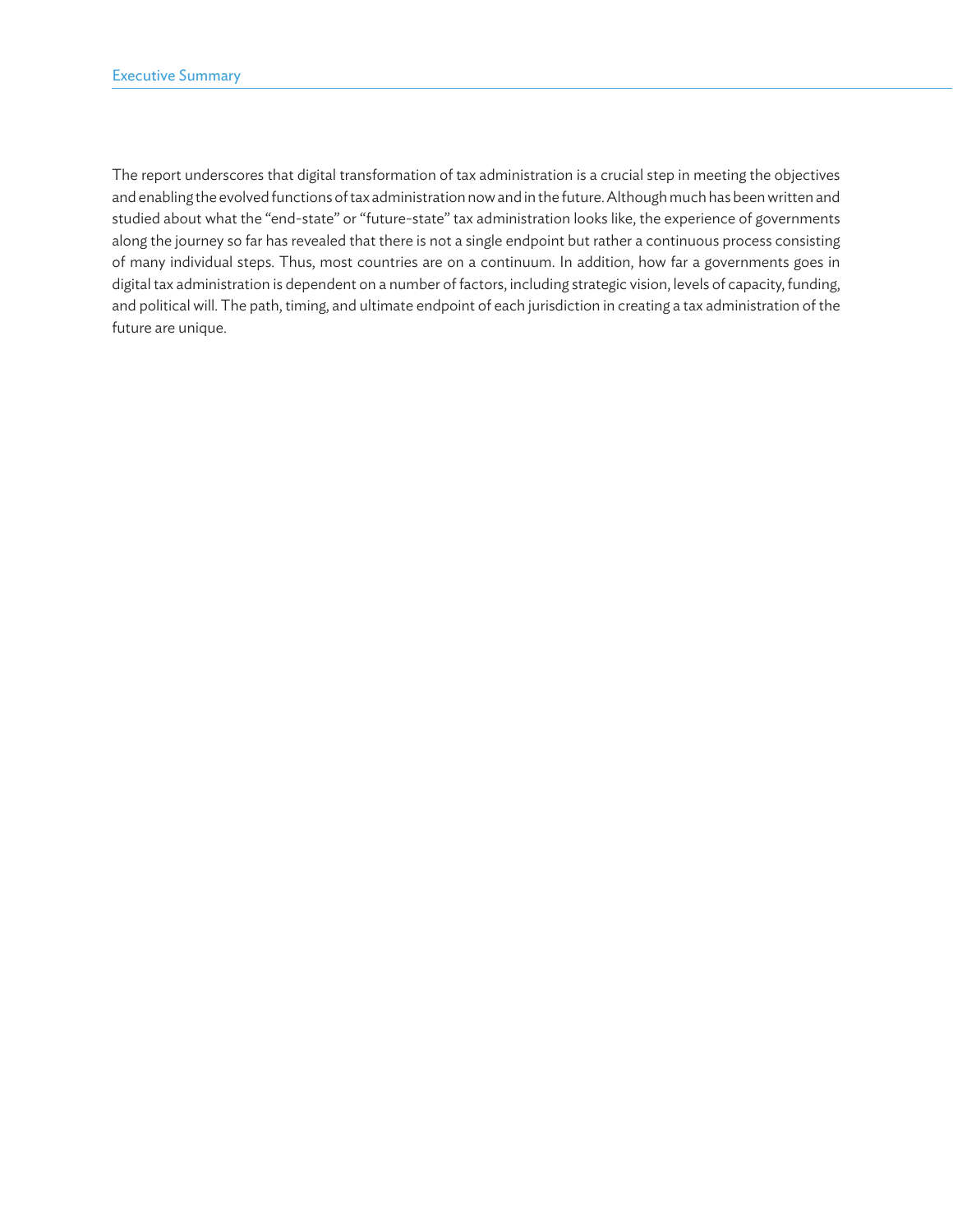## Introduction and Context

This report is intended to provide a compendium of the elements involved in the transformation of digital tax administration, surveying and analyzing the issues and areas that policymakers from ADB members would wish to be tax administration, surveying and analyzing the issues and areas that policymakers from ADB members would wish to be familiar with to embark on planning and implementing digital transformation of the tax administration. In particular, it provides an overview of the potential rationales for undergoing transformational reform, the elements needed to build a strategy and digital road map, an outline of the potential endpoints, and the potential risks and challenges in undertaking the reform, as well as a discussion of the possible impacts. The report draws from the experience of governments in Asia and the Pacific, as well as around the world.

Automation has been at the core of the government modernization agenda for decades; the pace of change has accelerated sharply during the last 10 years due to the development and implementation of new technologies, application of technology to the functions and processes of tax administration, as well as the need for meeting the demands to collect more of the revenue via efficiency gains, wider scope, and expansion of responsibilities. Specifically, tax authorities have sought to improve their efficiency and effectiveness in collecting revenue, as well as to provide better taxpayer service by harnessing information and communications technology (ICT) systems, data, and automation.

The coronavirus disease (COVID-19) pandemic and the ensuing economic crisis have created a unique, time-sensitive opportunity for governments to act on these initiatives with greater urgency. From mobilizing stimulus payments and other fiscal incentives for vulnerable populations, to strengthening DRM to stabilize finances and invest in sustainable development, tax administrations are compelled to accelerate digitalization and further explore innovative technology solutions to address unprecedented opportunities and challenges.

Tax administration reform through digital transformation is a key component to improving tax administration capacity, efficiency and speed to handle the big data flows (in diverse formats) and complex taxpayer activities that are currently in effect today, with the expectation that the scope and frequencies will continue to increase At the same time, digital transformation applied to tax administrations is an ever-evolving series of enhancements. Although there has been a lot written and studied especially about what the "end-state" or "future-state" looks like, the experience of governments along the journey so far has revealed that there is not a single endpoint but rather a continuous process consisting of many individual steps.<sup>1</sup> Thus, most countries are on a sort of continuum.

See Forum on Tax Administration (OECD, 2020). Tax Administration 3.0: The Digital Transformation of Tax Administration. [http://www.oecd.org/](http://www.oecd.org/tax/forum-on-tax-administration/publications-and-products/tax-administration-3-0-the-digital-transformation-of-tax-administration.pdf) [tax/forum-on-tax-administration/publications-and-products/tax-administration-3-0-the-digital-transformation-of-tax-administration.pdf](http://www.oecd.org/tax/forum-on-tax-administration/publications-and-products/tax-administration-3-0-the-digital-transformation-of-tax-administration.pdf).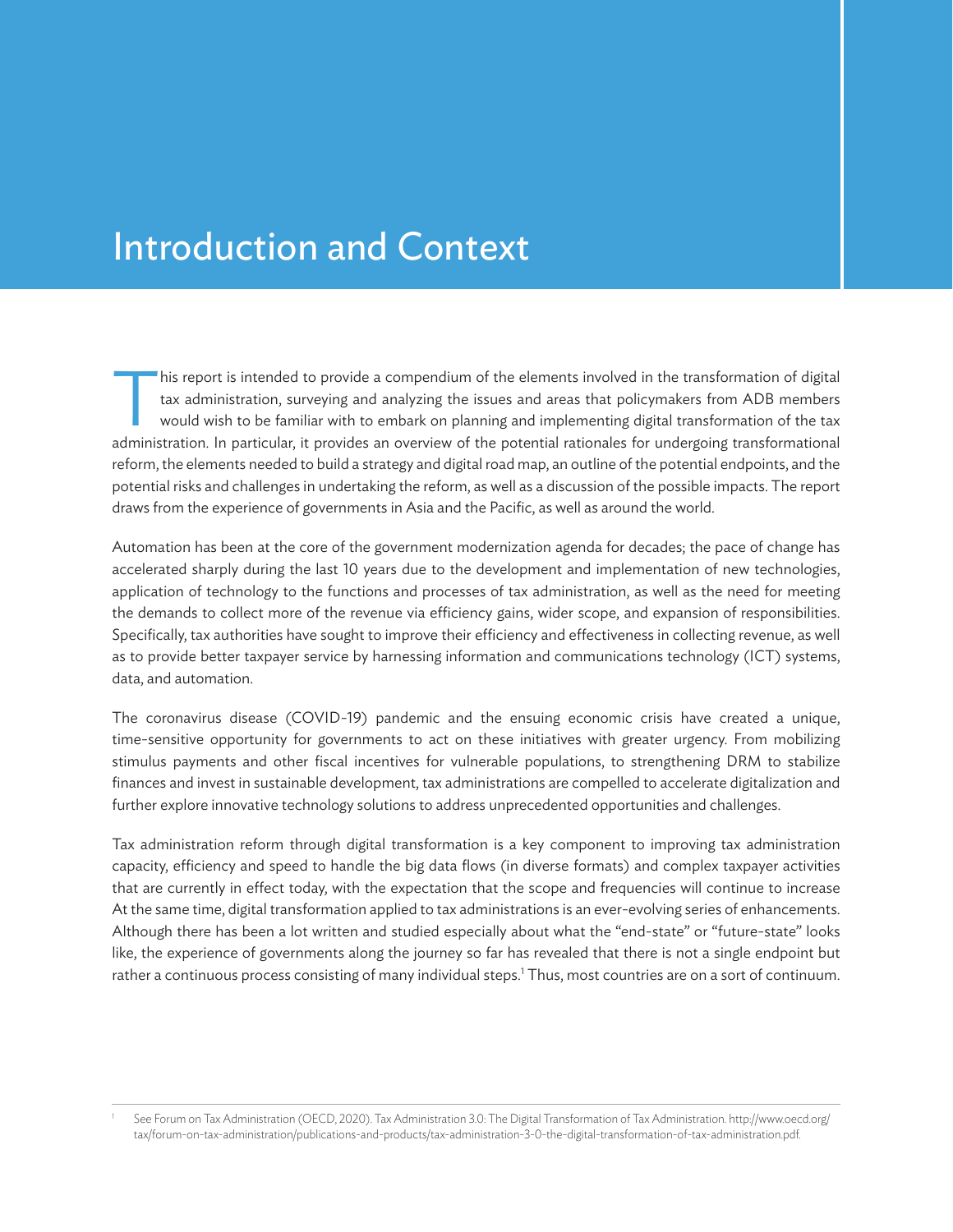The Organisation for Economic Co-operation and Development (OECD) Forum on Tax Administration (FTA) conceptualized a tax administration's digital transformation journey by sketching the starting point, in-between stages, and aspirational endpoint as follows:

- "Tax Administration 1.0" a paper-based tax administration, traditional functions;
- "Tax Administration 2.0" an e-administration, where most of the functions are digitized, although the fundamental processes are the same (but faster and more efficient); and
- "Tax Administration 3.0" represents a paradigm shift, where the taxpayer and tax administration systems are interconnected, where compliance is automatic and seamless, and where traditional decision functions are done by technology."2

The endpoint, as envisaged today, is a completely digitized, automated tax administration which is driven by data automatically streamed from the taxpayer, captured, cleaned, filtered, matched, and warehoused for assessing risk, audit, dispute, and other processes.

This framework helps visualize evolution. In practice, however, digital transformation rollouts have been stepwise, modular, and phased, albeit in the direction of travel outlined by the FTA. The following are general observations from jurisdictions that have adopted a digital transformation strategy and begun to implement pieces:

- 1. Governments share similar visions about what the ultimate goals are: movement to a seamless tax administration process where all functions that were previously manual "just happen" through the application of technology.
- 2. Approaches vary widely in terms of speed, scope of each change step, and short- and medium-term strategies.
- 3. As a "continuous process", digital transformation of tax administration is being implemented in steps or defined modules due to a number of factors (e.g., financing, absorptive capacity, strategic vision, and political buy-in).
- 4. At the same time, there are regional similarities in the adoption of specific processes (e.g., e-filing and e-invoicing across Asia and the Pacific) and technologies, suggesting that there is some role for coordinating digital transformation steps.
- 5. Specific technologies or application of specific technologies are being implemented in many places, so cataloging these tools is possible (e.g., artificial intelligence used for predictive functions such as risk assessment).
- 6. Commonality of key challenges and risks to implementation are emerging; the scope and amplitude of these issues depend on a number of factors, including the baseline (start point), capacity both in government and in business, and the depth and breadth of technological and/or infrastructure penetration.
- 7. Good practices are also emerging to guide policymakers on how to plan a digital tax administration program (strategy) and implement it (road map).3

<sup>2</sup> OECD. 2020. Forum on Tax Administration. p. 7.

<sup>3</sup> See Christopher Sanger. 2020. *Tax Authority Approaches to Digital Tax Administration. EY Global Presentation.* pp. 5 and 25-30. 30 October.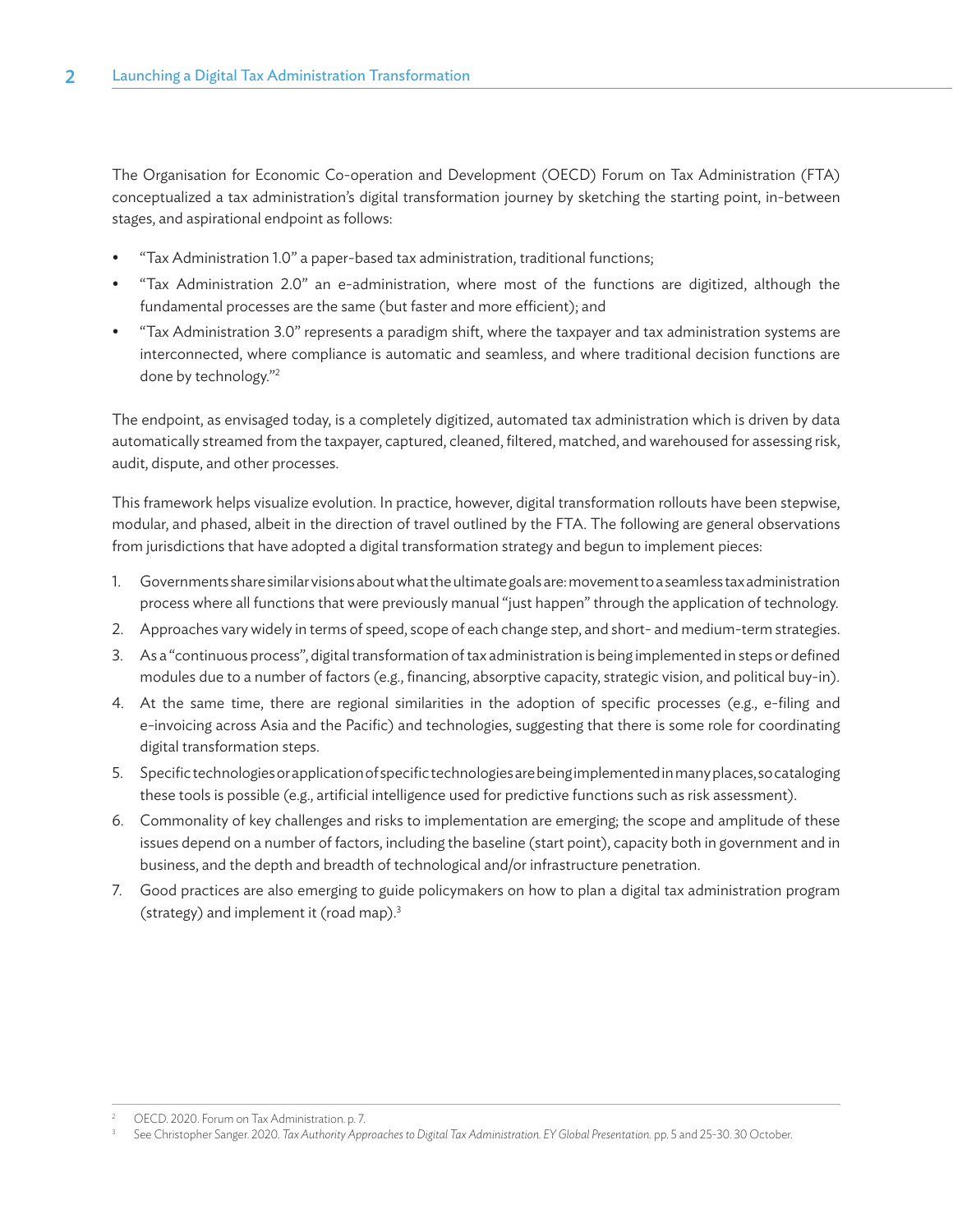

To summarize, although the overall objectives, functions, processes, and technological focus of "the tax administration of the future" may be shared across borders, the journey in scope, timing, phasing, and choice of instruments is unique to each context and depends on the maturity of digitalization development. This report seeks to capture these elements of commonality and differences in journeys and endpoints to present a comprehensive overview of digital transformation of tax administration. It also seeks to bring together discussions of strategies and objectives (planning), a list of selected solutions and technical instrument options, and an approach to implementation (impact targeting and road map). The report is divided into sections as follows:

- Setting the context: what is the economic operating environment tax administrations operate in?
- Technology: as the key component "powering" transformed tax administrations; what are the different components and how are they used?
- What does the future state tax administration look like: objectives, drivers, characteristics, functions, and the role of technology?
- What does the journey look like? What has been the response so far, and what is the current state of play?
- What are the possible impacts of digital transformation of tax administrations? How do we measure it?
- What are the risks and challenges associated with a digital transformation journey, and what would mitigate risks?
- Are the benefits, challenges, impacts, and risks in digital transformation different for developing countries?
- Some basics on how to plan for a digital transformation of tax administration: a basic assessment framework and the road map.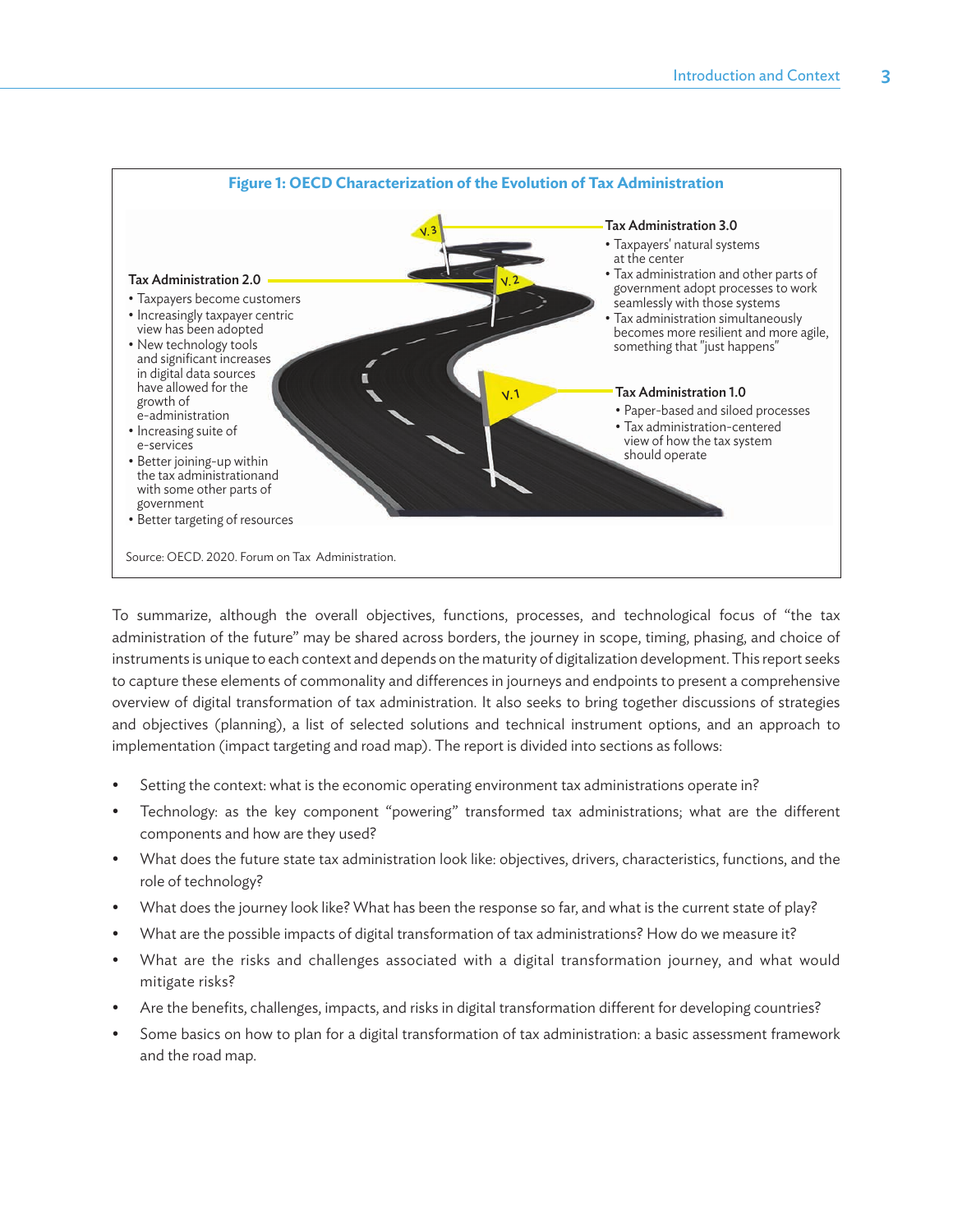### **Context**

Digital transformation of tax administration is an important part of a country's larger DRM agenda, and it plays a key role in achieving the revenue collection goals set out in a MTRS. When policymakers decide to undertake digital transformation of the tax administration, the main objectives are generally to enhance efficiency, speed, and transparency; to lower compliance and administrative costs dramatically; and thus, to collect more revenue through enhanced compliance. Digital tax transformation strategy, planning, and implementation should be linked to the larger tax agenda, and hence, make use of all the tools available for DRM reform: diagnostic tools like the Tax Administration Diagnostic Assessment Tool (TADAT). TADAT can set the baseline for a reform plan, as it measures tax administrations in terms of efficacy and productivity, as well as responsiveness to taxpayer needs, all of which are components of compliance.<sup>4</sup>

Tax administration reform, in general, is an ongoing process; however, there are "surge" moments when policymakers look toward tax administration to deliver more (most often during economic downturns when tax policy instruments are less productive as economic activity slows down). These moments present unique opportunities to strengthen and reform tax administration and, in particular, for innovative thinking and deploying new techniques. The COVID-19 pandemic and subsequent economic crisis may be such a "surge" moment; however, this time, the focus appears to be on digital transformation to address the issues raised during the pandemic (including the need to perform tax administration functions remotely). In addition, the role of tax administration has been expanding in part because of the increased access to and growth in digitally accessible data.

The remainder of this section discusses the context and drivers underlying the current push for digital transformation of tax administration.

#### Macroeconomic situation

This report was written as the effects of the COVID-19 pandemic and economic impact were still unfolding. Until the onset of the COVID-19 pandemic and the economic impact hit in the first quarter of 2020, the global economy was growing steadily around 2%−3% of gross domestic product (GDP) per year in real terms over the past 5 years. Growth slumped by 3.6% in 2020 because of lockdowns across the globe.<sup>5</sup> In the Asia and the Pacific region, GDP growth was 5.8% in 2017 but had been declining before 2020, with 4.6% recorded in 2019. Once again, the year 2020 experienced growth fall into negative territory estimated at -2.2%, albeit a lower decline than the global average.<sup>6</sup>

Foreign direct investment (FDI) globally had also been gradually declining from a high of \$1.6 trillion in 2017 down to just under \$1.5 trillion by 2019. The United Nations Conference on Trade and Development estimated FDI for 2020 stands at only £859 billion. The Asia and Pacific region, in contrast, had seen rising FDI from 2016 to 2018 up to a high of \$611 billion, before falling in 2019 to \$498 billion ahead of the COVID-19 outbreak.<sup>7</sup>

See Tax Administration Diagnostic Assessment Tool (TADAT). www.tadat.org/home.

<sup>5</sup> World Bank (Global Data Base). https://[data.worldbank.org/indicator/NY.GDP.MKTP.KD.ZG.](https://data.worldbank.org/indicator/NY.GDP.MKTP.KD.ZG)

<sup>6</sup> International Monetary Fund, World Economic Outlook. https://d[ata.imf.org/?sk=ABFF6C02-73A8-475C-89CC-AD515033E662.](https://data.imf.org/?sk=ABFF6C02-73A8-475C-89CC-AD515033E662)

United Na[tions Conference on Trade and Devel](https://unctad.org/system/files/official-document/diaeiainf2021d1_en.pdf)opment (UNCTAD). diaeiainf2021d1\_en.pdf (unctad.org).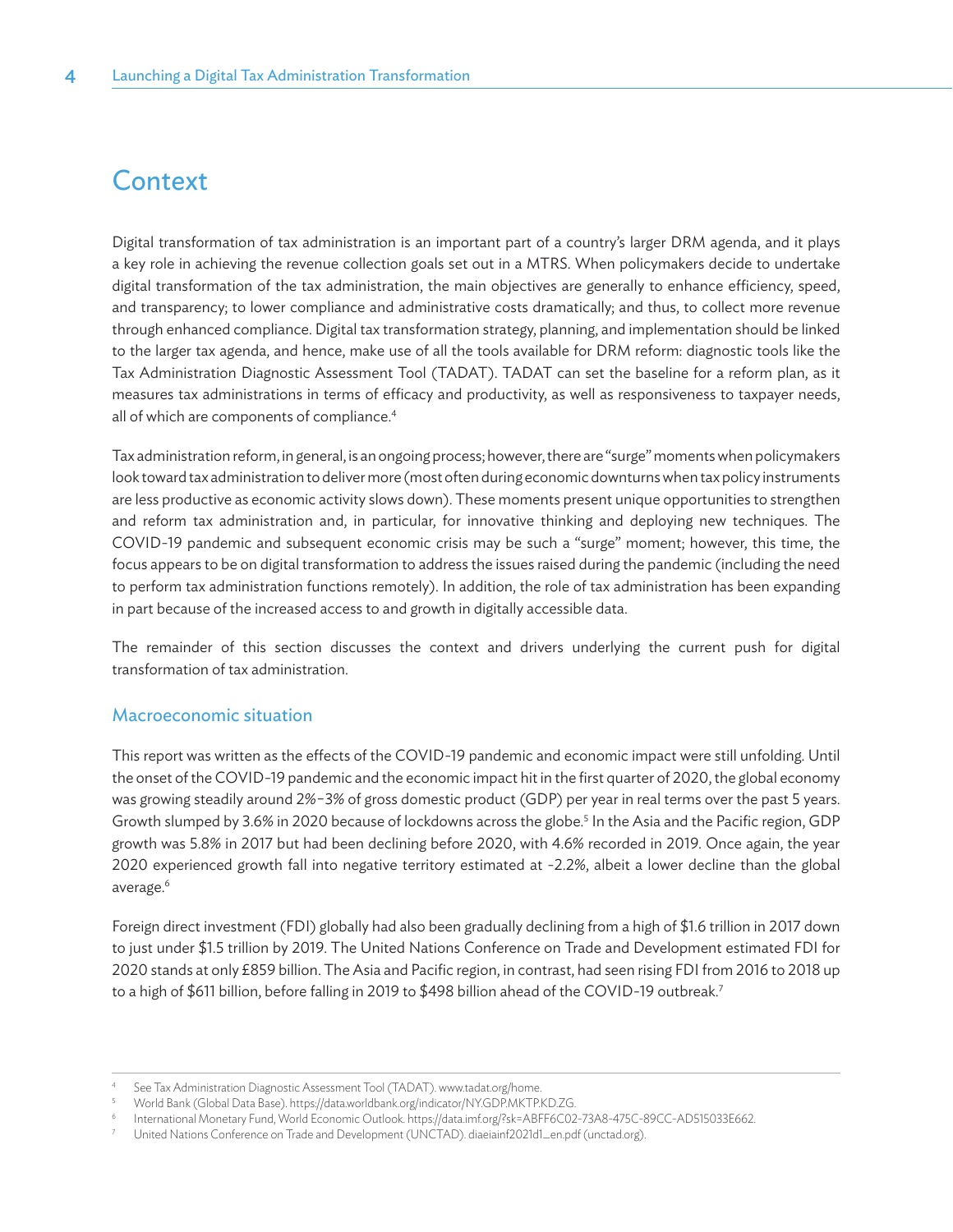The Asia and Pacific region has a higher-than-global average tax-to-GDP ratio around the 20% mark compared with 15% global average, but well below the OECD average 33.8% (all figures 2019).<sup>8</sup> These statistics highlight that the Asia and Pacific region lags far behind OECD countries, suggesting that much can be done to increase revenue generation. Digital transformation of tax administration can play an important role in achieving this goal.

#### The effects of the COVID-19 pandemic on tax administration

The COVID-19 pandemic and the ensuing economic crisis have acted to accelerate both rethinking the role of tax administration and strategic thinking on how to reshape tax administration to reach the design of the future. In particular, tax administrations faced the following issues:

- sharp declines in revenues due to shrinking economic activity;
- sharp declines in revenues due to stimulus packages that relaxed tax administration, such as through tax filing and payment deferrals, exemptions, and reductions (e.g., value-added tax [VAT]; pauses in collecting data and documentation (e.g., transfer pricing); and a slowdown in processing returns;
- in Asia, where tax competition is strong, especially in the Association of Southeast Asian Nations (ASEAN) region, hesitance to raise tax rates or implement new instruments during the recovery due to competitiveness concerns and growth; and
- move to remote working, making some traditional tax functions more difficult to execute (especially audit).

In addition, tax administrations were tasked with new assignments, such as creating the gateway for taxpayers to access stimulus programs and benefits. Tax administrations used new technology to trace and track payments, undertake analytics on taxpayer behavior during the pandemic, etc. These new roles have further expanded the scope of tax administrations' remit.

### Evolving Role of Tax Administration

The role and functions of tax administration globally have been evolving rapidly over the last decade, expanding from being the implementing arm of government tax policy to including becoming the entry point for large financial data sets and the first interface between the citizen and government. This process appears to be accelerating further in response to the COVID-19 pandemic and the economic fallout, as governments are more heavily relying on tax administrations both to boost revenue generation and to be the interface between the government and taxpayer during the support and stimulus rollout. To enable and support this evolution, tax administrations have been adopting new technologies, which handle all aspects of the taxpayer lifecycle, including decision-making and predictive (risk) functions, that is, digital transformation is powering the evolution of tax administration currently and in future. This section explores the drivers and enablers underpinning a future state tax administration.

<sup>8</sup> OECD. 2021. Revenue Statistics in Asian and Pacific Economies 2020. [https://www.oecd-ilibrary.org/sites/d47d0ae3-en/1/3/3/index.html?itemId=/](https://www.oecd-ilibrary.org/sites/d47d0ae3-en/1/3/3/index.html?itemId=/content/publication/d47d0ae3-en&_csp_=6196cc19853874c4af684559c52add44&itemIGO=oecd&itemContentType=book) [content/publication/d47d0ae3-en&\\_csp\\_=6196cc19853874c4af684559c52add44&itemIGO=oecd&itemContentType=book](https://www.oecd-ilibrary.org/sites/d47d0ae3-en/1/3/3/index.html?itemId=/content/publication/d47d0ae3-en&_csp_=6196cc19853874c4af684559c52add44&itemIGO=oecd&itemContentType=book); and ADB. 2020. A Comparative Analysis of Tax Administrations in Asia and the Pacific. p. 6. http://dx.doi.org/10.22617/TCS190240.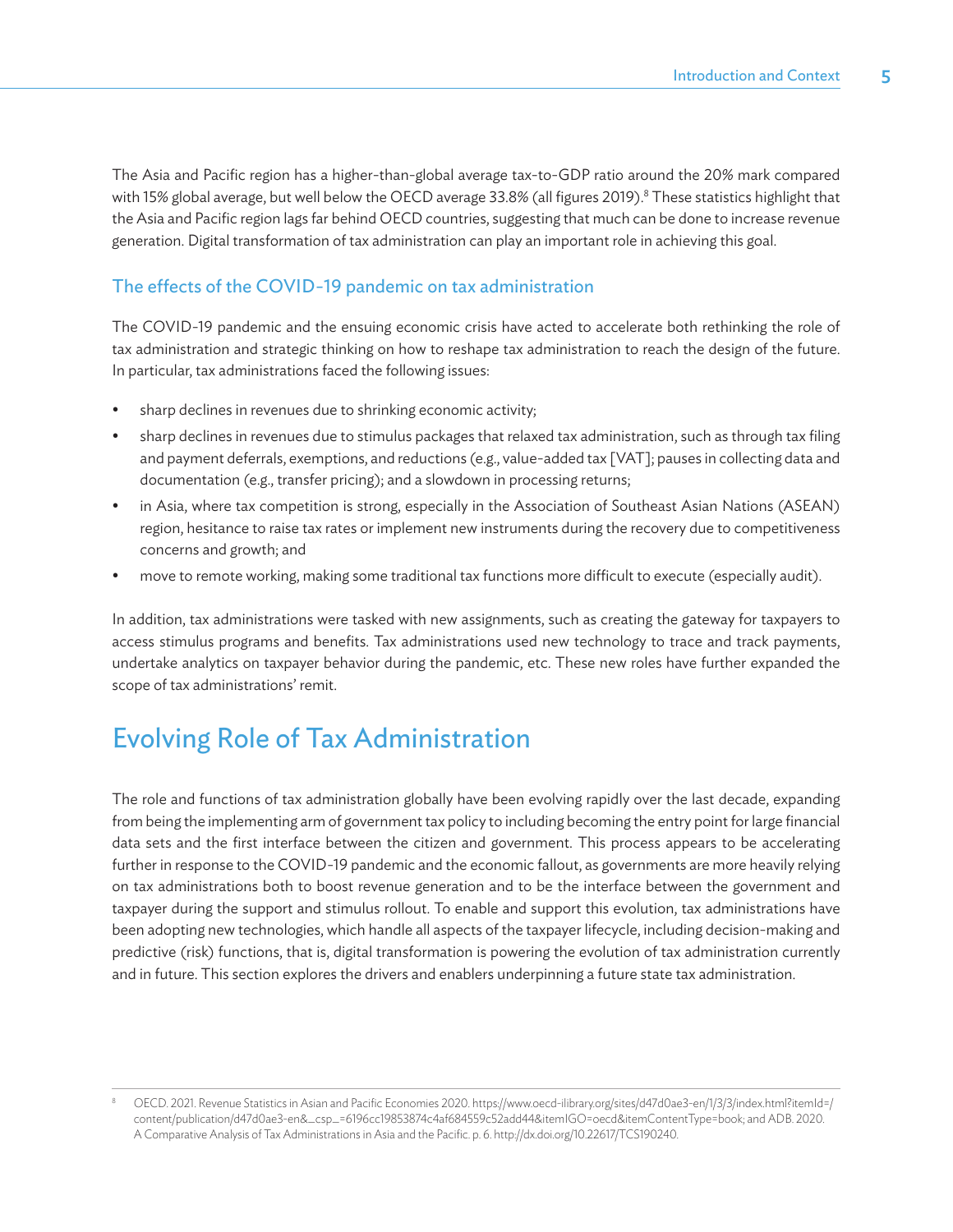#### An evolution in objectives

The goals of a tax administration of the future ("Tax Administration 3.0") build on the traditional objectives of "Tax Administration 1.0" and capture the widening of scope. The following objectives govern most transformation journeys of tax administration, regardless of how far along the way they are:

- seamless, highly efficient revenue collection through optimized and automatic (streaming) administration of the tax system, capturing a wider tax base, which includes the use of data-based approaches that minimize tax gaps without necessarily increasing tax rates or adding new instruments;
- enhanced transparency data security and trust through using digital platforms to drive the main tax functions, tax registration, filing, payment, and dispute resolution, to make processes clear for taxpayers, ensuring that all payments are traceable, thereby reducing corruption;
- minimized compliance burden through implementing digitized, streamlined, direct submission, processing, and assessment, thus reducing time;
- enhanced tax administration efficiency by rethinking the interface with business, especially in supplying compliance data, applying technology to undertake, accelerate, and streamline decision-making processes, such as in assessment and audit through using AI, machine learning technologies;
- advancing growth and other policy objectives (beyond but related to tax administration), such as being the nexus between taxpayer and government programs (e.g., in rolling out economic stimulus packages) and becoming the government's data bank; and
- using enhanced taxpayer data to undertake analytics (e.g., to track payment and use of cash transfers, monitor consumption of goods for health, and model taxpayer response to new instruments such as carbon taxes).<sup>9</sup>

#### The operating environment and drivers

The expansion of tax administration roles and the change in core focus from taxpayer function to a seamless process driven by data are responses from external and internal pressures, as well as to the development and application of new technologies.

#### External drivers

Over the past 15 years, the global tax agenda has evolved rapidly and has affected both the operating environment and the role and functions of tax administration. These drivers have affected the strategy and objectives of tax administration, as well as the business processes, procedures, and use of technology.

#### *1. The Tax Transparency Agenda and Big Data Flows*

The tax transparency agenda began to accelerate rapidly starting in 2009, when the restructuring of the Global Forum for Transparency and Exchange of Information for Tax Purposes had two profound effects on tax administration.<sup>10</sup> The first effect was the availability of data. The process started with the acceptance of

<sup>9</sup> Marcello Estevão. 2020. Why Digital Transformation Matters for Taxation. *World Bank Blog.* 12 June. https://blogs.worldbank.org/voices/why-digitaltransformation-matters-taxation.

Although the push in 2009 and later was focused on compelling, especially multinationals and high net worth individuals, to disclose sufficient tax data to allow tax administration initially to determine whether an entity's chain of transactions was set up solely to avoid or evade tax, the impact on tax administrations was strong as they were compelled to receive, store, and use data that had not existed before.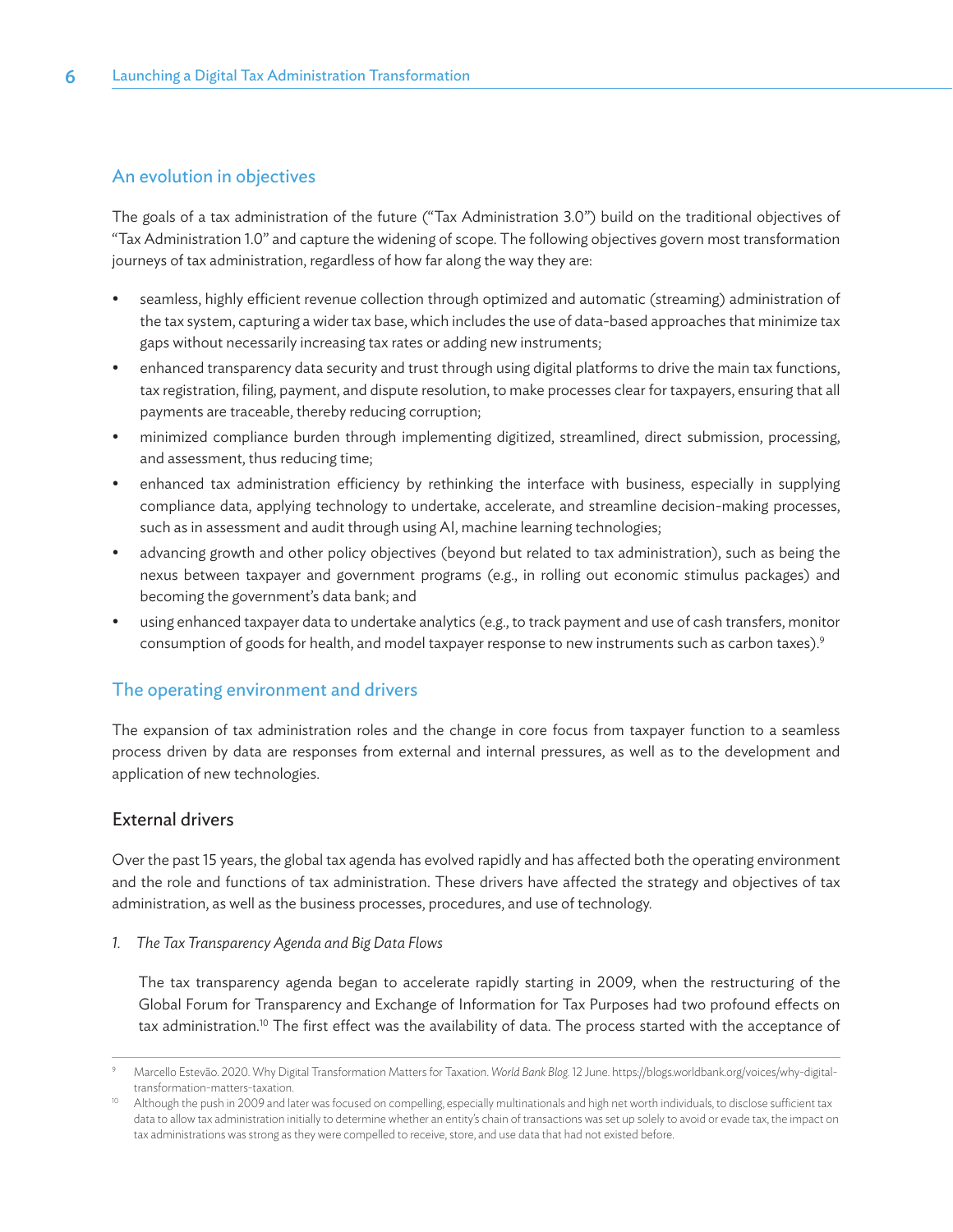the need for exchange of information for tax services to prevent profit shifting and to promote transparency. The mainstreaming of exchange of information on request led to the introduction of automatic and spontaneous exchange, which necessitated the tax authority to have the following capabilities:

- to send and receive large data sets;
- to clean, filter, and securely store data; and
- to use the data in the detection and assessment processes.

Second, the volume, frequency, and speed with which data are exchanged now are larger, regularized or frequent, and extremely fast, compared with that in 2009 (including the Common Reporting Standard, FATCA (US), and Country-by-Country Reporting). In addition, the successive data leaks (such as the "Panama Papers") demonstrated that data flows can happen in a disorderly fashion and need to be accommodated as well. As a result, tax administrations needed to reconsider both the logistics (technology) of handing big data sets and capturing sources of information (see below).

*2. International Tax Agenda*

The international tax agenda also accelerated around 2009, with a renewed focus on the impact of high-speed, globalized (multinational) movements of goods, services, and financial flows, the transfer (mis)pricing issues especially in developing countries, amid the revelation that some large multinationals were paying low levels of corporate income tax (2012). All of these events led to the launch of the Base Erosion and Profit Shifting (BEPS) Project. The focus on developing or strengthening tools for tax administration to use to combat BEPS required a substantial investment in capacity and audit tools, along with upgrading customer service to be able to keep up with these highly resourced intensive new workstreams.

- *3. Digital Economy*
	- a. Digital taxation and new tax administration instruments

The global focus on adding taxation of the digital economy began intensively in 2015. Although tax instruments and treatments have been debated for the last 5 years without consensus (to date) on a direct tax approach, there has been agreement that tax administration needed to be expanded to administer tax instruments, provide supervision over compliance, and have the tools to enforce rules to promote compliance. In this process, tax administrations began by requiring that all those with digital footprint, such as nonresident providers of goods and services, digitally register that footprint. The digital footprint has been built through compulsory registration (usually for VAT and/or a digital services tax instrument) and is now a good practice globally.

To date, the main tax instruments in use are indirect taxes (VAT and sales taxes), along with digital services taxes which, although they are meant to be a proxy instrument for income tax, operate as a sales tax The provider is charged with collecting the tax at final use (destination), and remitting it to the government, which implicitly assures a fixed gross margin. Supervision can occur through tracking payments, for example, and enforcement for noncompliance by blocking websites used for delivery. Like the international tax agenda, the digital agenda has expanded the tax base and necessitated an expansion of scope and tools of tax administration.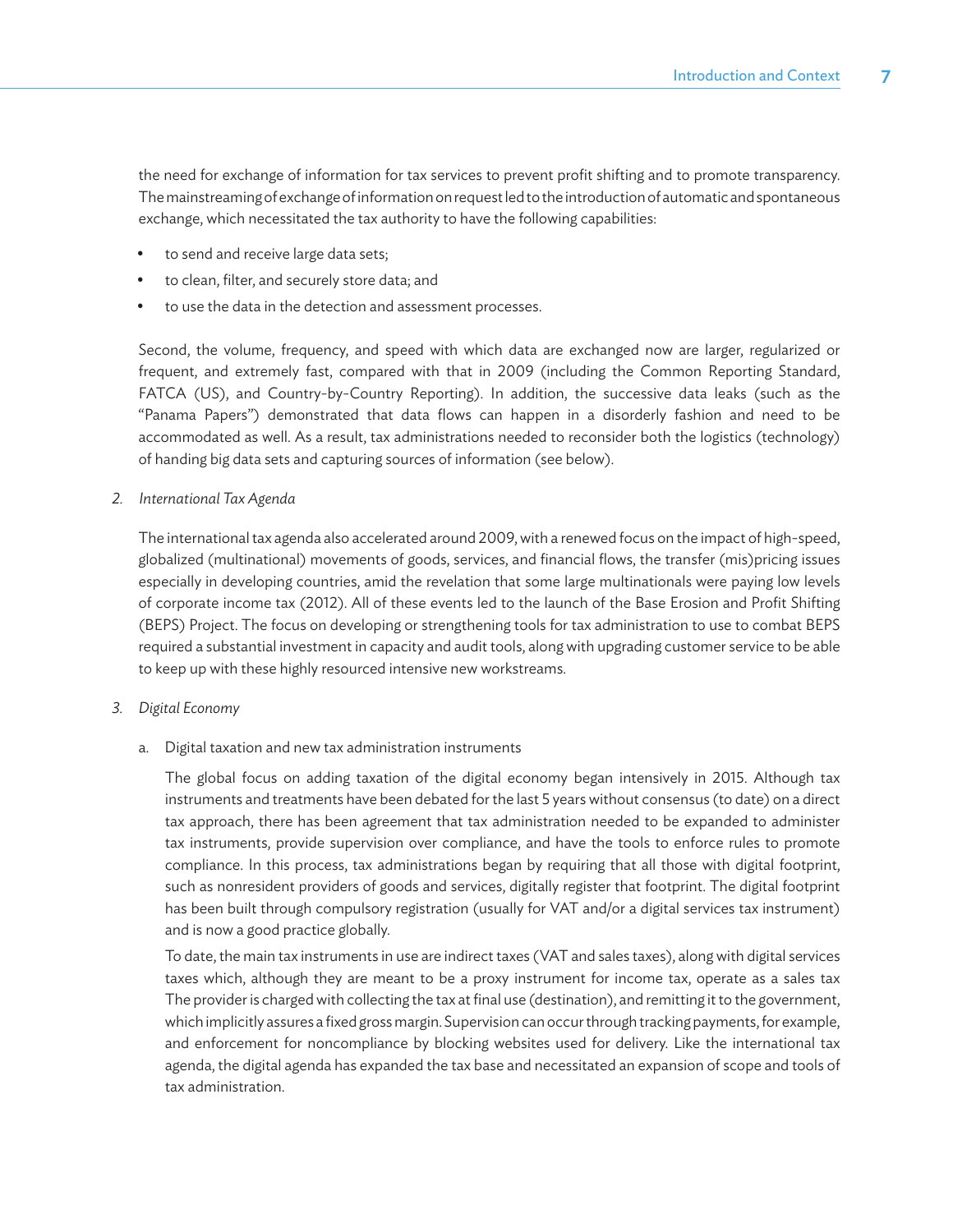b. New digital service delivery (platforms)

Businesses and individuals engage in increasingly large-scale transactions with digital platforms, and tax administrations currently have limited means of taxing the income or profit those platforms generate. Digital platforms that facilitate online transactions between buyers and sellers play a key role in the strong growth of online trade. Two-thirds of all cross-border e-commerce sales of goods are made through online marketplaces and are projected to reach \$33.80 billion by 2026, growing 3.4% from 2019 to 2026.<sup>11</sup> Digital platforms also facilitate transactions between users in the sharing and gig economies. Taxation and supervision of activities on digital platforms have resulted in a new thinking of defining taxable events taking place in digital platforms and by the end user, along with new technological solutions to administer existing (indirect) tax instruments.

#### Internal drivers

Internal drivers include the evolution of compliance management and the introduction of a seamless flow of data between the taxpayer and tax administration. The core, primary function of any tax administration remains collecting revenue and ensuring compliance. The approach to compliance management has undergone a substantial evolution in the past decade, in part due to the transparency revolution, availability of financial data, and exchange of information. Essentially, with increased volumes and frequencies of information flows, tax administrations understand more about taxpayer activity without having to request information. More information, combined with technology-driven analytics, have also enabled tax administrations to speed up processing taxpayer data and to decrease direct contact with the taxpayer.

In the transformation between a tax administration of today and one of the future, the relationship between the taxpayer and the tax administration radically changes, from an adversarial approach (the taxpayer is compelled to file and pay and then tax administration ensures it is correct and true) to a collaborative approach (where the flow of taxpayer data takes place in real time and is assumed to be correct at the outset).

These factors change compliance management from focusing on tax returns to focusing on analysis of continuous data flows (including return data, along with automatic data flows, and use of third-party data) and result in faster, more efficient tax administration. It allows tax administrations to extend collaborative compliance management programs, taking it to a new level by only contacting a taxpayer if a risk flag is raised, instead of requiring annual returns.12 For smaller enterprises and individuals, digitization of tax functions has also led to lower compliance costs and intervention by the tax administration.

In the tax administration of the future, basic compliance is assured through technology: a taxpayer's financial accounting systems would be seamlessly and digitally connected to the tax administration, such that data flow seamlessly and are assessed against transaction/sector/economy norms continually being updated by the tax

Data from Verified Market Research. 2021. Digital Experience Platform Market Size and Forecast 2021. [https://www.verifiedmarketresearch.com/](https://www.verifiedmarketresearch.com/product/Digital-Experience-Platform-Market/) [product/Digital-Experience-Platform-Market/](https://www.verifiedmarketresearch.com/product/Digital-Experience-Platform-Market/).

<sup>12</sup> The concept of "cooperative compliance" has been in existence since the early 2000s at the central government level and was elaborated upon in greater depth by the OECD in its "Study into the Role of Tax Intermediaries" in 2008. In 2013, the OECD released a further document "Cooperative compliance: A Framework—From Enhanced Relationship to Cooperative Compliance." Essentially it is an agreement between large taxpayers and the tax administration exchanging more than statutory required data in exchange for trust (i.e., lighter hand tax administration). Countries using cooperative compliance programs in Asia include Australia, Japan, the Republic of Korea, New Zealand, and Singapore.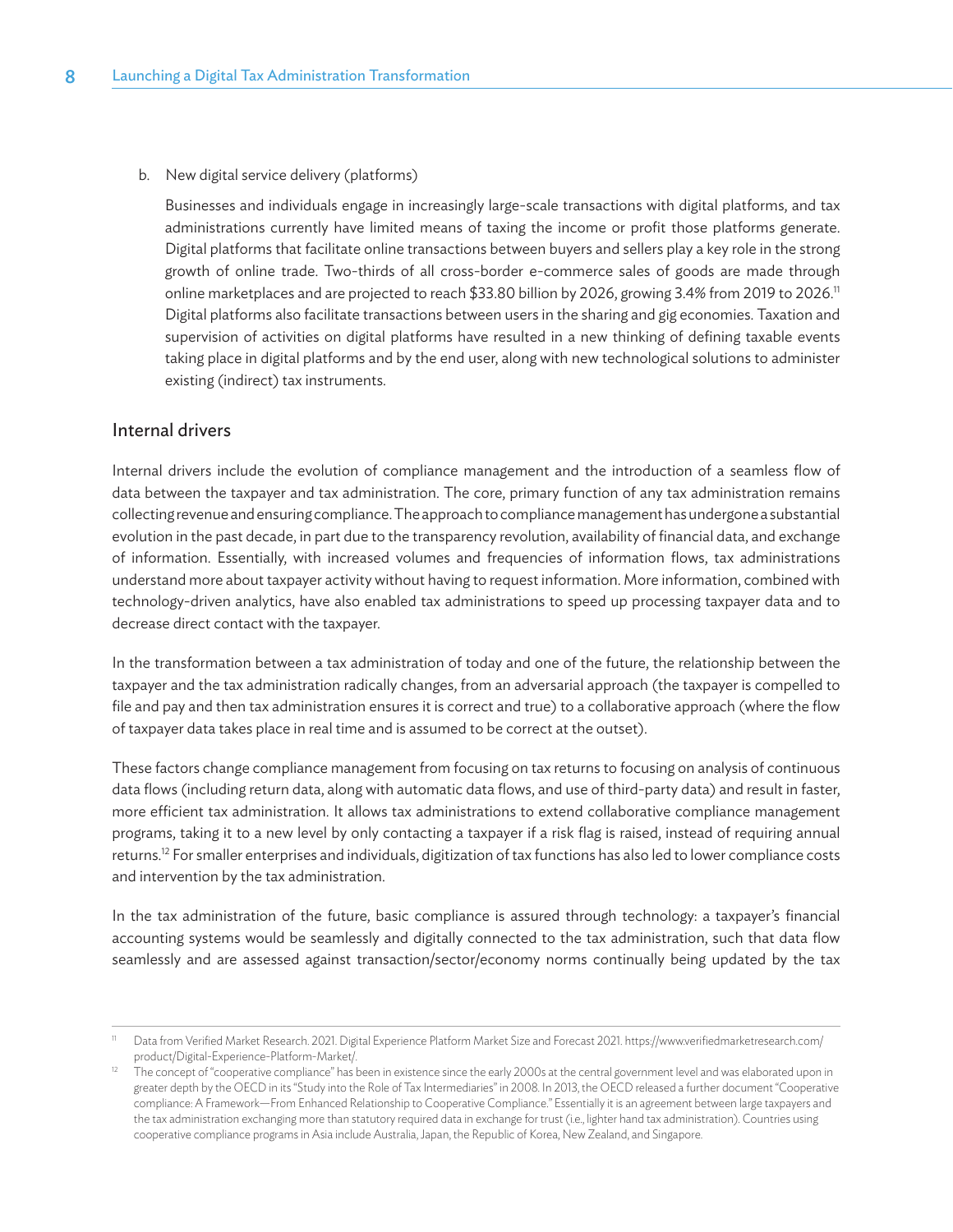administration system (machine learning technology). Any major difference triggers a red flag, passed on to the taxpayer for explanation.

To achieve a seamless flow of data, reporting requirements (including at the transaction level) are captured in taxpayers' source systems, which are linked to the tax administration.<sup>13</sup> The OECD characterizes this change of relationship as embedding the tax administration within "taxpayer natural systems":

Paying taxes will become a more seamless experience over time integrated into daily life and business activities as much as possible. Natural citizen and business behaviors and systems will increasingly be the starting point of taxation processes. Tax administrations and private sector organizations will increasingly collaborate in creating innovative and joined-up services, adding value to the taxpayer, reducing administrative burdens and assuring secure, transparent and highly reliable outcomes. Adapting taxation processes to fit in with taxpayers' natural systems will facilitate compliance by design and "tax just happening." Free-riding and being non-compliant will increasingly require deliberate and burdensome additional activities.14



service.<br>Footnote 1, p. 12.

<sup>&</sup>lt;sup>13</sup> A very simple version of this concept was implemented in Chile, where cash registers send VAT information at the time of sale to the revenue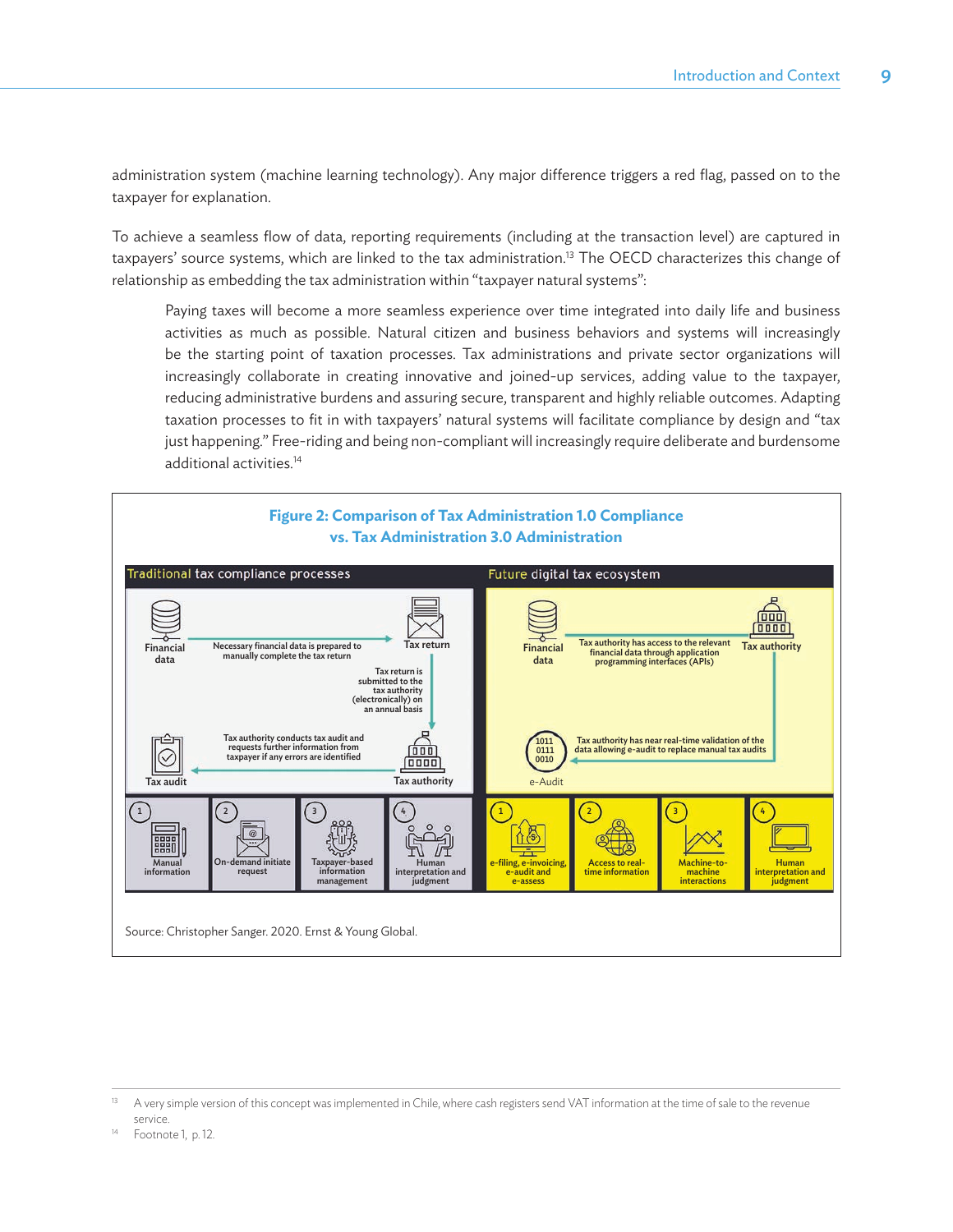

Currently, most tax administrations are somewhere in between these audit process extremes (essentially manually driven vs. driven by predictive technology). In many cases, tax administrations interrupt the data flow system to feed data manually through a risk filter for scoring, and then decide (manually or through a threshold test on risk scoring) which entities or individuals to audit.

Finally, the role of taxpayer service has also evolved dramatically in the past decade. Fueled by rapid expansion of complexity, especially in the international tax arena, combined with increasing disclosure or transparency requirements, and push for tax certainty, the demands on taxpayer service for more specialized assistance have increased dramatically. To meet the demand, tax administrations have had to rethink how to deliver higher value, more extensive taxpayer services, including the implementation or expansion of rulings and guidance on both transactions and reporting. Technology has played a strong role in upgrading and upscaling taxpayer service through targeted tech solutions, such as chat bots to increase coverage and availability of taxpayer service, service portholes to both match taxpayers with programs and initiate formal processes (such as tax disputes and applications for rulings).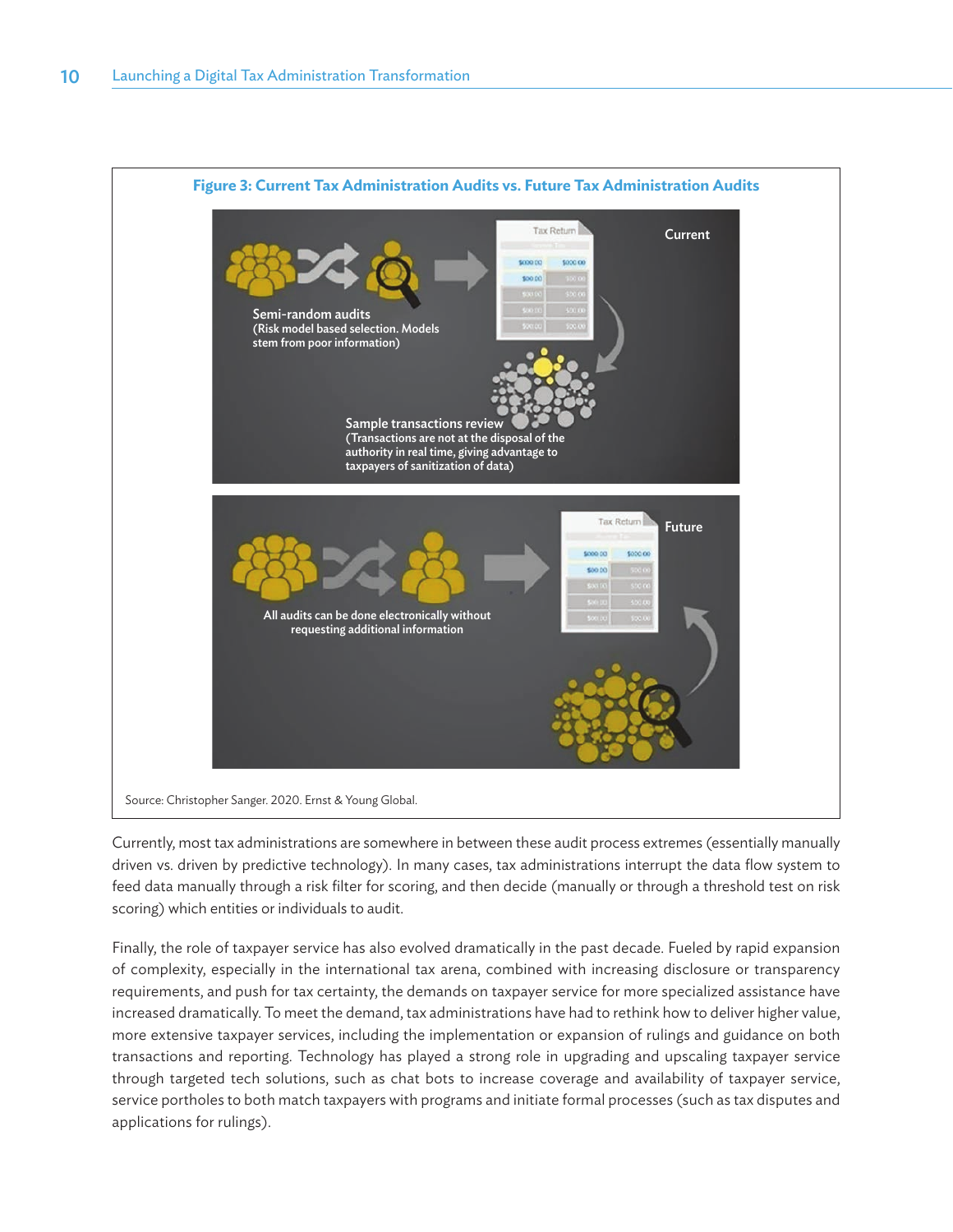## How Tax Administrations Use Technology Today

### Development of Technology

The rapid development of new technology supported the shift in emphasis from tax administrations relying on taxpayer behavior and information as the main focus of tax administration to data-driven operations as the basis for all functions. Data-intensive procedures are now used to close tax gaps and are able to capture tax avoidance or evasion without necessarily increasing the level (rates) or scope of taxation.

At the beginning of the tax technology revolution, governments focused on e-filing to ensure especially accuracy and as a first step in digitizing data. During this period, tax administrations had begun experimenting with using third-party data to monitor compliance (ranging from external data collection to cross check filed data, use of internet research, and foreign data sources).<sup>15</sup> This expansion of assessment and audit techniques also required both data matching, filtering, and storage and later the use of predictive technology (and machine learning technology), which could run risk assessment operations using a variety of sources and formats.

### Waves of Tax Administration Digitization

Tax administrations need to respond to the changing technological landscape to meet the expectations of taxpayers, as well as to maintain security and improve their efficacy. There are three technological waves that have or will impact the digitalized tax administration: basic, consolidated, and optimized.

The initial wave included basic digital technologies, which ensured that tax information was being stored in a digital manner. This essential step, away from paper-based processes, was merely a conversation of analog processes to digital ones. Tax returns could be e-filed, auditing could be automated, the quality of data could be interrogated, and various tax processes could be integrated. Most countries in Asia and the Pacific have reached this phase or are in transition.<sup>16</sup> For example, Singapore has completed its last phase of compulsory e-filing for corporate income tax returns in 2020. Similarly, the tax authority of Japan has also embarked on compulsory e-filing for corporate income tax return for large business.

The next wave is one of consolidation and is characterized by a rapid evolution to implementing new technologies but also a movement away from traditional tax administration processes. Using basic analytics, data warehousing, new sources of information can be linked to taxpayers opening up new possibilities for tax administration analysis

Footnote 1, p. 10.

<sup>16</sup> Christopher Sanger. 2020. Tax Authority's Approaches to Digital Tax Administration. Presentation. p. 7. 31 October.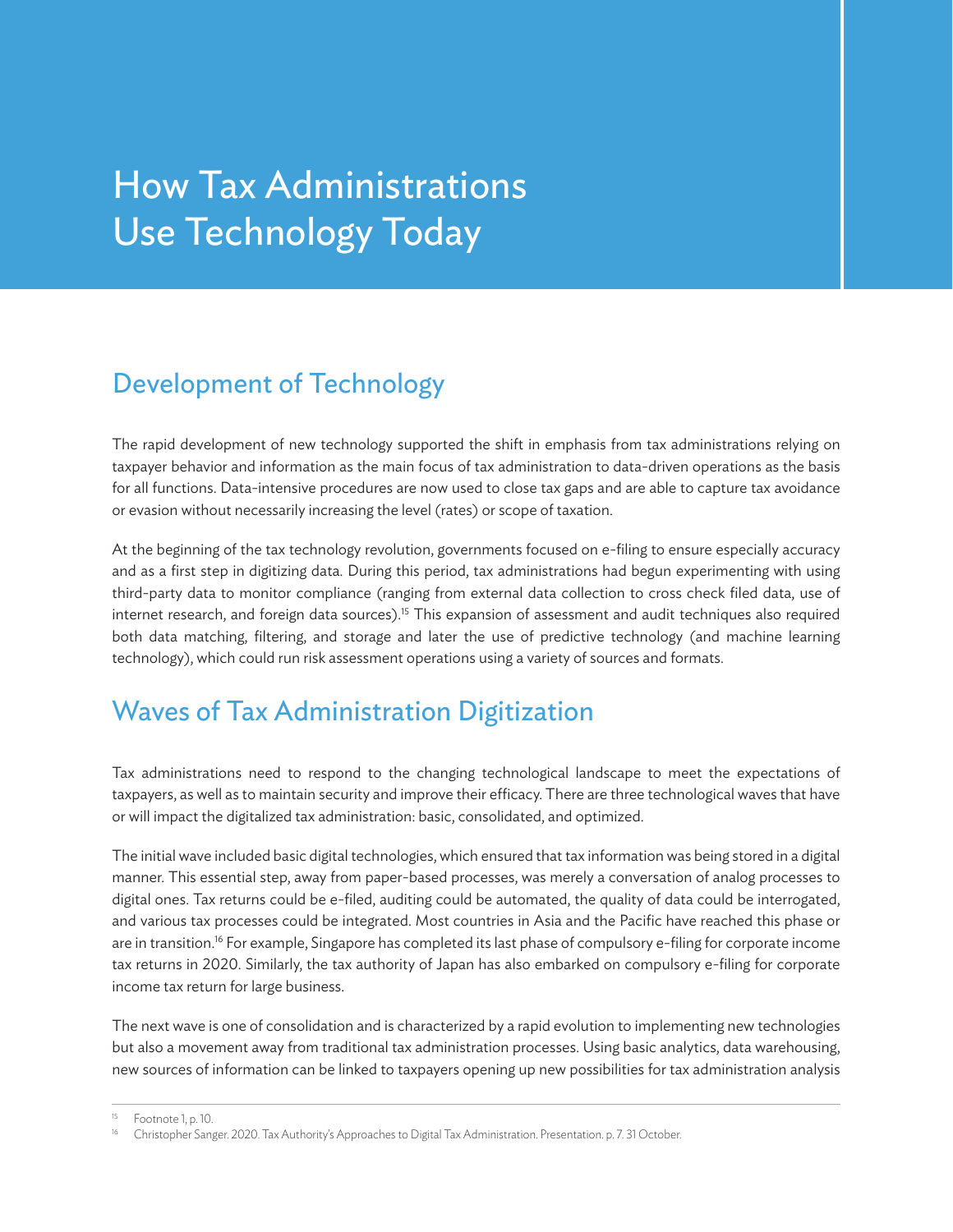for the first time. Setting up data-handling rules allows for easier automation of processes. This has led to tax administrations being able to offer taxpayers innovations such as pre-filled tax returns, combining personal tax with social security in personalized dashboards. These innovations largely operate the same processes as the pre-digital era; however, technology has provided greater efficiency and better customer service opportunities for tax administrations. With the implementation of National Digital Identity (NDI) in Singapore, Inland Revenue Authority of Singapore (IRAS) has been able to roll out the "No Filing Service" scheme for individuals, where their tax returns are pre-filled with the data collected by IRAS via NDI.<sup>17</sup>

Through this step, there has been significant increases in efficiency and speed with respect to tax administrations. For many tax administrations, especially from low-capacity countries, this phase is an intermediate end-point, as it addresses issues, such as lowering compliance and administrative costs, data pooling, and seamless data flows, but does not involve surrendering control over the pre-assessment and audit processes as the next phase involves.<sup>18</sup>

The new wave is one of optimization. There are two significant shifts with this wave: control and managerial. In the first two waves, the tax administration would control the design of the flow of information and create processes to optimize the dataflow. With innovations like predictive analytics, machine learning, and deep neural networks, people are allowing computers to self-optimize their own systems and processes. This is a significant change in what tax authorities are controlling. With self-optimizing technologies, tax authorities may not know the processes being used by technology in a few years' time. They would need to control the direction of the technology but not the minutiae of the process. The second shift is thus managerial. Leaders and managers of tax authorities need to reimagine the purpose and operations of tax authorities where machines are optimizing the data ahead of decisions being taken.

The implementation of advanced technology in his phase requires a change in "mindset," as tax administrators give up sole control of direct intervention and decision-making power in the pre-assessment, risk assessment, and audit processes. Instead, this is supplemented by AI technology or other predictive technologies. With nonfungible tokens (NFTs) running on blockchain technologies, what does a data warehouse need to look like in 10 years' time?19 Will the tax authority software need to be integrated into other organization systems (e.g., banking) to capture VAT in real time with all data stored in blockchain ledgers? Such questions require a new approach to management and reimagining the digital tax authority of the future.

<sup>17</sup> See Inland Revenue Authority of Singapore (IRAS). 2020. No Filing Service (NFS). [https://www.iras.gov.sg/irashome/Individuals/Locals/Filing-your](https://www.iras.gov.sg/irashome/Individuals/Locals?Filing-your-taxes/Individuals-Required-to-File-Tax/No-Filing-Service--NFS-/)[taxes/Individuals-Required-to-File-Tax/No-Filing-Service--NFS-/.](https://www.iras.gov.sg/irashome/Individuals/Locals?Filing-your-taxes/Individuals-Required-to-File-Tax/No-Filing-Service--NFS-/)

<sup>&</sup>lt;sup>18</sup> It is important to note here that this point in digital transformation involves the use of new technology and rethinking work processes; however, in general, it does not require policymakers to give control over the risk and audit processes to advanced technology. Changing "mindsets" in tax administration, or specifically, allowing highly subjective processes such as audit and risk assessment to be automated is a key challenge for tax administrators globally.

<sup>19</sup> An NFT is a unit of data stored on [a blockchai](https://en.wikipedia.org/wiki/Blockchain)n that confirms that [a digital asse](https://en.wikipedia.org/wiki/Digital_asset)t is unique and therefore not interchangeable. NFTs can be used to represent items, such as photos, videos, audio, and other types of digital files. Access to any copy of the original file, however, is not restricted to the buyer of the NFT. While copies of these digital items are available for anyone to obtain, NFTs are tracked on blockchains to provide the owner with a proof of [ownership](https://en.wikipedia.org/wiki/Ownership) that is separate from [copyright.](https://en.wikipedia.org/wiki/Copyright)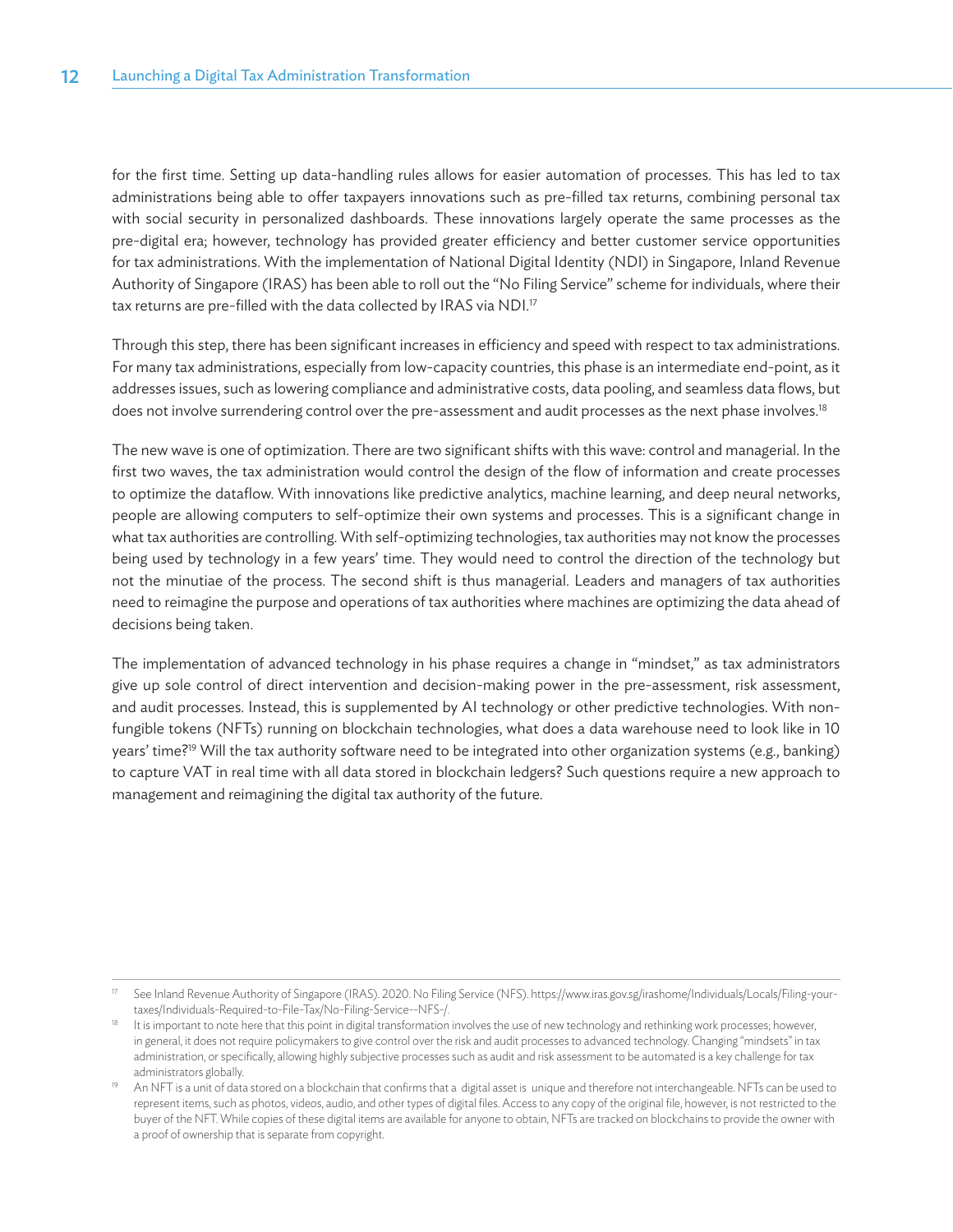## Tax Administration Digitization and Technology in Use

Many tax administrations started the digitization process by automating basic functions: electronic registration and filing. However, more governments, especially in Asia, are moving to the next stage in digital transformation: enabling real-time transaction data to flow into the tax administration directly (e.g., through a cash register function or an online-accounting system which is linked to the tax administration data collection system).<sup>20</sup> This element in the digital journey, once working, represents a large step toward seamless, continuous data flow which would raise compliance rates and significantly lower compliance and administrative costs. For example, the People's Republic of China has been systematically implementing technology in rolling out its Golden Tax System, 1,000 Taxpayers Initiative, and blockchain invoicing pilots.

|                                | <b>E-invoicing Requirements</b> |                                          |
|--------------------------------|---------------------------------|------------------------------------------|
| Australia                      | To watch                        | E-invoicing<br>System                    |
| Peoples's Republic<br>of China | Existing                        | Golden Tax<br>System (GTS)               |
| India                          | Upcoming                        | GST B2B<br>e-invoicing                   |
| Indonesia                      | Existing                        | Mandatory B2B                            |
| Kazakhstan                     | Existing                        | Mandatory B2B                            |
| New Zealand                    | To watch                        | E-invoicing<br>System                    |
| Philippines                    | Upcoming                        | E-invoicing<br>System                    |
| Singapore                      | Existing                        | Mandatory B2G                            |
| Republic of<br>Korea           | Existing                        | Mandatory B2B                            |
| Taipei, China                  | Existing                        | Government<br>Uniform<br>Inovices (GUIs) |
| Viet Nam                       | Upcoming                        | Mandatory B2B                            |

o-business; B2G = business-to-government Source: Christopher Sanger. 2020. Ernst & Young Global.

<sup>&</sup>lt;sup>20</sup> E-invoicing and real-time posting of data are big steps for tax administrations, which are used to either paper or electronic filing submissions. In order for e-invoicing to work, taxpayer data, especially the tax ID, name, and address must be entered exactly as was done during registration, as the first step within the tax administration system is to match the transaction to the taxpayers.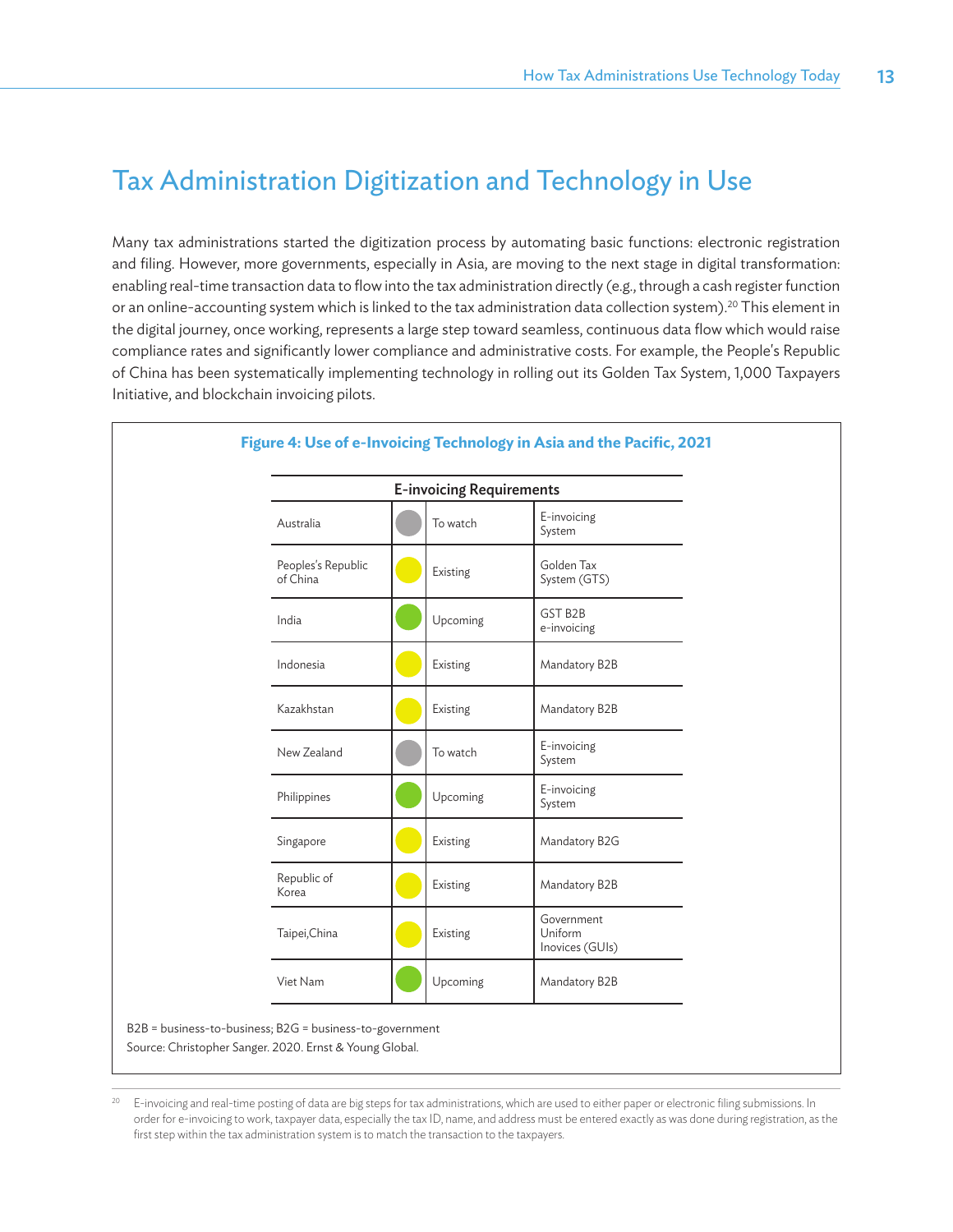Fitted together, technology underpins all stages of the end-to-end tax administration life cycle. A wide range of technologies are used throughout the life cycle, with a few emerging technologies particularly visible, for example, advanced data analytics, cloud computing, and digital identity as shown in Figure 5 (explanation of each technology is set out in Appendix 1, page 41).

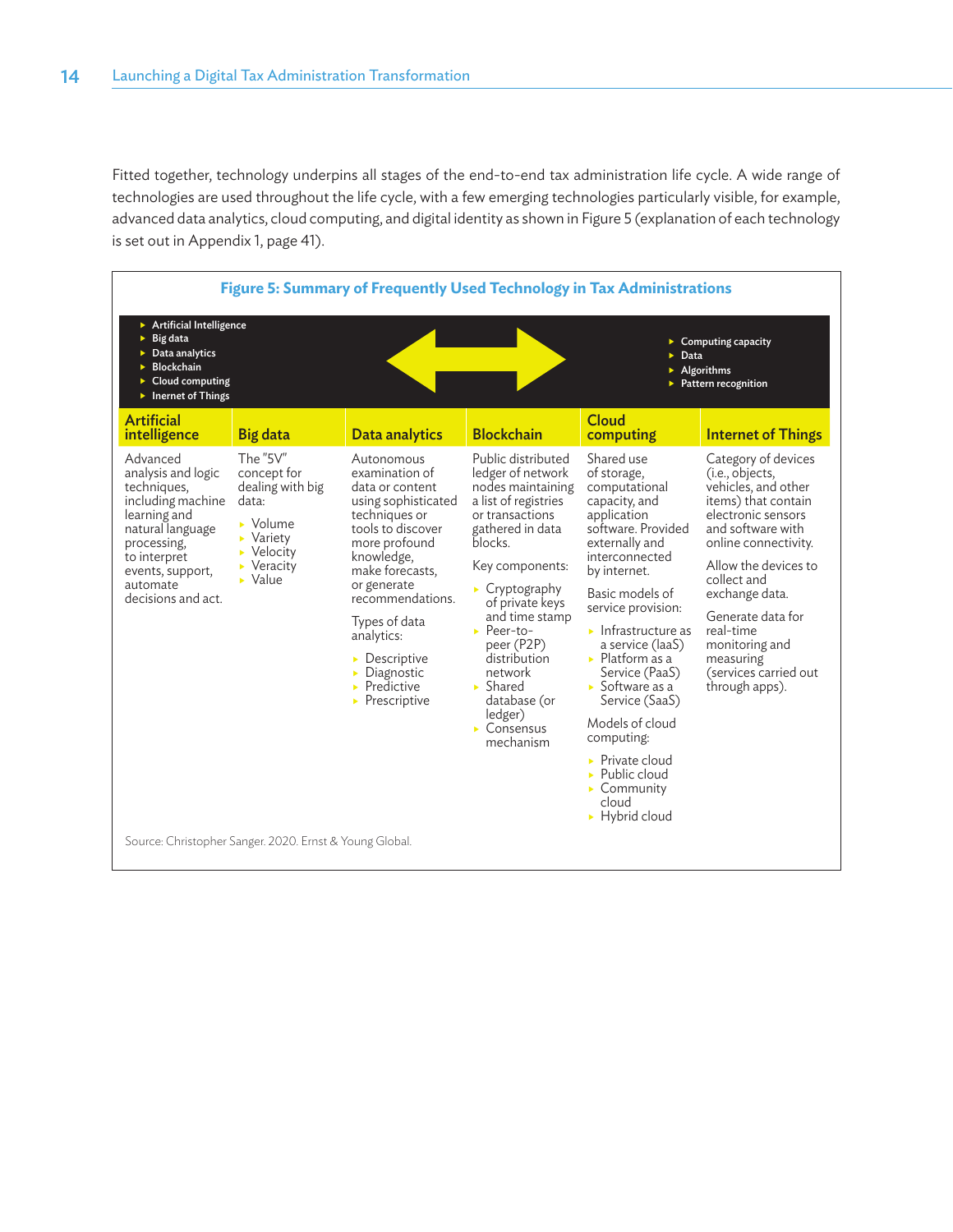

Many tax authorities within Asia and the Pacific regions are using digital solutions to improve taxpayers' services, including the provision of a single platform or application for taxpayers to manage their tax compliance matters. For example, the Australian Taxation Office (ATO) launched "MyTax" to provide comprehensive tax services for individuals, including lodgment of tax returns, verifying the processing status, and viewing assessments and refund claims.21 In addition, pre-filling tax returns by tax administration has reduced the taxpayers' compliance costs to complete tax returns as evidenced by the No-Filing Service scheme in Singapore.<sup>22</sup>

Of the global regions to have adopted technologies and seen a reduction in the tax compliance time, East Asia and the Pacific have been able to achieve the lowest average hours required per year, as shown in Figure 7.

<sup>&</sup>lt;sup>21</sup> See Australian Taxation Office. 2021. https://www.ato.gov.au/Individuals/myTax/.<br>22 Ae part of Singenera's Smart Nation in unau initiative a National District Identity.

<sup>22</sup> As part of Singapore's Smart Nation journey initiative, a National Digital Identity (NDI) system for Singapore residents (SingPass) and business (CorpPass) was deployed to transact digitally with the government and private sector in a convenient and secure manner. The use of NDI enabled the collection of data from other agencies and partners (e.g., donation and provident fund) to provide seamless and personalized services for Singapore taxpayers.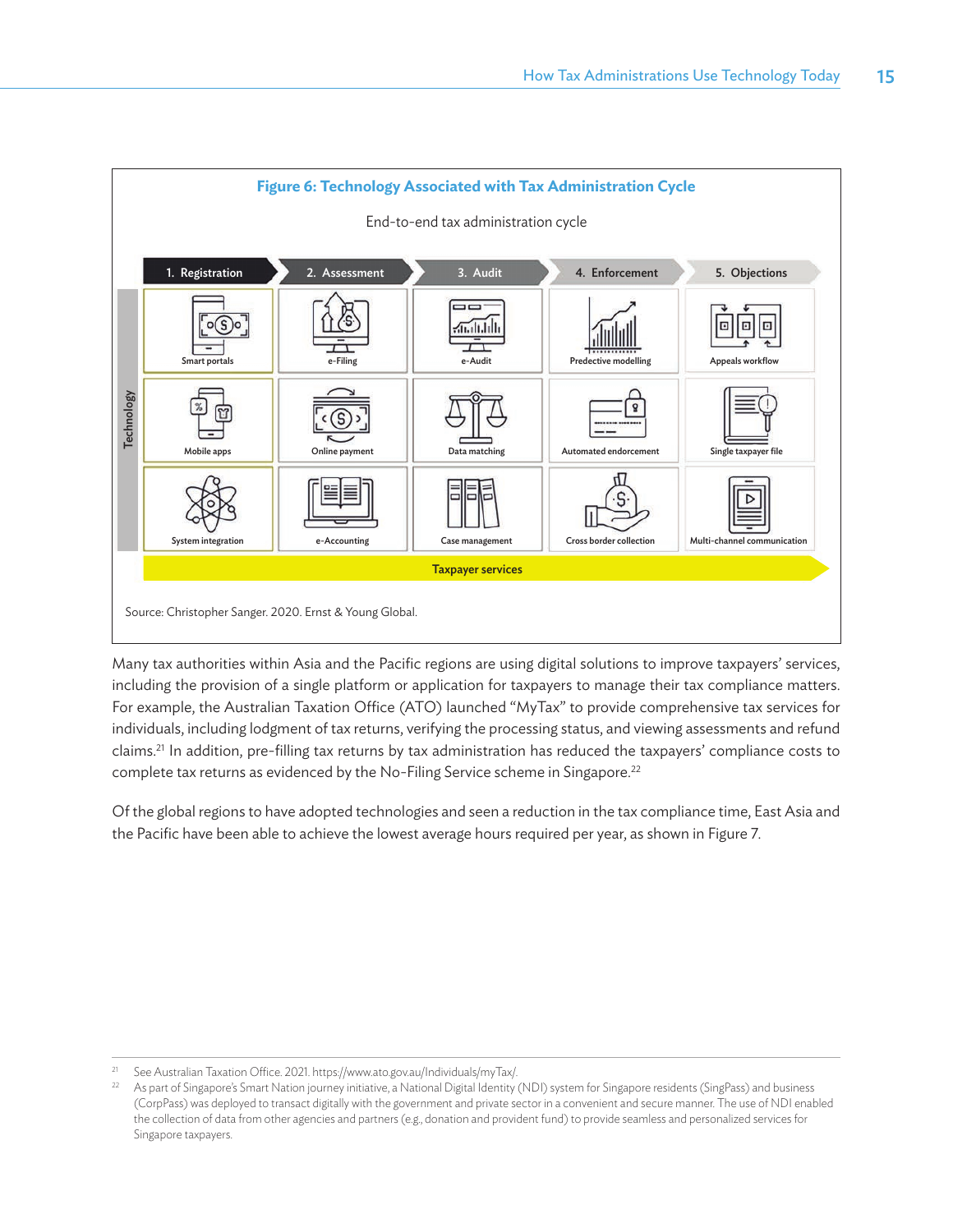

When it comes to invoice digitalization, the high-income OECD countries have been the main adopters. The use of e-invoicing and data matching technologies on transaction invoices help to detect VAT fraud and enhance tax compliance and the amount of VAT collected. Tax authorities in Asia and the Pacific regions have started to collect digital invoice data although in different ways, for example, via government platform (Golden Tax System), over the Pan-European Public Procurement Online (PEPPOL) network, or via online cash registers (Figure 8).

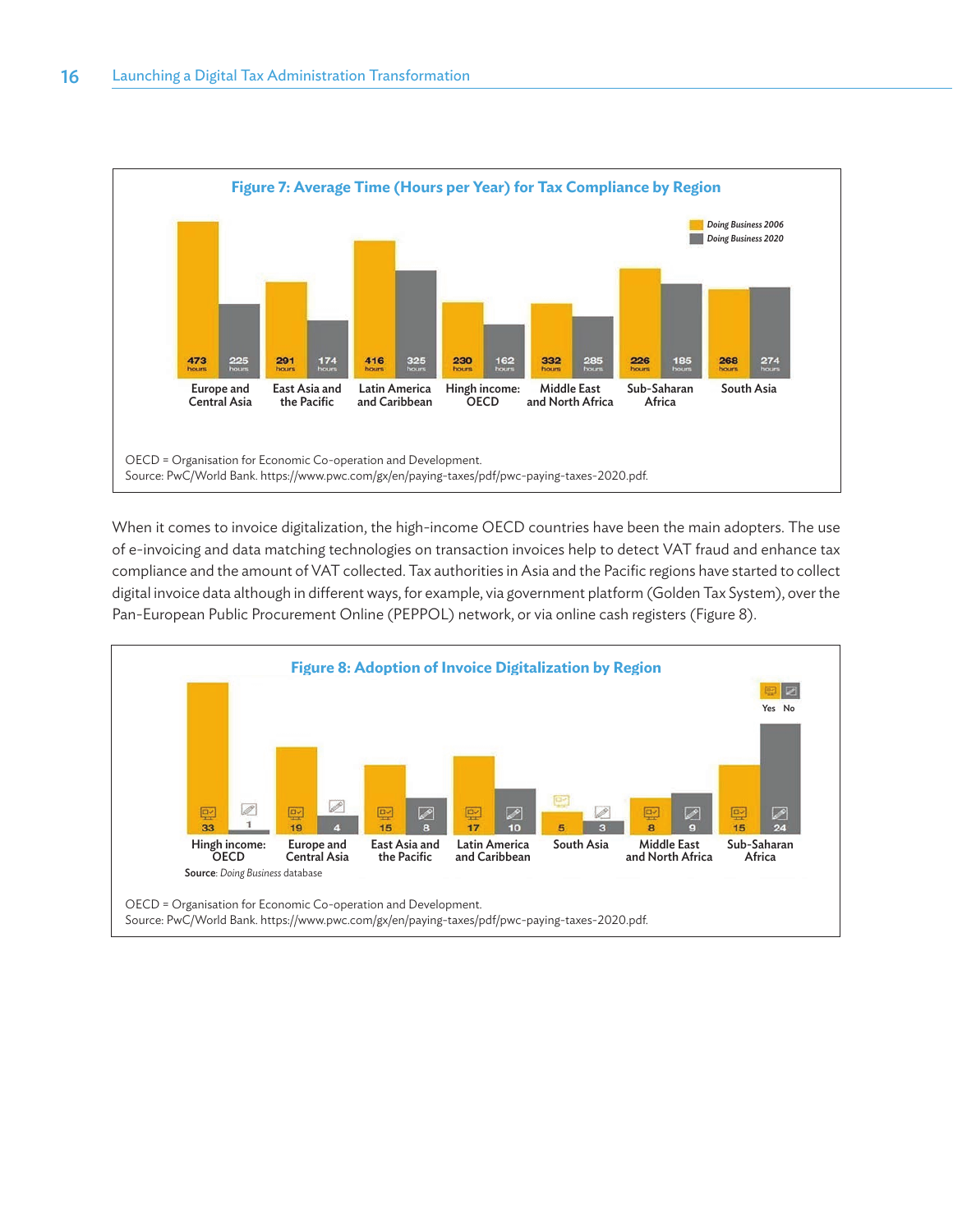## A Digitally Transformed Tax Administration's Processes and Characteristics

rmed with the new possibilities created by technological development, tax administrations have the opportunity to reevaluate not just how they undertake their functions but also what existing functions remain necessary and opportunity to reevaluate not just how they undertake their functions but also what existing functions remain necessary and what are the new activities they could undertake in pursuing the goals of tax administration. This section considers first what tax administrations are currently using new technology to achieve, before seeking to develop further the potential for greater advancement.

### Current Trends and State of Play

The focus, to date, has been to fetch, decode, and execute on data that can be useful in assisting the tax administration's existing functions. A key target has been to increase the available sources of data and to enable the matching of those data sources with individual taxpayer records. This has generally resulted in the following key processes:

1. Collection of digital data: Globally, tax administrations are gathering more digital data. The trend of gathering digital data comes in many different forms, including promoting e-filing, collection of data file, and collection of digital data from intermediaries and other government bodies. In Asia and the Pacific, tax administrations are focusing on promoting e-filing and collection of digital financial statement information. For example, tax administrations are actively promoting or mandating e-filing in the ASEAN region. In addition, there is a trend in Asia and the Pacific to adopt eXtensible Business Reporting Language (XBRL), which is a standardized international format, in collecting financial statement information. Tax authorities in Australia and Singapore are leveraging the same XBRL data collected by the company house.

We also see a trend in collecting transactional data for facilitating e-audit, especially from an indirect tax perspective. The Standard Audit File for Tax is a standardized format and approach in collecting transactional digital data being used for indirect tax analytics. In Asia and the Pacific, the People's Republic of China has been one of the leaders with its "golden tax system." The golden tax system was implemented with the aim of enabling highly efficient and automated processing of tax data by the State Taxation Administration. It was also implemented to tackle VAT fraud nearly real time. Currently, vendors are required to submit details of transaction directly into the Golden Tax platform for a VAT invoice to be valid.

2. Reliance on the tax governance framework: Globally, tax authorities have started to base the allocation of scarce resources based on risk management principles to achieve a higher level of tax compliance. In Asia and the Pacific, we see similar trends in Australia and Singapore. The Australian Taxation Office (ATO) has launched a justified trust program to engage taxpayers in collecting objective evidence that a particular taxpayer pays the right amount tax. The Inland Revenue Authority of Singapore introduced the Assisted Compliance Assurance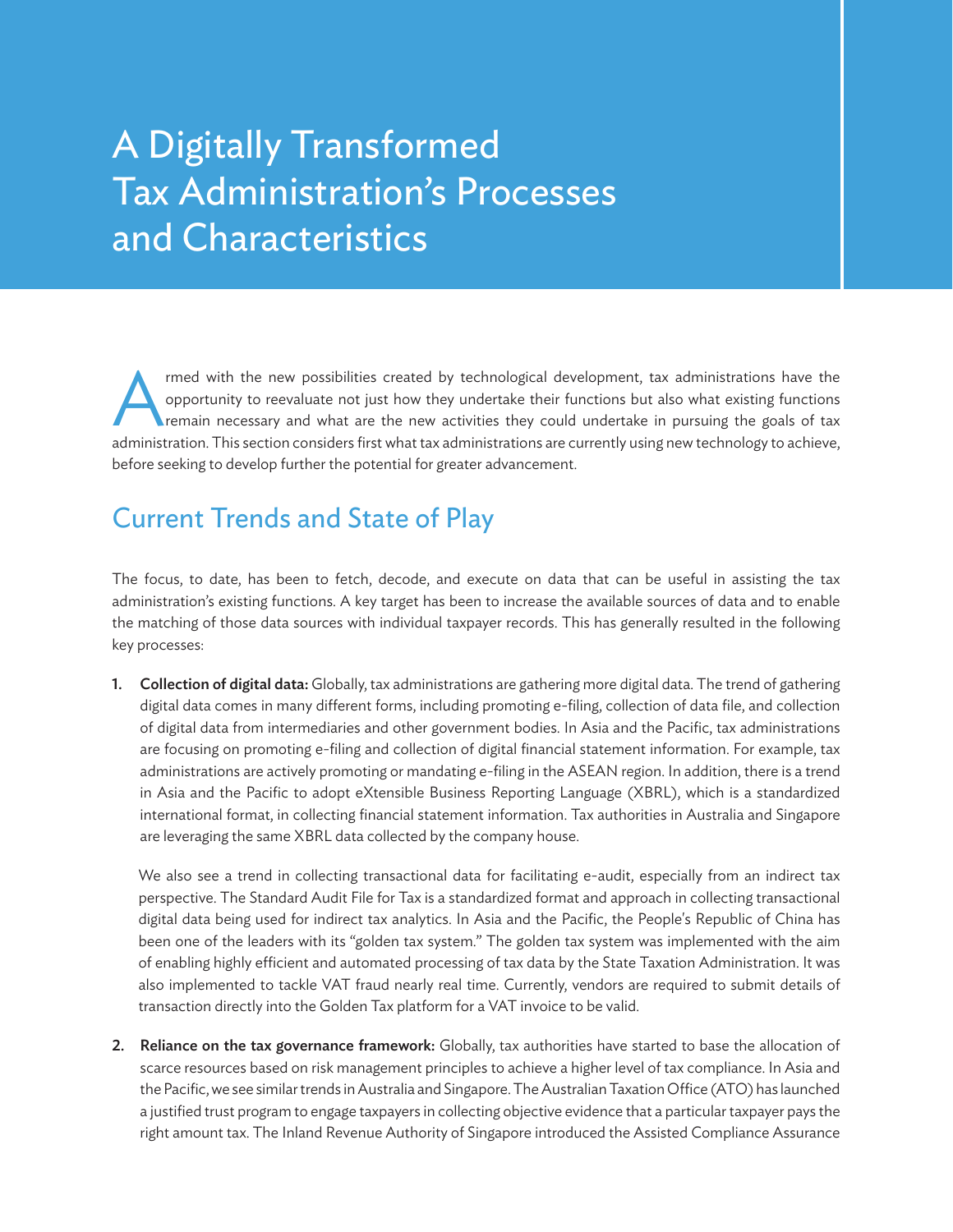Program (ACAP) to facilitate general sales tax (GST)-registered businesses to better manage their GST risks. Businesses may opt into ACAP voluntarily.

- 3. Extended application of advanced analytics: Data analytics are currently used by tax administrations mostly for selection of tax audit cases and detection of noncompliance. Tax administrations have begun to apply techniques that identify potentially risky taxpayers or returns by comparing taxpayer data across sectors and segments. Digitized analytical processes are also being used across many tax-administration functions and activities, including tax payment management, revenue management, and taxpayer services. With the increase in data collection mentioned above, it is expected that the use of advanced analytics will further be extended.
- 4. Leveraging online taxpayers' service: In view of the pressures of declining budgets and rising expectations among taxpayers, many tax authorities have made efforts to increase the use of online services for taxpayers. Providing taxpayers with a single platform and/or tax application on top of the traditional channels is definitely more cost-effective and provide better experience for taxpayers. With the COVID-19 pandemic, it is expected that the provision of online taxpayers' platform and services will continue to grow.

### Getting to the Future

As noted above, the focus, to date, has been to automate current processes and increase their scope and efficiency. The processes of a future tax administration will include many of these, but will go far further, involving a rethinking of the processes and a reimagining of the means to achieve the desired ends. Technology enables a fundamental change in methods, resulting in the need for reconsidering choices in tax administration, which have become embedded in the tax regime, but which would not be included if designed today. This "zero-based" approach is complex to deliver and requires a clear vision of the ultimate aims of tax administration, rather than focusing on short-term deliverables.

The processes of such a tax administration would include the following:

- 1. Connected tax ecosystems: With digitalization happening almost everywhere, other than tax authorities, all monitoring bodies and private sectors are collecting more digital data than before. Promoting data exchanges between government agencies and the private sector can reduce the overall administrative burden for businesses and provide a friendly business environment.
- 2. Embedding tax into natural systems: Data collection has been a critical piece in enabling the technology transformation initiatives, for example, e-audit and pre-population of tax return. Embedding tax into natural systems can help streamline the data collection process for both taxpayers and tax administrators and enhance data quality with real-time data validation check. In Asia and the Pacific, the ATO has implemented the single touch payroll, which enables contemporaneous employer's payroll information to be supplied to the ATO. It embedded the employer's reporting information directly into the payroll batches and data management systems to enable the reporting of salary, taxation and superannuation data to the ATO. It requires partnering with software vendors and taxpayers to make the single touch payroll a success.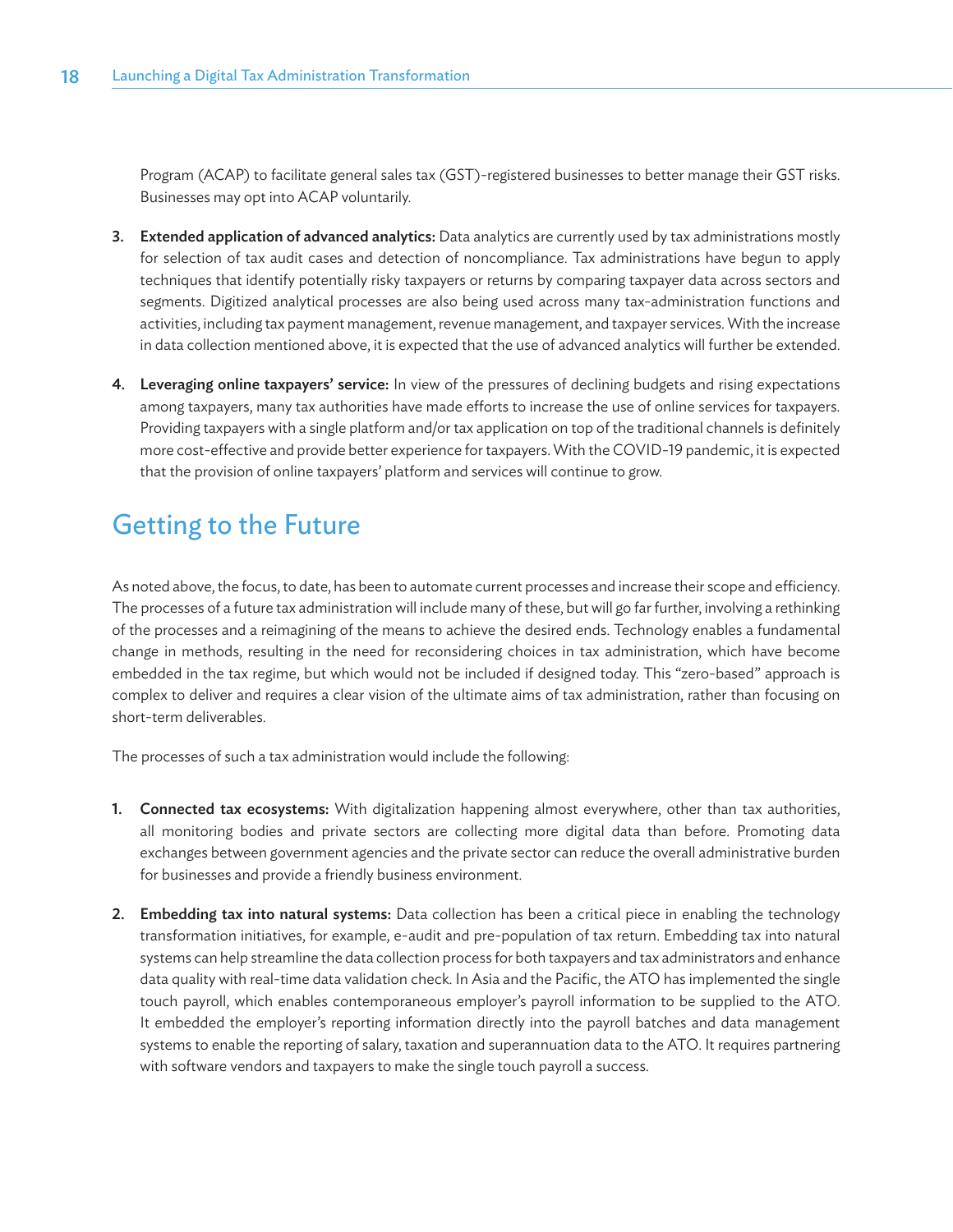- **3.** Real-time taxpayer touchpoints: Moving away from face-to-face or telephone traditional touchpoints with taxpayers, real-time support could be supported to taxpayers seamlessly through online services or even embedded into the reporting cycle of taxpayers. Real-time tooltips, backed by AI, could be implemented in both government software and third-party tax software.
- 4. Extended data collection: Data collection is no longer solely coming from tax returns and workpapers. In future tax administration, data collection could happen in the form of data file transfer or even embedding into the taxpayers' natural system as mentioned above.

Future tax authorities could rely on other intermediaries and other regulatory bodies for extending the source of data collection. Key players within the ecosystems include social security, insurance companies, financial institutions, land registries, stock exchanges and other tax authorities, etc. Data secrecy rules and data protection framework are the two key components to enable data exchanges.

- 5. Data-driven tax assessment/tax audits: Currently, most tax administrations are relying on professional judgment to enforce compliance, for example, manual desk review to identify tax audit cases. With big data, tax administration could become more data driven, for example, data-triggered tax audits and course of administrative actions backed by data.
- 6. Reliance of tax control: Many jurisdictions around the world have implemented a cooperative compliance or tax control framework approach to managing tax risks, especially for large businesses. A key part of these approaches is transparency, which is expected to be the trends in upcoming years. The advantages of taxpayers knowing their risk rating include behavioral change and improved controls of taxpayers, and better focused resources for tax administrations.
- 7. Data security: Data security, data management, and data governance have become key for future tax authorities. The complexity increases as the sources of data increase, along with the complexity of the data management system.

### Characteristics of a Digitized Tax Administration

Having developed the above processes, the digitized tax administration will have the following key characteristics:

#### 1. Driven by data

- Tax administrations are now being bombarded with big data flows, and there is a need to capture, clean, filter, and securely store the data.
- How to use the data is the key to the future.
	- » Because of the size of the flows, it is impossible for humans to be able to absorb and sort the data.
	- » Data analytics (including artificial intelligence and machine learning algorithms) can address these needs.
- Data will be used for each tax administration function.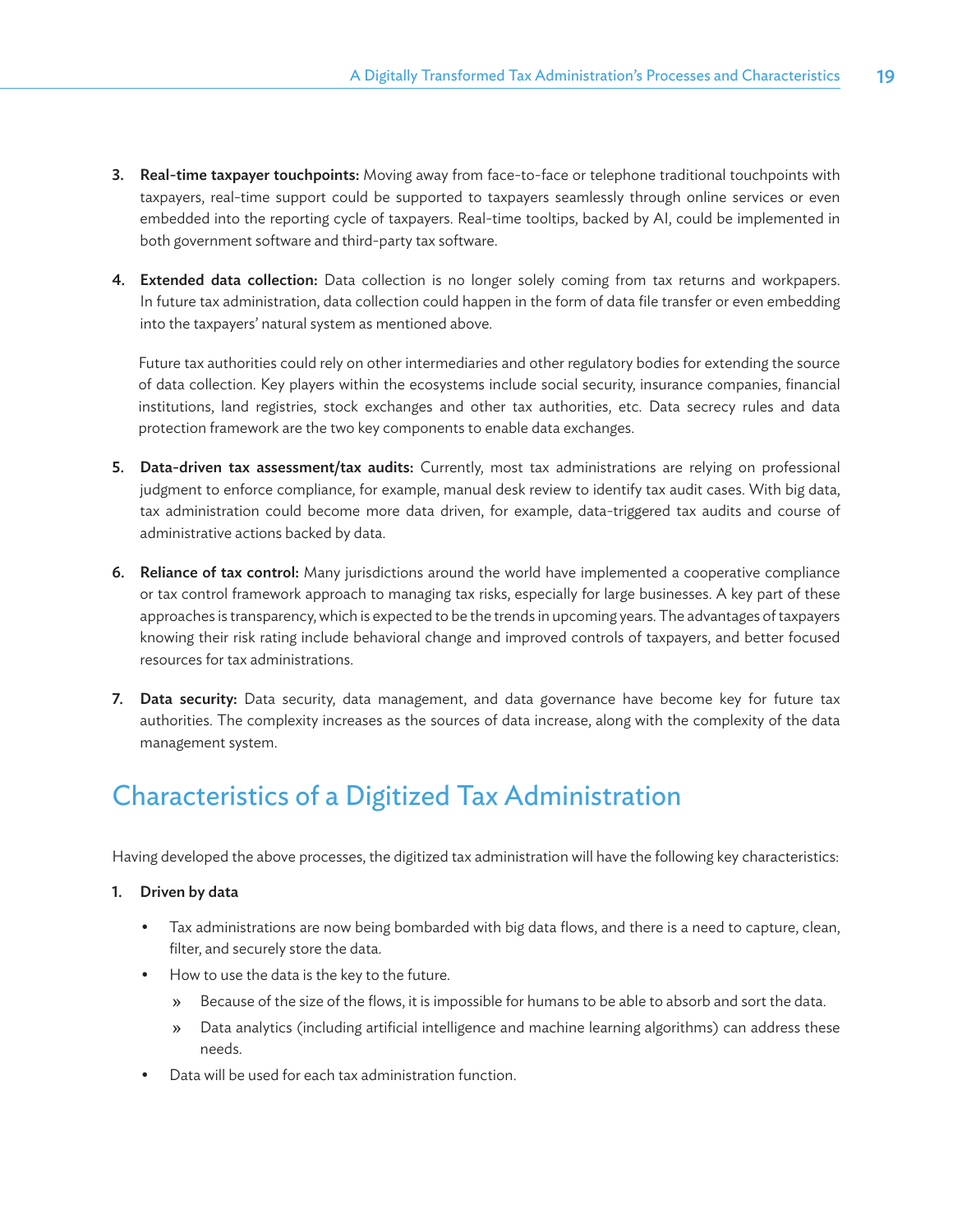#### 2. Supported by technology

- Processing big data flows quickly, correctly, and efficiently is only possible with integrated technology.
- Data analytics: Algorithms to continuously analyze data and inform decision-making at key vantage points (e.g., registration approval, opening of audits, VAT refunds, tax debt management, and tax disputes), and can use AI and machine learning technology.
- Data security and management: Distributed ledgers (including blockchain) for network data management: when a tax event occurs (e.g., sale or import of goods), the data (e.g., TIN, amount, country of origin, and product code) can be safely preserved real time in an accessible blockchain.
- Algorithmic translation of tax codes: Complex rules contained within tax codes can be effectively translated into algorithms (and smart contracts), reducing discretion and promoting tax certainty.

#### 3. Expanded taxpayer service via digital methods

- Taxpayer service is becoming a frontline tool of tax administration and its scope is expanded to include the following features:
	- » more active role in compliance management;
	- » guidance on operations and transactions;
	- » interface between taxpayer and many government services; and
	- » enhanced data validation upon submission.

#### 4. Expanded special services (Large Taxpayer Offices and Transfer Pricing Units)

- As a result of the global tax agenda (including international tax, digital, global standard compliance), special services are becoming core functions of tax administrations.
- In particular, the shift to data and trust-based compliance management program units, such as the Large Taxpayer Office, has become essential for tax administration functions.

#### 5. Enhanced transparency and trust

- Establishing digitized systems and platforms to carry out the basic tax functions—tax registration, filing, payment, and dispute resolution—to enhance transparency and certainty and to processes, provide assurances that tax payments are deposited in an actual government account, and eliminating avenues for officials to abuse their discretion.
- Implementation of technologies, such as the MIT-incubated [OPAL](https://www.opalproject.org/) (Open Algorithm), provides researchers, think tanks, or any citizen the ability to independently analyze tax data without having access to personally identifiable information.
- Good governance: A new governance architecture is established to address information security risks related to bias and manipulation of algorithms and transparency through open-source platforms.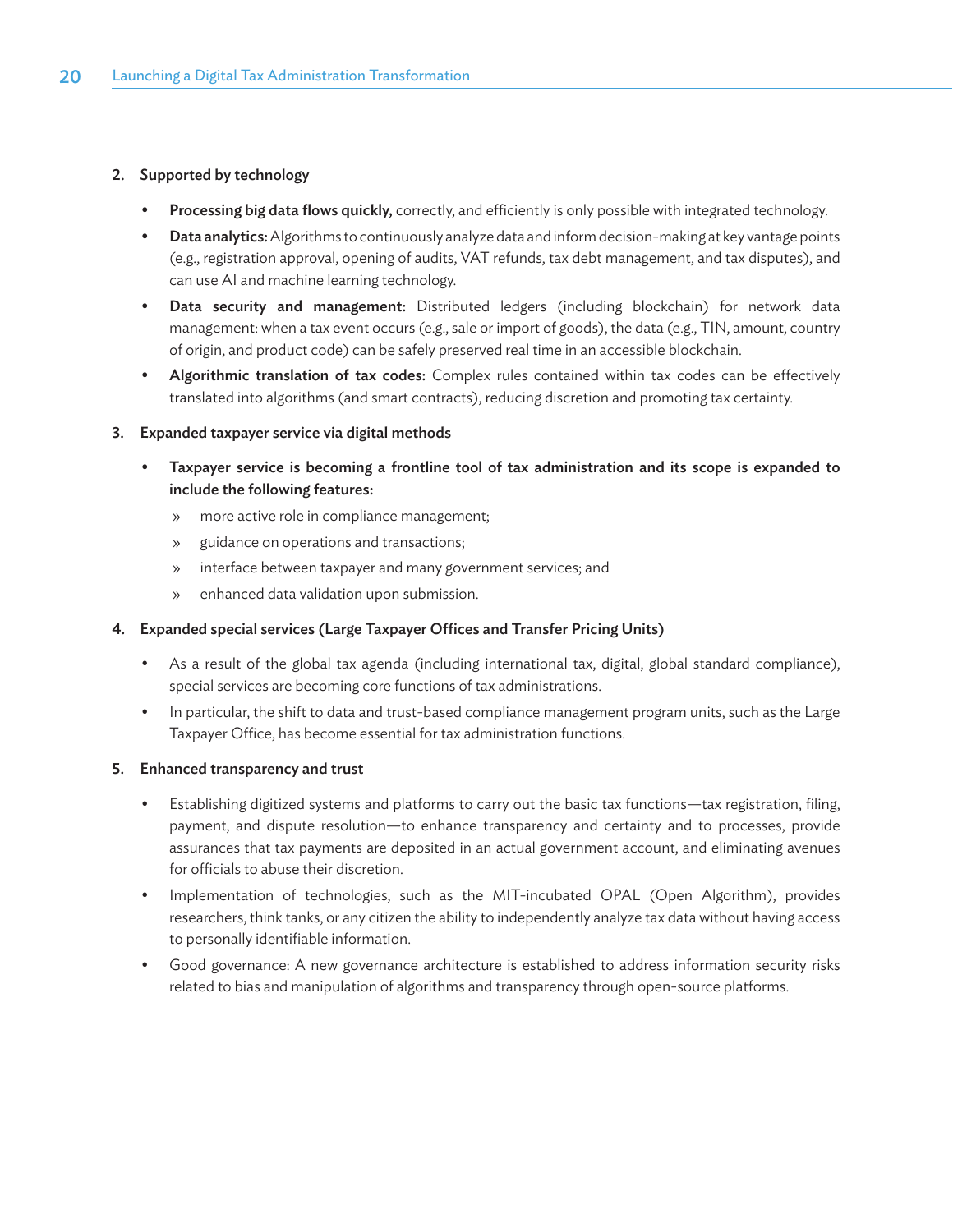#### 6. Reduced the compliance burden

• There were 106 economies using electronic filing systems in 2020, double the number in 2004. Digital technology is reducing the time spent paying taxes, as well as the total number of individual payments taxpayers must make each year.<sup>23</sup>

#### 7. Embedded flexibility

- Digitizing administrative processes to accommodate remote working.
- Conversion of taxpayer functions to be done virtually (registration, filing, audit, and adjudication).
- Rethinking risk function to fully automate.

#### 8. Future-proofed $^{24}$

- Ensuring processes, techniques, and technological solutions envisaged for today can be used or built in the future. The digital journey is continuous, not finite.
- Future-proof tax administration requires constant training and upskilling the workforce.



<sup>23</sup> World Bank/PwC. 2020. Paying Taxes. [https://www.pwc.com/gx/en/services/tax/publications/paying-taxes-2020.html.](https://www.pwc.com/gx/en/services/tax/publications/paying-taxes-2020.html) p. 6.

<sup>&</sup>lt;sup>24</sup> This risk is especially important to note, as tax administration transformations are nonending processes—even if an administration reaches today's endpoint, technology keeps evolving and tax administration roles will keep evolving.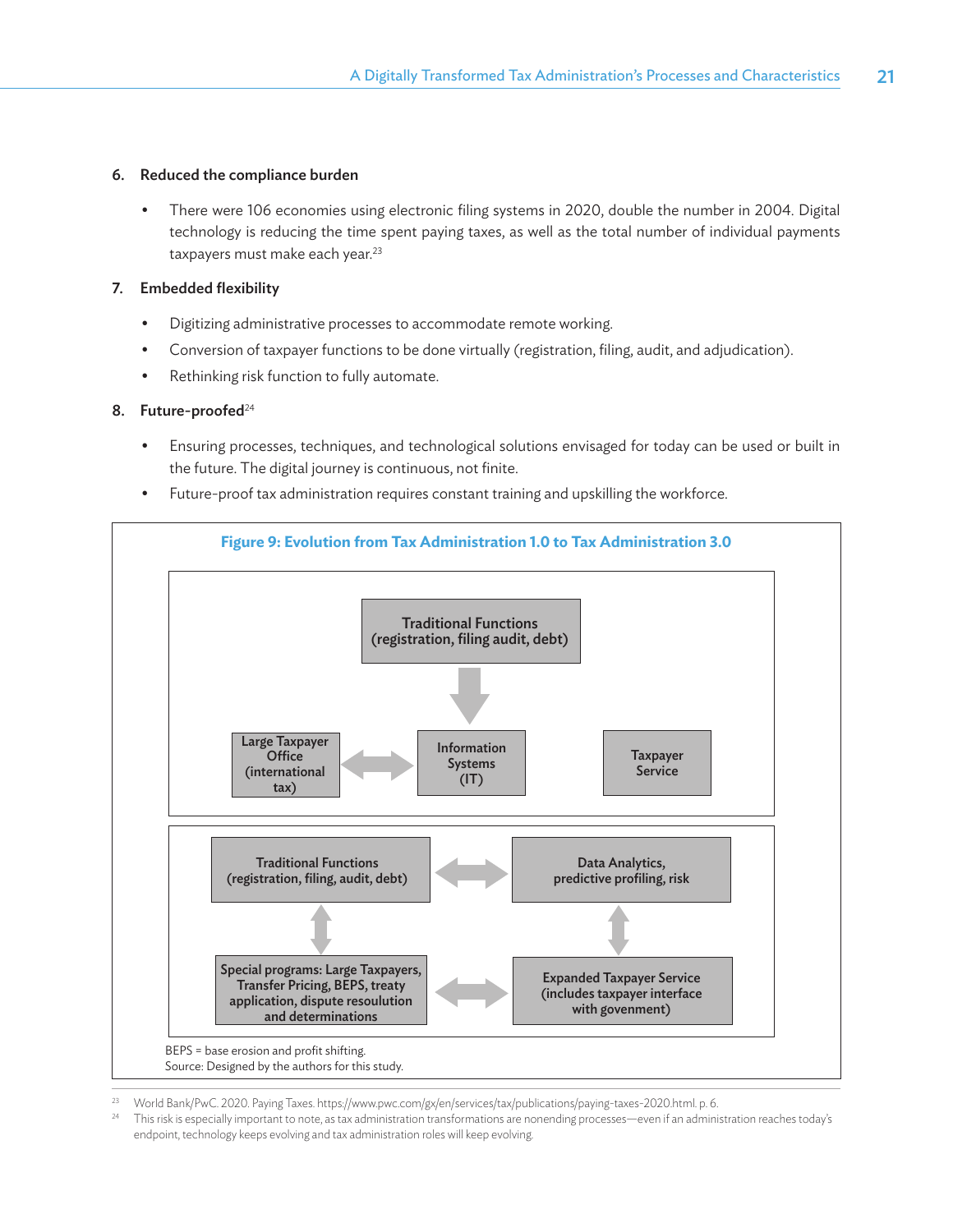## Addressing Risk in the Digital Transformation Journey

fundamental transformation inevitably involves risk, and as the functions of a tax administration are at the heart of government, careful planning, clear vision, and effective implementation are essential. This results in the heart of government, careful planning, clear vision, and effective implementation are essential. This results in a natural caution in relation to transformation and can result in a series of small projects. A key to success is to ensure that such projects are coherent, and that they build on delivering the ultimate aims of transformation. At some stages, reform will necessitate large changes, rather than piecemeal ones, and practical choices (such as periods of parallel running) can mitigate some risks. Risk, in this context, includes noneconomic or technological risks, as well as political risk.

## The Risks Identified

To date, the following issues have been identified in transformations of tax administration:

- 1. Lack of overall digital strategy: Transformation initiatives are sometimes implemented piecemeal where a lack of overall strategy results in systems that are not interconnected to each other, low user adoption rates, insufficient data to support data analytics, etc.
- 2. Workforce engagement: Successful transformation initiatives have to be implemented with workforce, operating model, capability, and innovative and sustainable design. These are all important building blocks when developing a digital strategy.
- 3. E-filing adoption rate and data collection mechanism: The e-filing adoption rate impacts the amount of digital data collected by tax authorities. In Asia and the Pacific, some jurisdictions are facing a relatively low e-filing adoption rate. The availability of data is often one of the dependencies for other transformation initiatives, for example, data analytics and process automation.
- 4. Data exchange: A common way to extend the digital data collection is conducting data exchanges with other monitoring bodies, for example, company house and stock exchanges. Hurdles faced by tax authorities include data secrecy and data protection regulations. Ideally, the legal framework should support a balance between the interests of taxpayers and those of tax authorities.
- 5. Change management and enabling processes: Without a proper change management process, digital transformation is unlikely to have a full internal support. Hence, the system implemented may not be fully used and adopted by the practitioners. Thus, without a change in the processes, the systems are not used in a way it has been designed. In the end, the impact of automation achieved is less than expected.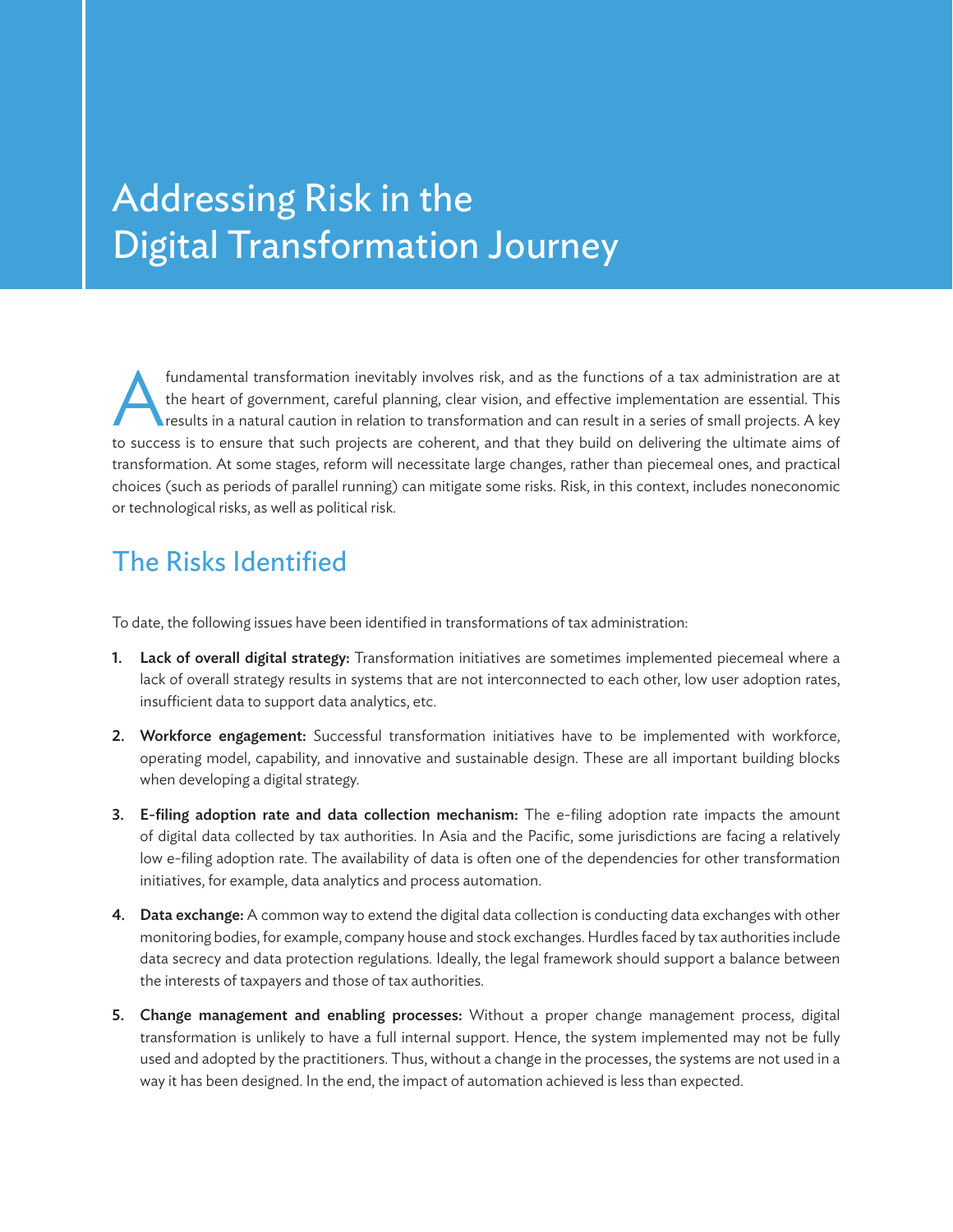In addition, the following lists some of the most common issues and risks in digitization, as noted by businesses, tax advisers, and tax administrators from 12 countries. The intensity of the risks facing any one tax administration will differ; however, considering each of the following risks noted by the Institute of Chartered Accountants in England and Wales and planning in advance will help reduce the risk<sup>25</sup>

#### 1. Legacy systems

All governments have at least some electronic element to their tax administration now. Older systems might contain vital data, which will need to be properly incorporated into the new system.

#### 2. Complexity

Simplicity in design drives success: the older and more complex a tax system is, the harder it will be to create an understandable and reliable digital equivalent. The key is in the design of the reporting requirements; the aim should be a simple form, which requires only input data and the system undertake the calculations.

#### 3. Limitations on the digitalized tax system

Pre-populated returns, for example, are limited to the information that is supplied to the government. It is possible that instruments, such as dividends, capital gains, foreign income, and rental income, are omitted (as that information needs to be supplied by the taxpayer or the foreign government). Similarly, many costs, such as allowable third-party disbursements and payments, may not be available to be pre-populated. In addition, any taxable activity that includes some kind of a choice in treatment is naturally not the most compatible with an automated system. The system should ensure that there is a place to input data missed in automatic data flows.

#### 4. Security and privacy

In tax administration, there is high security threat due to the valuable and sensitive nature of the information in question. Similarly, digitization greatly increases the ability of governments to access private information, and to analyze and draw conclusions from it. Strict legal basis, including provisions for what, how, and when the data can be used, along with procedures and protections, should be in place to ensure taxpayer privacy and data security.

#### 5. Project or scope creep

With large, long-scale projects such as tax digitization, it is natural to break down the goals into achievable objectives. Over time, implementation can start to meet the specifications of those objectives without actually proceeding to work on the rationale of the original goals. Regular high-level reviews of a project's goals are necessary to keep the detailed implementation on track.

#### 6. Digital exclusion

Some users are unwilling or unable to make use of digital methods to interact with the government, or do not have records in the appropriate format for compliance. There must be a way for those who cannot comply with digital reporting to avoid penalty; this may be through the maintenance of traditional paper-based filing or via supporting a network of accessible and affordable tax agents who can file on the behalf of taxpayers.

<sup>25</sup> Adapted and modified from: ICAEW. 2019. Digitalisation of Tax: International Perspectives. [https://www.icaew.com/-/media/corporate/files/](https://www.icaew.com/-/media/corporate/files/technical/technology/thought-leadership/digital-tax.ashx)  [technical/technology/thought-leadership/digital-tax.ashx](https://www.icaew.com/-/media/corporate/files/technical/technology/thought-leadership/digital-tax.ashx).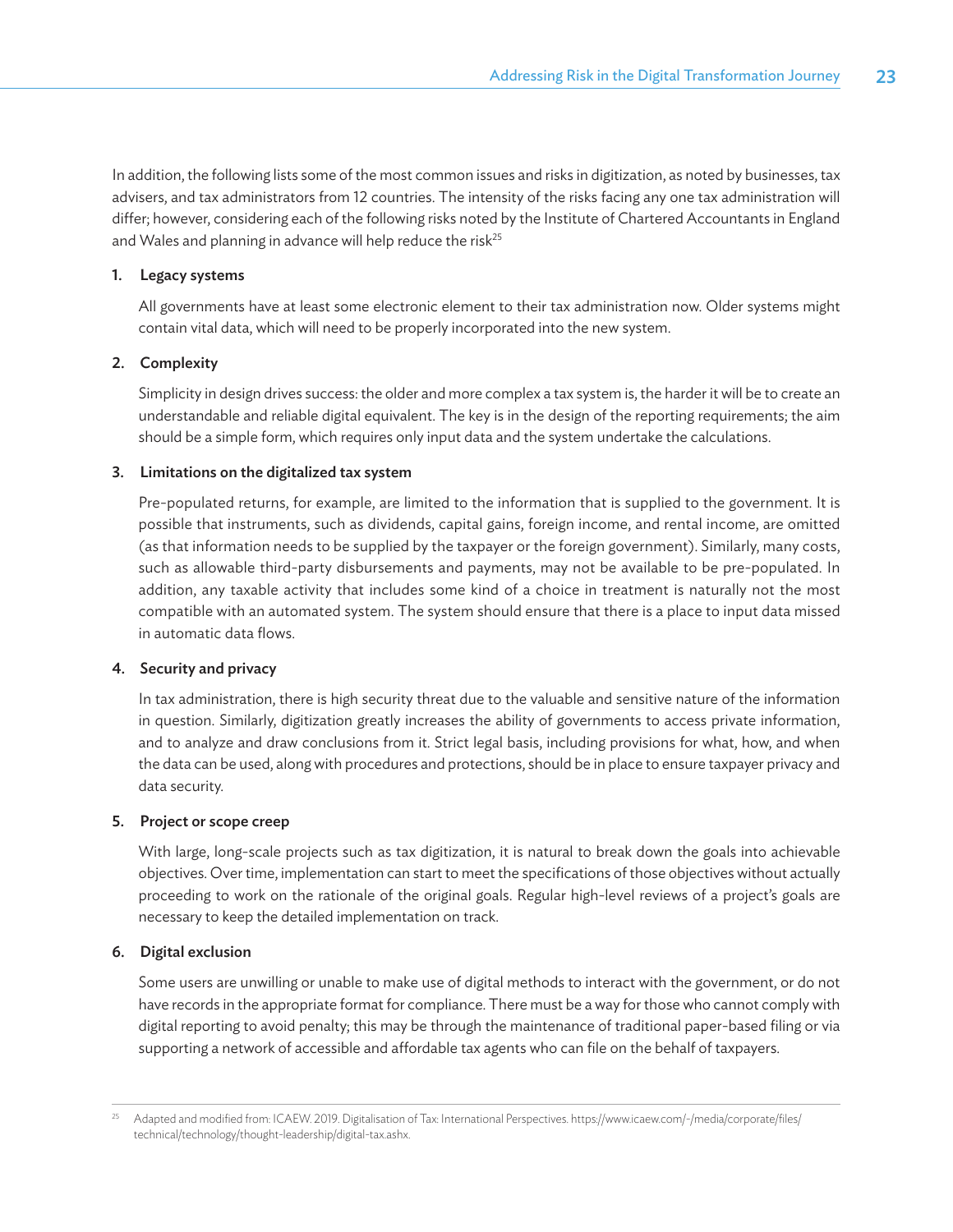#### 7. Legislative basis

A proper legislative basis for digitalization must be established, for example, by including the legal status of digital records in court, the necessary powers to require digital filing, and a legislative basis for digital identity. Without a proper legal basis for the collection of information, the use of electronic data as evidence, and the requirement for data to be supplied in a given format, taxpayers will lack the certainty they need to plan their compliance activities and may resist or refuse to comply with the authority's requests.

#### 8. Cost

While the benefits of digitalization may be clear, in the short term, the transition usually increases costs, and the gains may take some years to materialize. Mandatory electronic record-keeping and other required taxpayer activities will pass costs onto taxpayers, for example, European Union's adoption of XBRL as a requirement for listed company accounts.

#### 9. Future proofing

Introducing a system that is reliant on current technologies or web standards, or that relies on fixed current best-practice elements, such as security, will limit the longer term usefulness of a system. Development should instead be focused on technology-neutral approaches and proofing against possible future changes—whether those be in technological capabilities and standards, in the preferred hardware and software used by taxpayers, or even changes in the tax regime itself.

#### 10. Political risk

Political risk is defined here as the risk faced by a digital transformation project due to a lack of political support for the duration of the project. Political support is needed to ensure budgets are disbursed, people are deployed, and project management is in place from beginning to end. The risk is likely to be inherently high due to the scale, scope, and duration of a digital transformation project; however, it is heightened at the end of an election cycle, especially if there is a change in government and leadership. In addition, if public support for government changes during the project, this could pose a political or commitment risk to the journey.

### An Approach to Risk Mitigation

One of the approaches to addressing these risks has been to consider seven "synapses" of digitization, all of which need to be communicating with each other to facilitate transformation at optimal risk:<sup>26</sup>

#### 1. Strategy and capability

Before planning for a technology road map, it is critical for tax authorities to define its transformation strategies and objectives. When designing strategies, it is important to "future proof", that is, to ensure the technology implemented would support future requirements. Besides, enterprise-wide data strategy is a key area to consider. Integrated data planning allows efficient use of data across enterprises. Finally, the strategies must be backed by top management.

<sup>26</sup> EY Forbes. 2017. *Data & Advanced Analytics: High Stakes, High Rewards.* [https://i.forbesimg.com/forbesinsights/ey\\_data\\_analytics\\_2017/EY\\_Data\\_](https://i.forbesimg.com/forbesinsights/ey_data_analytics_2017/EY_Data_Analytics_Report.pdf) [Analytics\\_Report.pdf](https://i.forbesimg.com/forbesinsights/ey_data_analytics_2017/EY_Data_Analytics_Report.pdf).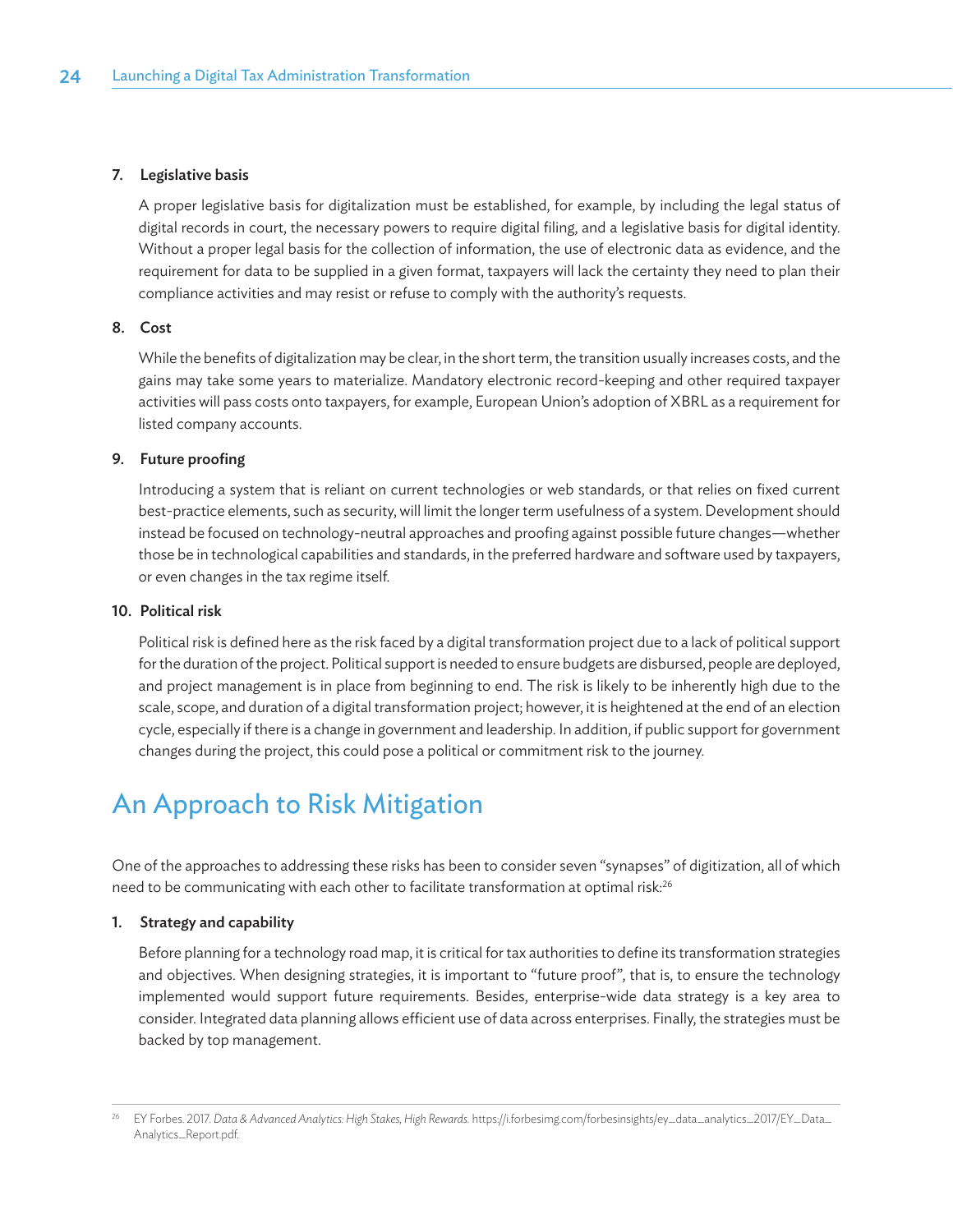*Ex ante* commitments to see each project or phase to completion are essential to mitigate political or commitment risk. Importantly, funding should be allocated for the entire project (best case) or at least for each phase prior to implementation. Where the scope is large, the project can be divided into discrete phases; however, each intermediate endpoint should be standalone, such that the tax administration can function fully.

A communications strategy and stakeholder management approach should be developed at this stage. Stakeholders should participate in discussions of strategy, implementation, and what would be expected of taxpayers (e.g., a new computer system or electronic cash register). In addition, especially for low-capacity countries, stakeholder management could include capacity building for compliance (see the section on Application in Developing Countries, page 31).

#### 2. An enabling operating model

Operating model and process play an important role in all technology transformation. As part of the technology road map design, the following factors from operation side should be considered, including designated administrative support, implanted disruptive tech mindset and cultural, technology-enabled operating model, etc. A future-proof operating model should enable the use of knowledge to drive informed decision-making.

#### 3. Initiative design

Use pilots, sandpits and phased approach when building up the technology road map. It should also cover a rich mix of initiatives (e.g., data management, data analytics, case management, internal process enhancement, and taxpayer touchpoint enhancement). When evaluating and prioritizing the technology initiatives, it is important to score proposals with a consistent methodology and proper documentation.

#### 4. Intervention design

Both internal and external change managements are key for a successful transformation journey. Early engagement of key stakeholders to take part in the road map planning is key to ensuring support throughout the project. Setting up of centers of excellence designated to spread the initiatives would warrant awareness internally and externally.

#### 5. Manage workforce

As part of the technology road map, resources management also plays a role. Tax administration should create a talent management strategy in line with the technology implementation road map. It is expected that IT; statistical, analytical, and tax domain skills; and experience would be the skillsets of the future tax administration. Messaging around process automation impacts should be considered early.

#### 6. Manage results

Leverage multiple stakeholders' group, software vendors, etc., to manage the expectation on digital initiatives. Clear return on investment and business case at planning set the expectation on the foreseen results. Both financial and nonfinancial measures should be used to manage digitalization performance. A proper review would be recommended to evaluate the actual outcome, including analysis of KPIs set at the start and the degree to which objectives are met.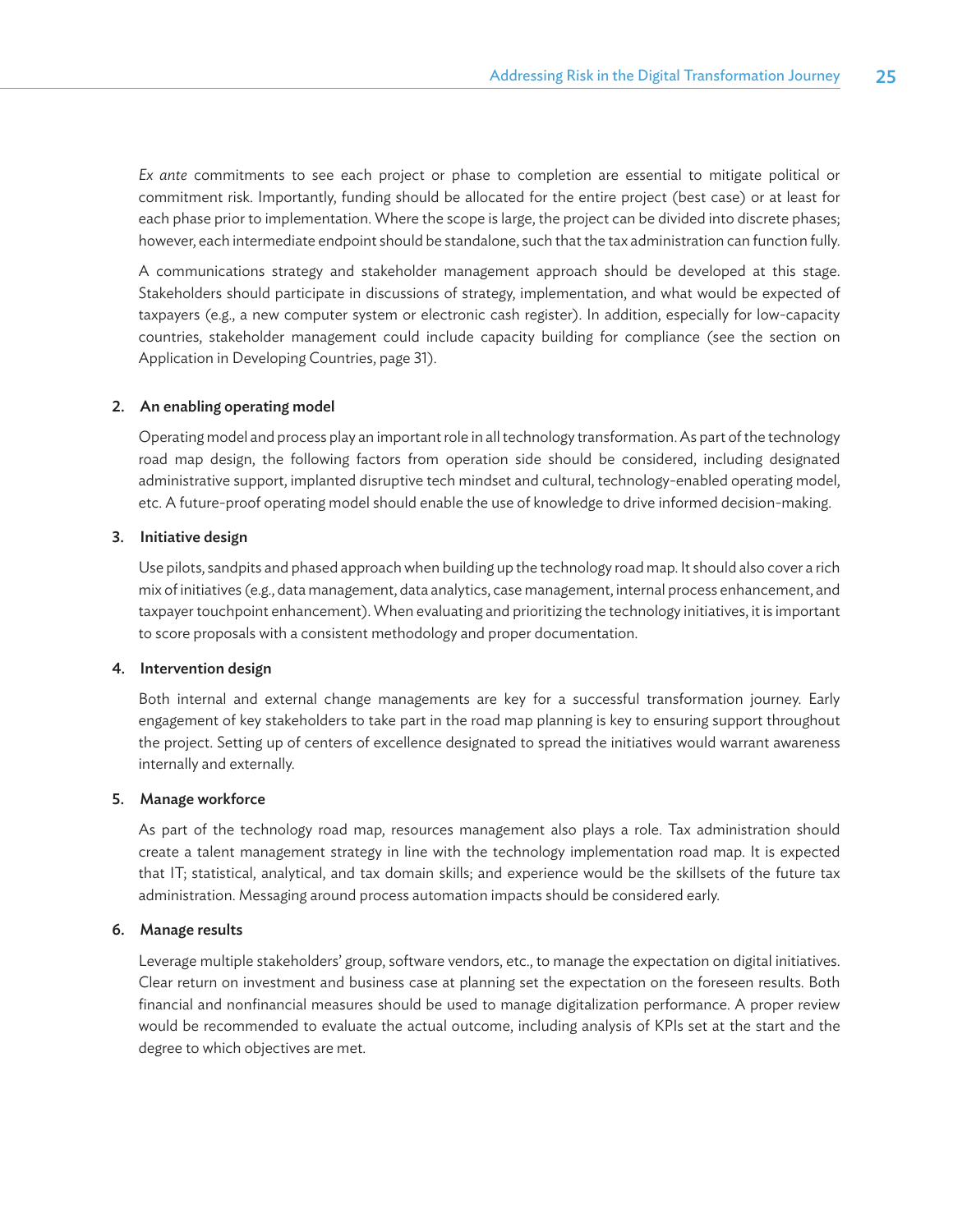#### 7. Learn and sustain

Global good practice is to use actual results and learnings to make decisions for further planning, embed lessons learned across organization and link outcomes to initial policy or guidance, and refine the technology road map from time to time as required.

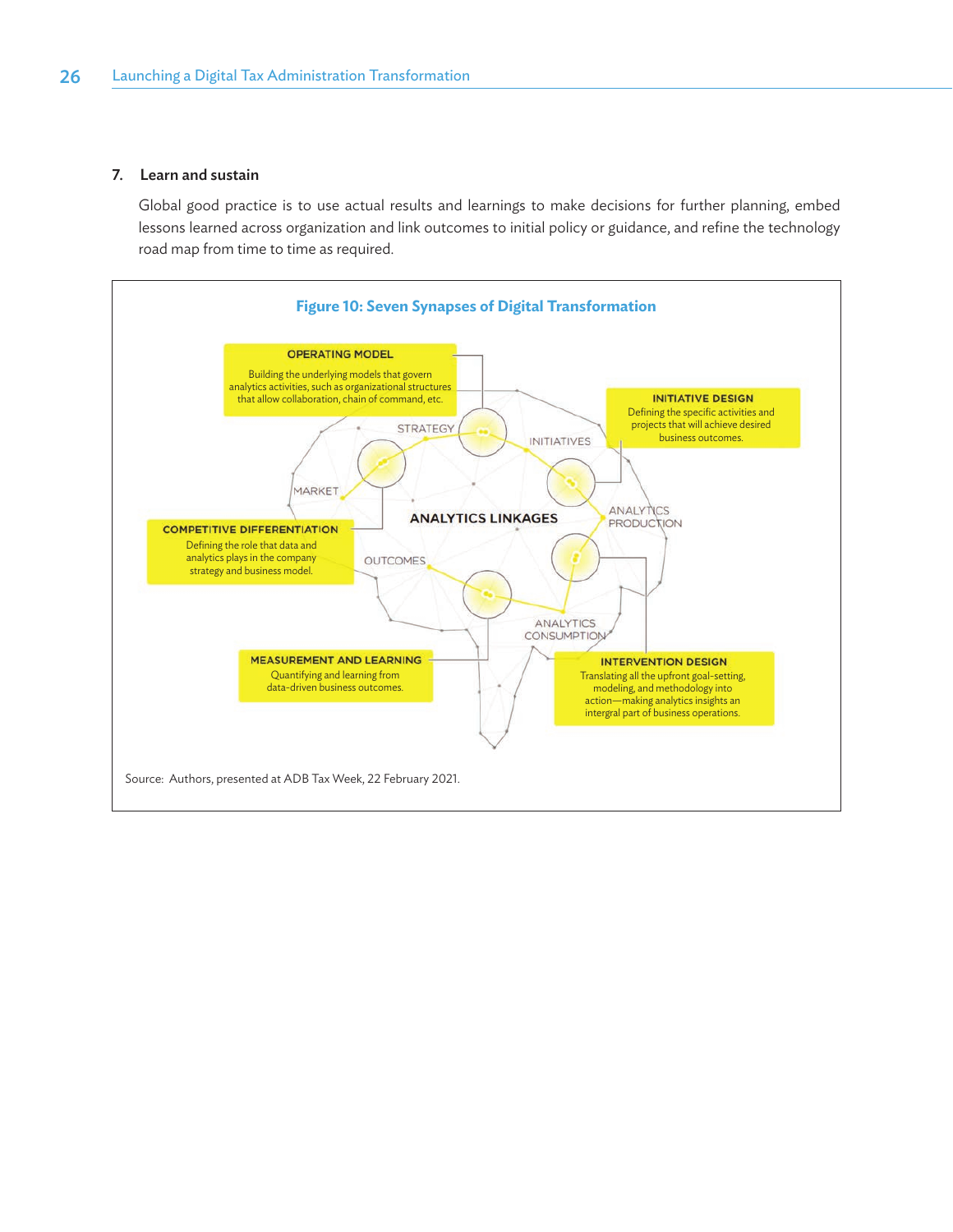## Measuring Impact

igital transformation for tax administrations, which is important for the development and enhancement of efficiency, transparency, and productivity in tax administration, is also a key component of a mediumterm revenue strategy (MTRS) and domestic revenue mobilization (DRM), in general. Strengthening DRM requires optimizing tax policy and administration, which entails rethinking, visioning, and designing a plan for reform. To achieve this ambitious agenda, governments need to formulate country-specific and differentiated goals on both tax policy and administration. On the policy side, an MTRS can provide the components and road map for reform sustained by a medium-term government commitment. On the administration side, a road map of digitalization of tax administration will complement MTRS by providing a strong pathway to improve taxpayer compliance.

Assessing the impact of a digital transformation requires starting first with the objectives. As a starting point, it should be noted that Tax Administrations 1.0 impact assessments, like the Tax Administration Diagnostic Assessment Tool (TADAT) are designed to assess the ability of tax administration to carry out its traditional functions (registration, filing, assessment or audit, debt collection, etc.) and including a revenue measure. $^{27}$ 

An impact assessment of a digitally transformed tax administration should add additional measures to capture the enhanced objectives of the tax administration of the future. This section presents areas where digital transformation of tax administration would show impact and offers some possible measures, including measurement of progress toward the digital journey itself.

### **Effectiveness**

#### 1. Tax revenue generation

As the primary function of tax administration, the level and growth of revenues collected would be a key impact measure, and it would be expected that the expansion of tax base coverage, efficiency gains, and data-driven processes would produce a higher level of revenue.

*Metrics: revenue-to-GDP, real revenue growth, tax instrument revenue-to-total tax revenue.*

<sup>27</sup> TADAT covers nine areas of performance, each with a set of indicators. See https://www.tadat.org/home.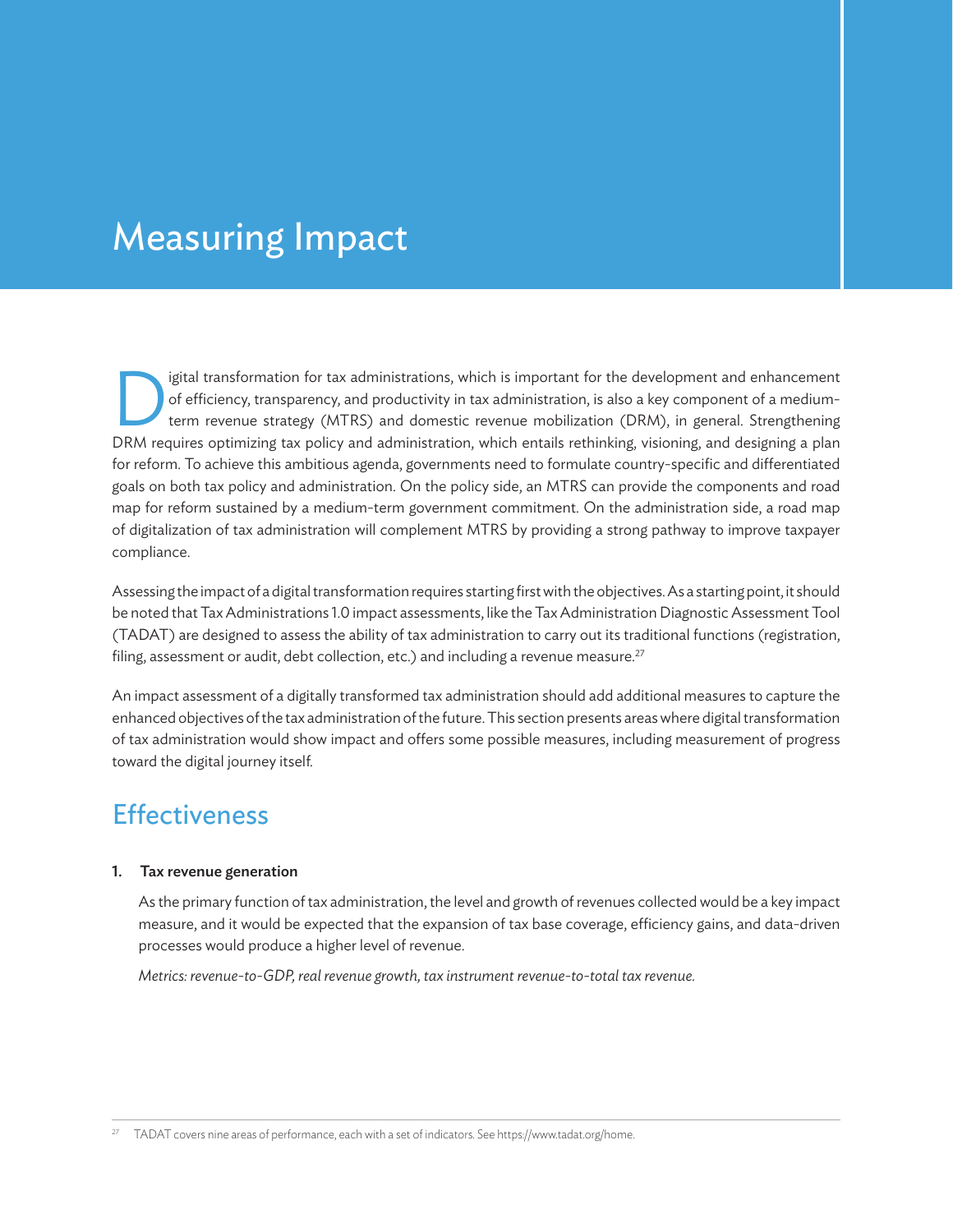#### 2. Compliance rates

Related to expected impact on revenue generation, compliance rates in a digitized tax administration would be expected to rise dramatically, as filing and reporting would be automatic for income, VAT would be e-invoiced, and customs and VAT data would be matched automatically.

*Metrics: number of filers (complete)/registrants (per tax instrument and aggregated), number of taxpayers paying tax/registrants (per tax instrument and aggregated), number of tax dossiers completed (assessed and with zero tax balance)/number of registrants, also per number of filers.*

#### 3. Tax gap

One of the objectives of a digitally transformed tax administration is the ability to perform analytical functions, such as continually estimating the tax gap (both administrative and policy). With continuous data flows, the tax gap can be measured and the parameters (sources of the gap) monitored.

*Metrics: using the analytics functions built into the system, tax gap measures can be developed, and the models run as new data flows automatically update the model. Tax gap information can be used both as a measure and as an input into policy and process changes.*

### Efficiency and Speed

#### 1. Taxpayer function speed and efficiency

One important aim of a digitally enhanced tax administration is that by design, all taxpayer functions are automatically submitted and processed by the system (e.g., direct submission of taxpayer salaries from employers, obviating the need for filing a return, as well as e-invoicing). The efficiency gain, combined with the decline in compliance and administrative cost, should be a benefit, feeding into both revenue and compliance rates.

In addition, predictive technology feeding into risk and e-audit mechanisms should increase audit productivity and risk assessment accuracy. This, in turn, should generate more revenues and lower the mistakes (over assessments as well as under assessments). With a more accurate risk filter, unnecessary audits should decline over time and taxpayer satisfaction should grow.

*Metrics: revenue, audit productivity (both qualitative and quantitative), risk-assessment measures, taxpayer satisfaction measures, time to complete tax refunds, compliance cost measures, administrative cost measures.*

#### 2. Resolution of tax cases, disputes, and assessments

Fast filing, assessment, and audit processes due to digitization should lead to faster resolution of outstanding tax cases and disputes.

*Metrics: duration of audit or assessment cases, duration of dispute cases, taxpayer satisfaction measures of audit or dispute processes.*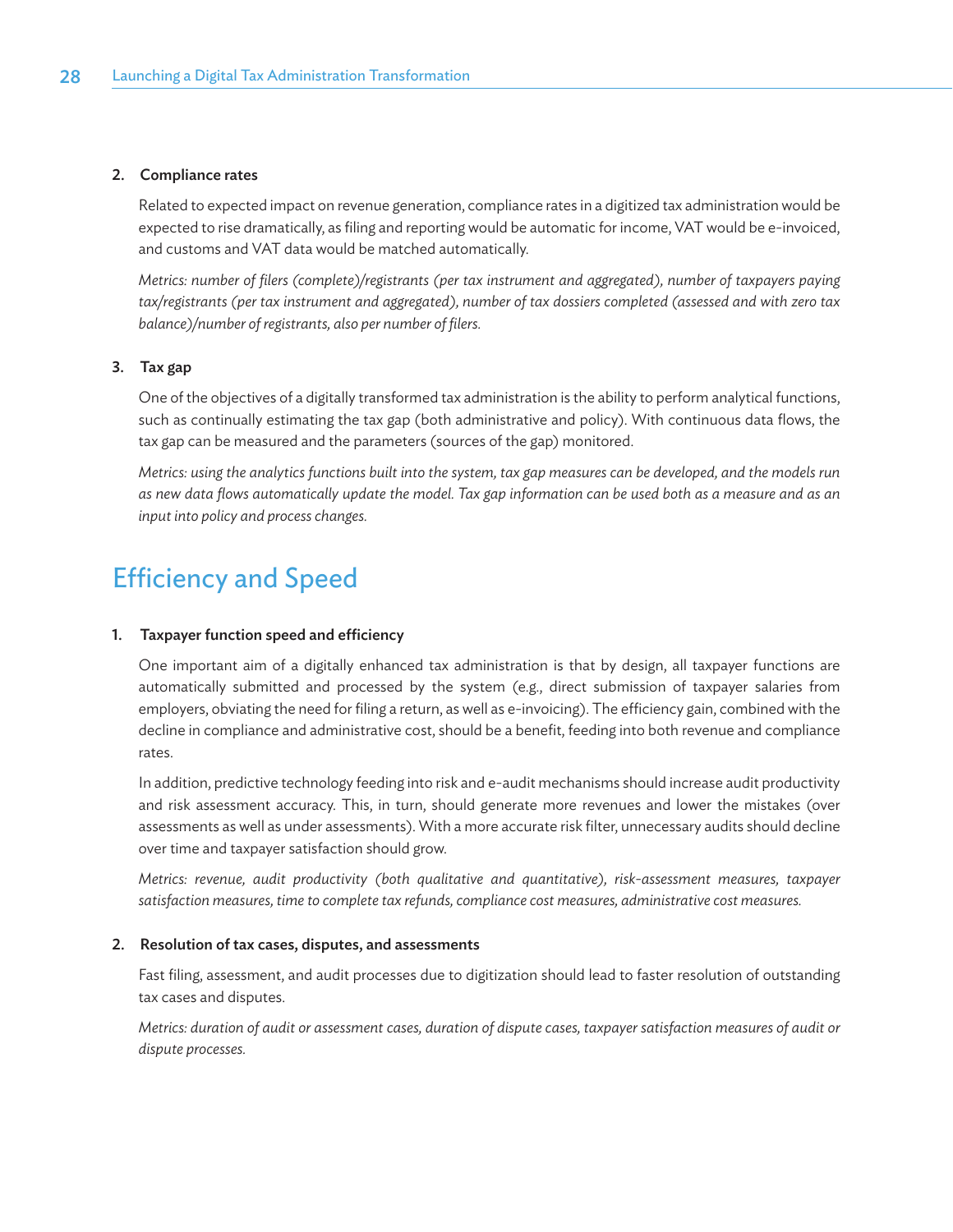#### 3. Exchange of information and international tax

The analysis of big data and the development and application of technology solutions for data lakes, instantaneous filtering and storage, should facilitate the ability to exchange information and adjudicate international tax issues (e.g., transfer pricing, treaty applications, and BEPS actions). It suggests that these processes should be fast, and cases resolved quickly. Even dispute resolution processes (MAP) can benefit from the big data analysis.

*Metrics: time to complete exchange of information request, transfer pricing assessments, international tax operations; enhanced revenue generation from more accurate international tax assessments.*

#### 4. Measures of taxpayer satisfaction

A digitized tax administration should have positive effects on the taxpayer experience, as it should reduce compliance costs, reduce tax administration mistakes, and provide more enhanced access to taxpayer service, operations (such as rulings), and guidance through technology (e.g., digitizing help through bots). An improved taxpayer experience should affect both compliance and revenues generated, and qualitative data can be captured in taxpayer surveys.

*Metrics: compliance cost measurements, compliance rate measurements, revenues, and taxpayer experience surveys.* 

### Other Functions

#### 1. Tax administrations as the connector between taxpayer and government programs

As tax administrations expand their operational scope to include being the nexus between the taxpayer and government fiscal programs (as with the stimulus), the tax administrations need to have portals and links with other governmental agencies providing service or support.

*Metrics: number of taxpayers using the government portals via the tax administration to participate in government programs, program participation data, taxpayer satisfaction surveys.*

#### 2. Tax administration data reservoir as the government's data warehouse

With tax administrations as the receivers and collectors of taxpayer data, which can be used for many purposes, the tax administration becomes a sort of data bank. This data repository is a potentially important benefit for the government as a whole, as the data are relevant to other government functions.

*Metric: analysis of frequency and type of data used by government agencies in a given period.*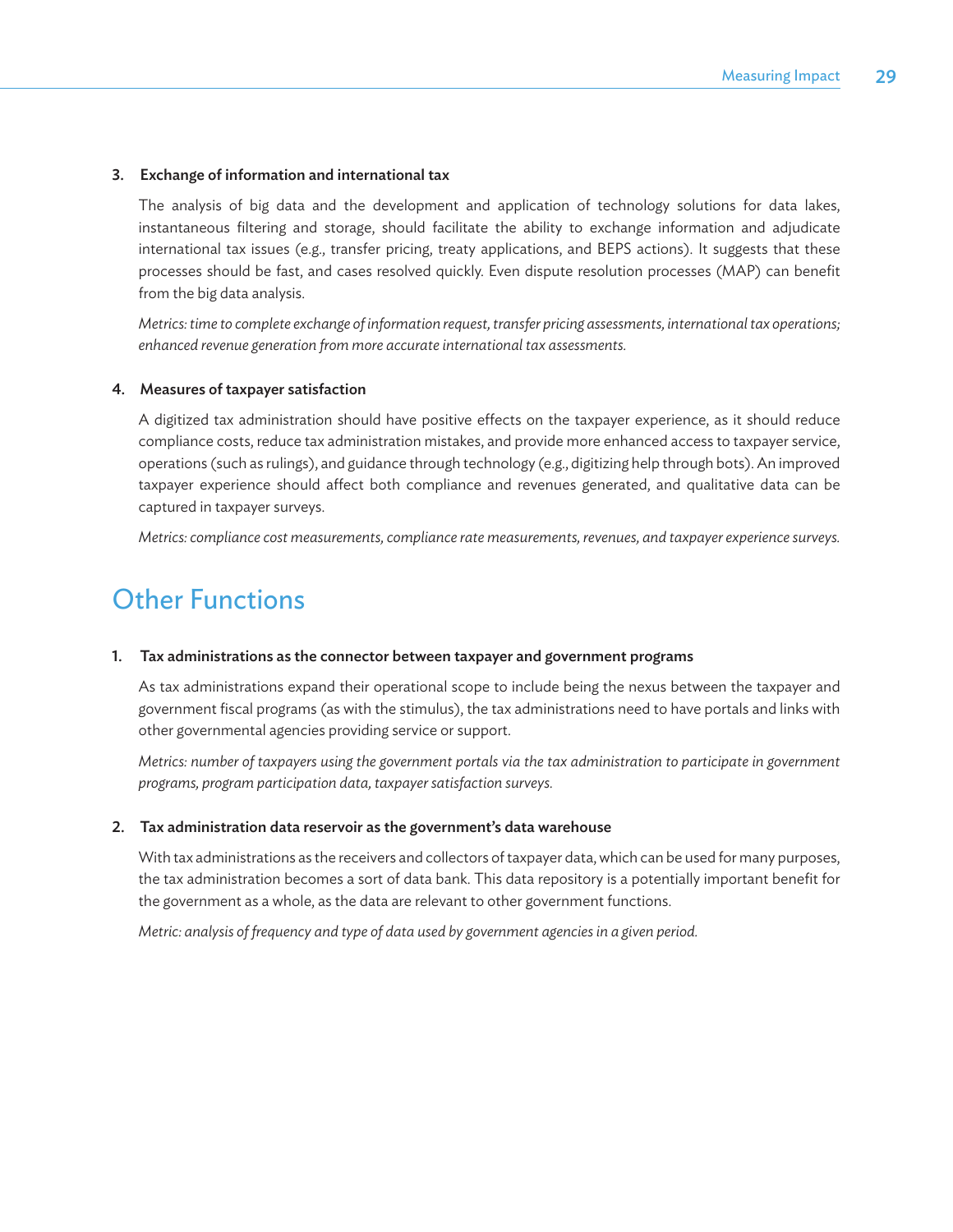### The Digital Transformation Process

#### 1. Digital maturity and development

As a way to set the baseline of the project, countries would need to assess where they are on the digital transformation journey. The forum on tax administration has developed a "digital maturity" schema, which divides the transformation process into steps or stages. In this context, a country could determine where it is on the digital maturity scale at the beginning of the project, plot where it would like to be at the end and determine progress according to where it maps to at a given time. However, it should be noted that this schema is one piece of the digital taxation journey.



#### 2. Budget allocation and disbursement

Progress along the digital transformation path can be measured by how much expenditure has been disbursed compared to plan. As earlier noted, budgetary commitment for each phase (and better, for the entire project) demonstrates the government's commitment to carry out the transformation program and also provides the basis for measuring progress. For example, under or slow, disbursement is often a sign of either procurement issues or problems with government commitment.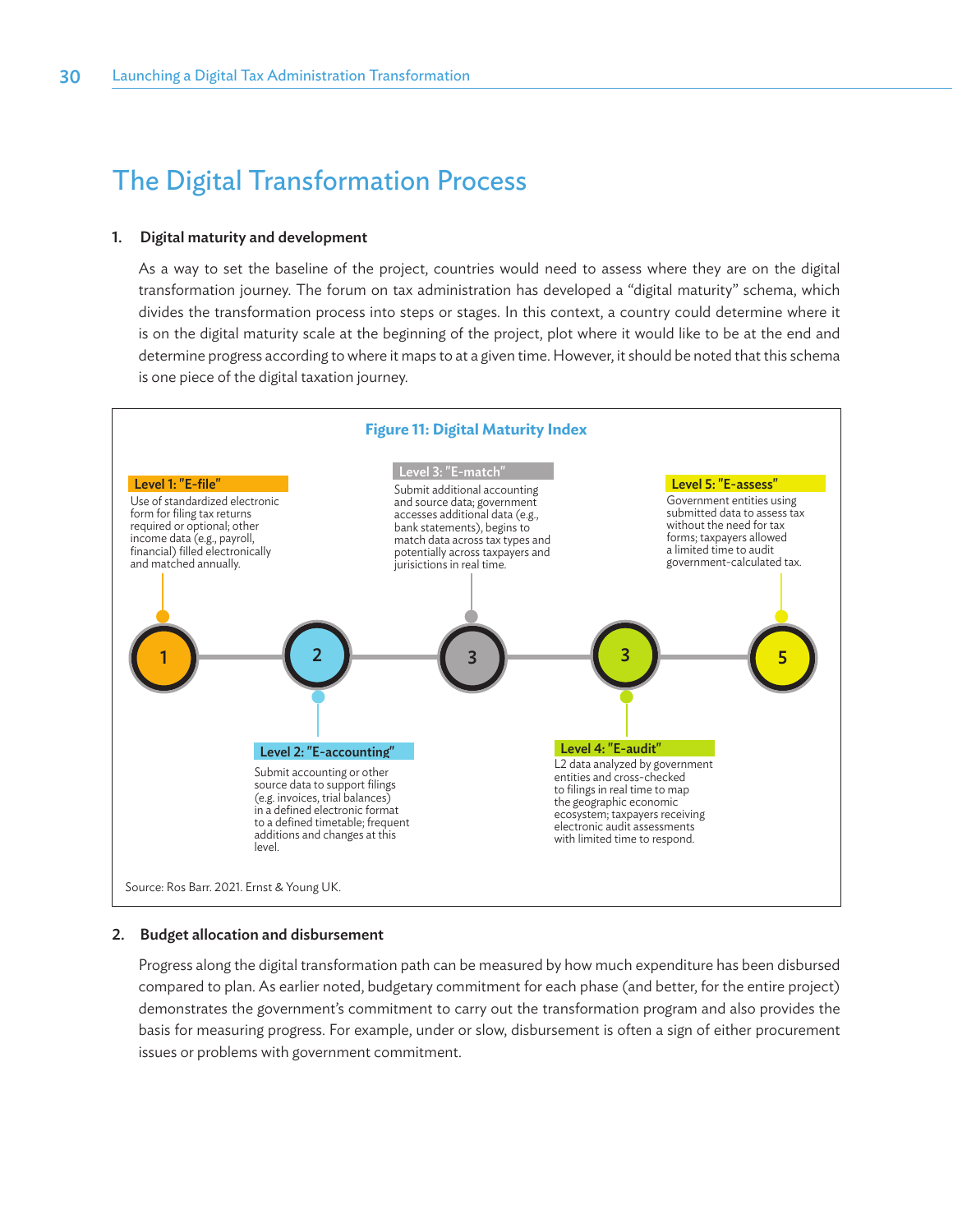## Application in Developing Countries

F or developing countries, the benefits from undergoing digital transformation in tax administration are potentially powerful; however, there are challenges as well. This section highlights some of the main constraints, impacts, and risks for developing countries in the journey to a future state tax administration.

### Factors and Challenges Affecting Digital Tax Transformation Baselines

Many developing countries face similar initial conditions and constraints, which are more profound and challenging than the baselines found in advanced economies. The following factors pose more challenges to a successful transformation journey as the gap between start and end-states is wider and deeper:

#### 1. Capacity

Most countries at all levels of development are constrained or limited by capacity in tax, technology, and data management, although it is well documented that this constraint is most severe in developing countries.<sup>28</sup> On the government side, limited capacity affects the ability to carry out day-to-day tax administration operations (including audit), and most tax administrations in the developing world struggle to keep up with the basic set of taxes (income, VAT, and excise), let alone assessment, audit, debt collection, and taxpayer service. Added to these tasks, the international tax agenda, including the BEPS agenda, implementing tax transparency measures, and now the prospect of digital taxation stretches limited resources even further. Digital transformation solutions are designed to automate or digitize systems, reducing the need for human intervention; however, at the same time, higher skill levels are needed to run systems (e.g., for big data management, risk, and taxpayer service). Similar to all limited resources, a choice of how to allocate scarce resources would need to be part of the cost−benefit analysis of a digital transformation program.

Lack of capacity on the taxpayer side is also an issue, especially in developing countries, resulting in low levels of compliance (especially with more complicated instruments, such as VAT).

#### 2. Technological depth and absorption

Developing countries face two different but related types of challenges. First, the tax administration itself may be starting at a low level of technological use (and digital maturity) due to many possible reasons (funding,

<sup>28</sup> Haque, Knight, and Jayasurya (2015) argue that although most countries face limits on capacity, smaller and poorer developing countries perform weakest in public financial management and tend to use outmoded techniques. Also see Haque et al. 2015. Capacity Constraints in Public Financial Management in Pacific States. In *Asia and Pacific Policy Studies.* [https://onlinelibrary.wiley.com/doi/epdf/10.1002/app5.79.](https://onlinelibrary.wiley.com/doi/epdf/10.1002/app5.79) p. 612.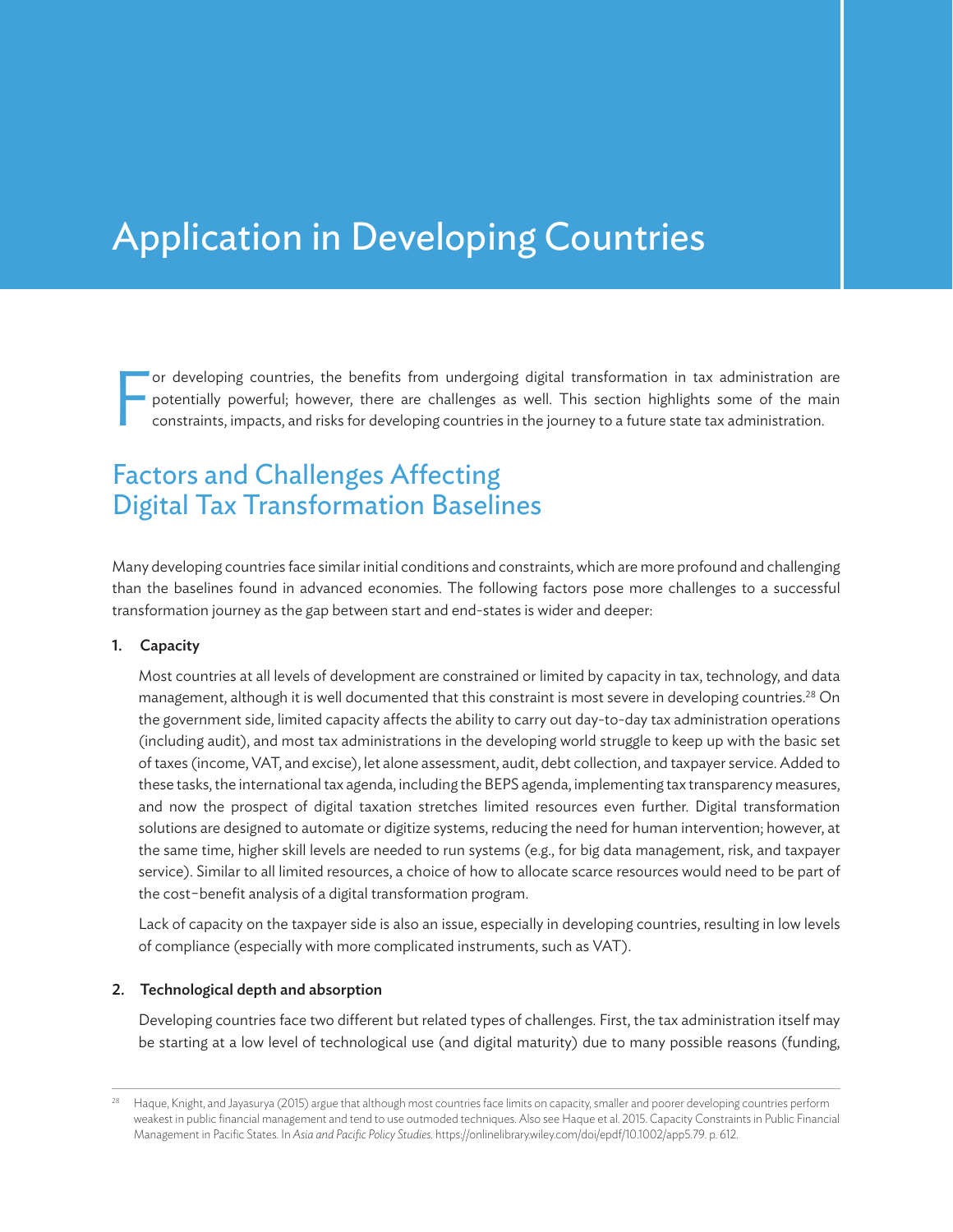capacity, strategic priority, or vision). Or, and related to the second issue, it could be that the taxpayer does not, or cannot, use technological solutions to, for example, e-file returns, invoices, or stream data due again to many possible reasons (possibly including financial resources, capacity, prioritization, or even lack of infrastructure– internet). Thus, even if the tax administration decides to undergo digital transformation, it may be that the source of data (the taxpayer) may not be equipped to participate. Part of the journey would need to include ensuring that taxpayers could participate in the data streaming process.

#### 3. Availability and accessibility of data

Related to both capacity and technology is the issue of data availability and access. Tax administrations of the future will be powered by data, and an important driver of efficiency is the ability of a tax administration to use different sources of data as they relate to taxpayers (e.g., beyond tax and invoice filing, banking information, customs information, third-party information for profiling, and adjudicating arms-length pricing). The scarcity of data in developing countries is a common problem due to compliance issues, administration issues, and even technological issues (the inability to receive, store, and/or protect data).

#### 4. Governance and transparency

Governance and transparency issues are a challenge in all contexts; however, for developing countries, it is one of the most serious challenges to compliance and hence revenue generation.29 As in the challenges listed above, digital transformation is aimed at increasing transparency and strengthening governance through "seamless" compliance (data streaming in real time) by design. However, designing or strengthening procedures and tax treatment around good governance, compliance, and transparency in process are essential for a successful transformation journey.

### Getting Ready for Digital Transformation

Given the challenges and risks facing developing countries in tax administration, in general, what are the prospects of them successfully implementing and benefiting from a digital transformation?

#### 1. Context, vision, and commitment

A strong vision and commitment to DRM provide the needed context and objectives for tax administration evolution. In addition, tax administration transformation will need to reflect tax policy instruments, so all the components of the DRM plan and the MTRS need to be compatible.

If a developing country seeks to transform its tax administration into a digitalized system, it needs to start by being clear (as for all economies) how far it wants to go on the digital transformation journey. Depending on the country's starting point, the vision would need to include transformation of the taxpayer alongside the tax administration (people, technology, for example; see the next section for more details). Alongside vision, commitment by both the tax administration and the taxpayer is needed to ensure that the project finishes at the desired state.

<sup>29</sup> For a discussion of tax and good governance in developing countries, see OECD. 2011. Tax and Good Governance. *OECD Journal: General Papers.*  2010(1). pp. 69-76.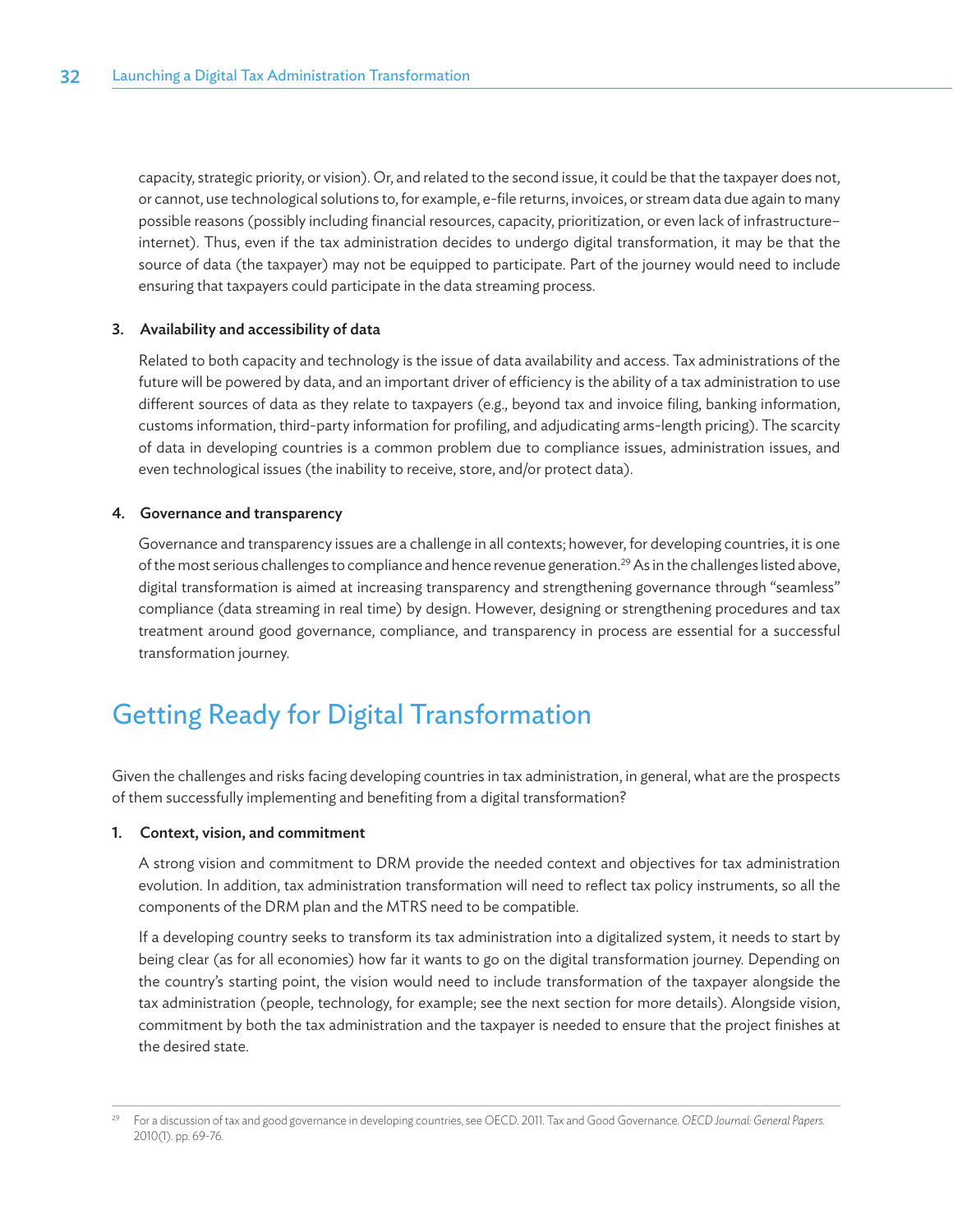As mentioned above, funding commitment (*ex-ante*) is also essential for digital transformation, regardless of whether it is financed by own resources or through a donor. Experience from systemic tax administration modernization programs (World Bank) suggests that government commitment to see the project through, combined with funding commitments for the entire project (as opposed to pieces of the project) were key indicators of success.30

#### 2. Scope

After vision, the scope of a digital transformation program in a developing country would need to be mindful of the scope, including stages to get from start to finish. The scope of the project, determining the gap between the baseline and the finish line would need to include steps to bring in and transform the way the taxpayer interacts with the tax administration, and the technology the taxpayer would need to enable streaming real-time data (if that is the endpoint). As noted above, this part of the process could involve substantial infrastructure investments (to strengthen internet penetration), alongside all of the changes needed to move the tax administration to the endpoint.

#### 3. Time

It follows that if a developing country starts with more challenges than a developed country, the time to completion would be longer as well, which would need to be acknowledged from the outset. A longer timeframe would correspond to a longer path from baseline to endpoint, not only in terms of steps but also in terms of ensuring capacity building keeps up with the deployment of technology and new processes. It is also likely that the parallel journey by taxpayers would require longer time to ensure that the infrastructure was in place and to adopt new compliance technologies.

A cost−benefit analysis of a low capacity, developing country digital tax administration journey suggests that the benefits outweigh the cost or risks, so long as the risks are considered and mitigated to the best extent possible. As many of the objectives for digital transformation of tax administration address the fundamental issues faced by developing countries (e.g., inability to use data, cumbersome processes, and unequal treatment of taxpayers), a digital solution to tax administration could benefit both the tax administration and the taxpayer. The challenges and risks suggest that those involved in planning and funding need to consider the following views:

- The vision and expectations for the new system should be realistic and correspond to both the objectives and the unique environment on the ground in country.
- The future state may take longer to reach, more resources.
- The future state may be reached in steps rather than all at once.
- Commitment and governance are key components of a successful journey.

The following section details a digital road map process, which offers an approach to planning and monitoring a digital tax administration transformation journey.

<sup>30</sup> World Bank, Independent Evaluation Group. 2017. *Tax Revenue Mobilization—Lessons from the World Bank Group Support for Tax Reform.* [https://ieg.](https://ieg.worldbankgroup.org/sites/default/files/Data/reports/lp-taxrevenue-03152017.pdf) [worldbankgroup.org/sites/default/files/Data/reports/lp-taxrevenue-03152017.pdf. p. 33](https://ieg.worldbankgroup.org/sites/default/files/Data/reports/lp-taxrevenue-03152017.pdf).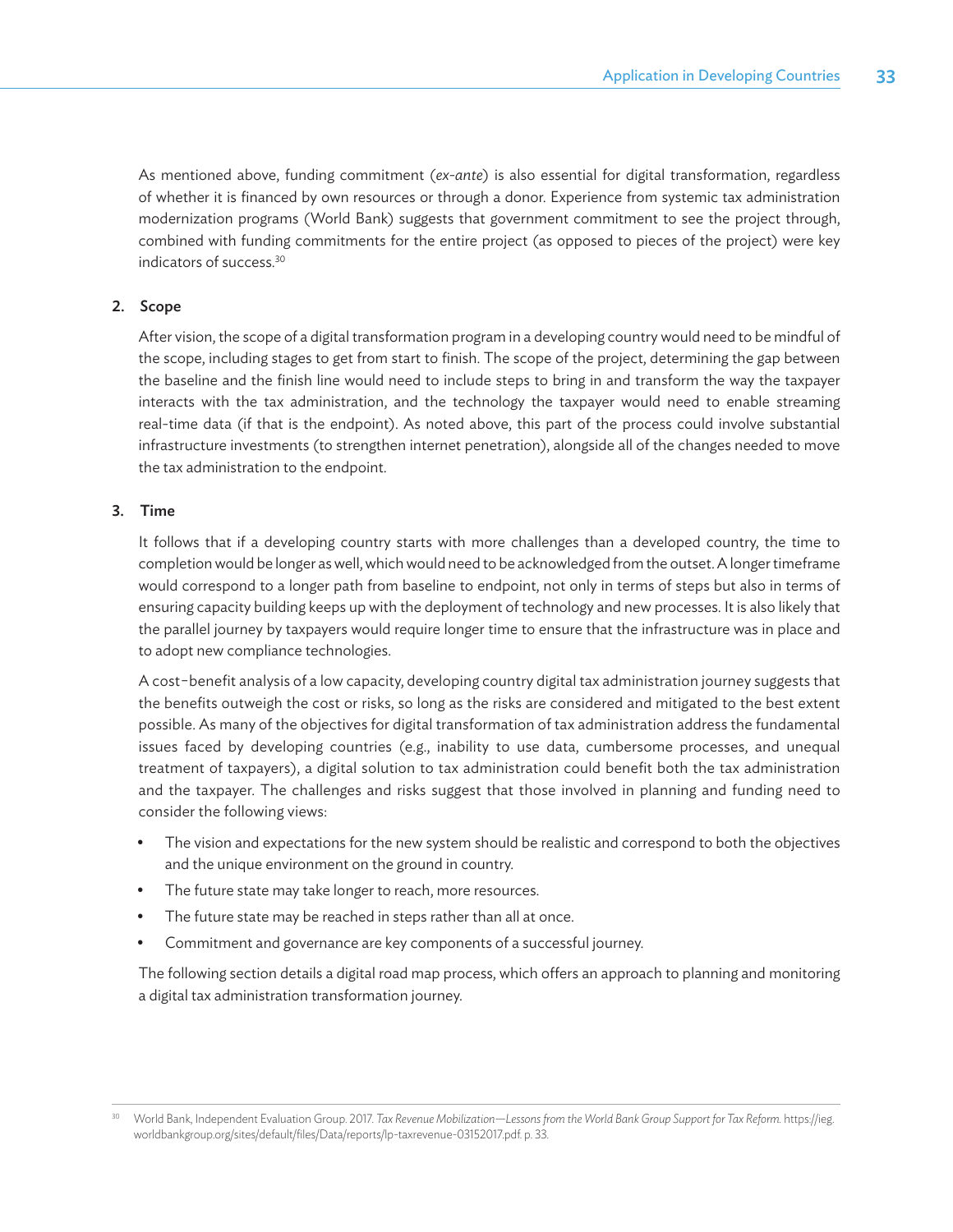#### 4. Strategic planning and data or information collection: basic assessment framework

The digitization journey should begin with a deep and wide assessment of the current (baseline) situation, and coupled with the strategic vision (endpoint), the policymaker can build out the implementation plan (the digital road map). The basic assessment framework includes the following areas:

- statistics and data gathering (economy and tax administration KPIs);
- policy framework: legal reform needed (access rights, information exchange, data protection, etc.); institutional reform, and institutional maturity assessment;
- governance assessment;
- process framework;
- technology inventory;
- capacity assessment; and
- resources planning (budget and people).

Appendix 2 sketches out a model basic assessment framework.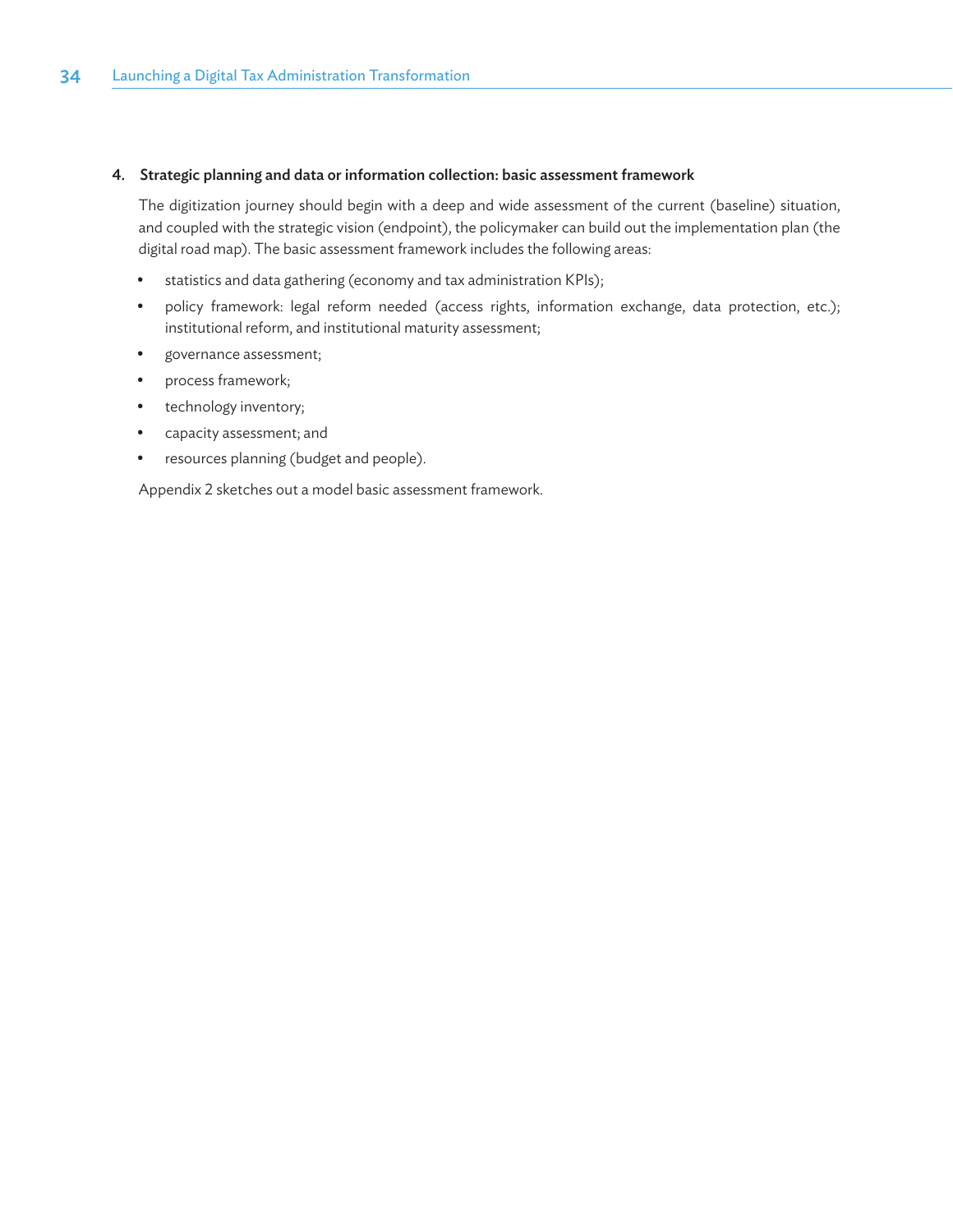## Road Map for ADB Members

The purpose of a digital transformation road map (DTR) is to provide organization, coordination, and a structured planning tool for digital transformation. It provides a mechanism to ensure that the various workstreams are structured planning tool for digital transformation. It provides a mechanism to ensure that the various workstreams are coordinated, especially as they move at different speeds.

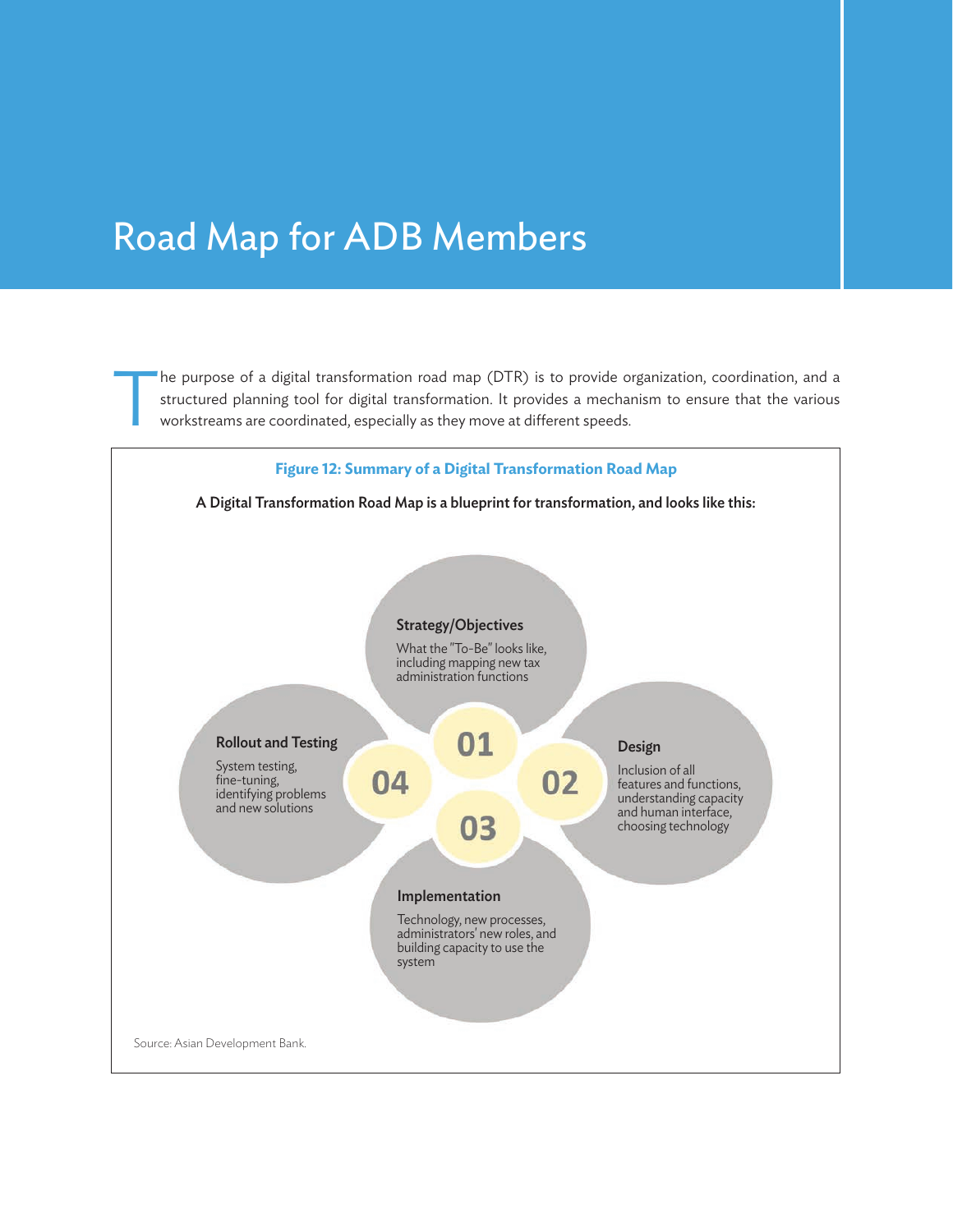## Principles of Design

- **1.** Technology strategy and road map: To achieve the vision, it is important to map out the current technology landscape and formulate the technology strategy for the coming 2−5 years. This will help direct the resources to focus the right initiatives at the right times. It also helps map out the dependencies at each stage. Without a clear road map, technology will be implemented in silos (see the Road Map section).
- 2. Future skillsets: It is important for tax authorities to plan ahead to build capacity to be deployed to support the future operation of the digitalized tax administration, for example, data scientists for analyzing the data collected by tax administrations. New talent with an innovative mind enables catalyzing new ideas and embrace the latest emerging technology.

At the same time, capacity building, in general, is a major component of a digital transformation journey. It is critical to provide sufficient education and training, thus enabling the existing staff to be ready to move forward to the next stage.

- 3. Stakeholder involvement: All transformation initiatives require intensive user involvement. In this connection, the earlier the involvement of the stakeholders, the earlier they understand the reason for change, contribute their vision and requirements to the changes and get prepared to embrace the initiative upon rollout.
- 4. Change management: Usually, the vast majority of taxpayers would be affected by a robust transformation, and hence, internal change management and public support are equally essential for success.

### **Workstreams**

Construction of a digital road map involves sequencing the main interconnected workstreams to ensure that all reach the launch level simultaneously. The main interconnected workstreams are as follows:

- People (capacity development, organization, and roles);
- Procedures and Process (defining the data journey and customer journey);
- Content (understanding what information needs to be collected and made available, in what form, and in what context); and
- Technology (the technological underpinnings of the tax administration: the engine of all activities).

The People stream focuses on determining skills needed to operate the various systems, including management, and ensuring that the staff have sufficient capacity as the time of rollout. Identifying the skillsets needed involves understanding the objectives, functions, and requirements of the other three workstreams.

The Procedures and Process stream operationalizes the functions of the tax administration and defines the day-to-day activities performed. Procedures and processes are designed from the objectives and outputs and have an impact on the choice and use of technology. Processes and procedures must be designed with the people (administrators and taxpayers) interface in mind.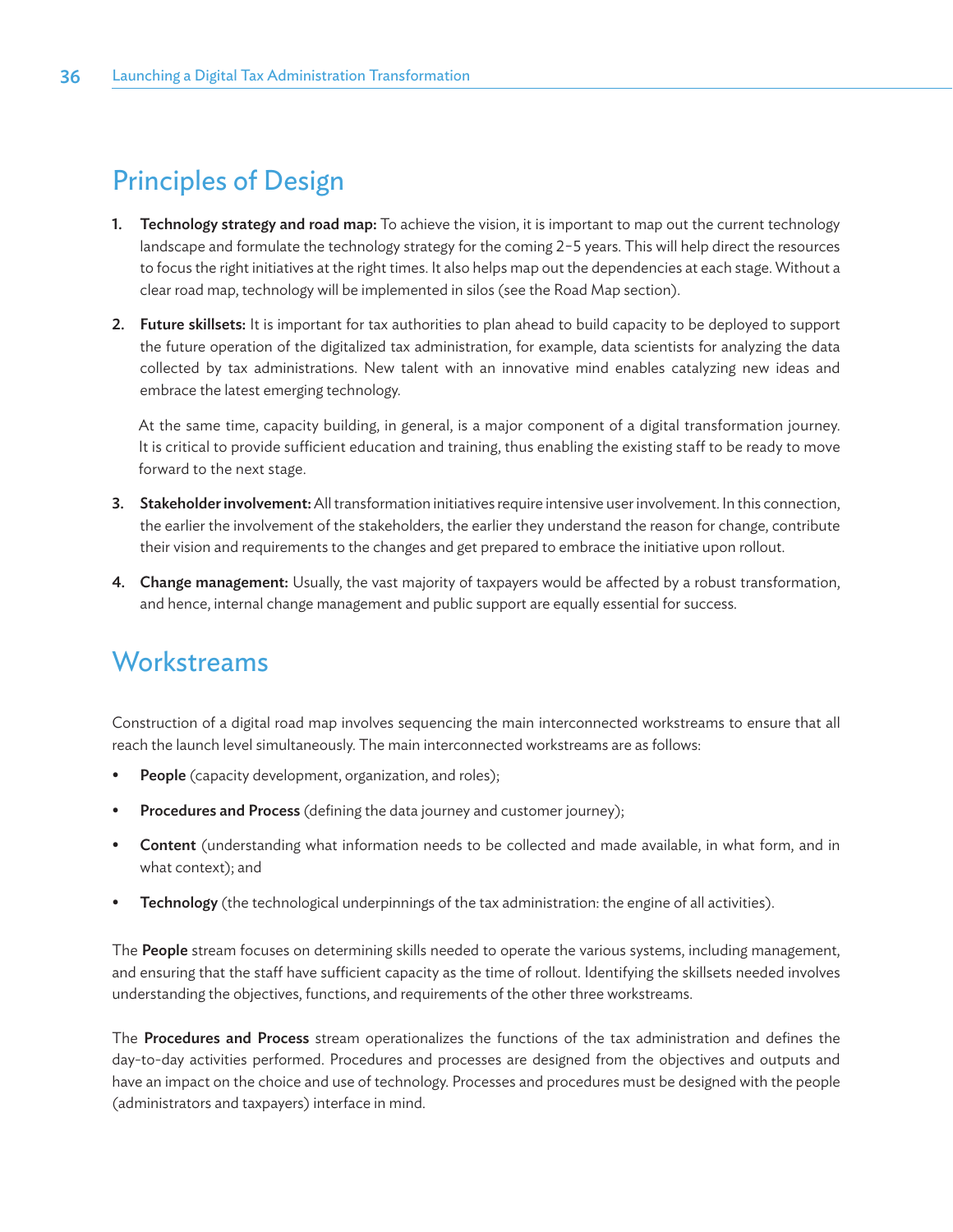The **Content** stream determines the actual inputs and outputs, and focuses on managing taxpayer data and information, as well as taxpayer service content, ensuring that the information is continuously updated, always searchable, able to be customized, and adaptive. The content helps determine how information is organized. Content and the Procedures and Process workstreams must develop hand in hand.

The Technology stream, the backbone of the system, ensures that there is strong information infrastructure, from which the function is built, and it serves as a foundation for integrating data across areas. It also serves as the integrator and facilitator of all the information management platforms to be connected and activates predictive data analytics that drive precision, accuracy, and speed. The technology strategy incorporates hardware, software, and information science. The ability to customize and personalize information is critical for structuring data and content while tagging them with the appropriate metadata for defining relationships between classes of information.

### Steps along the Road

#### 1. Understanding the endpoint. Where do you want to be?

High level:

- What is the strategic endpoint?
- What is the data concept? (What is the expectation that a data-driven tax administration will achieve?)
- What is the taxpayer assistance concept?
- What functions do you envisage the digitally transformed tax administration to perform?
- What expanded roles will the digitally transformed tax administration encompass?

Specifics:

• What are the specifications and capacities envisaged (e.g., in data handling–level and functionality)?

#### 2. Mapping and understanding the baseline

Mapping and understanding the baseline involve an assessment and documentation process, followed by a gap analysis. As a first step, it is important to undertake a digital maturity assessment to capture the baseline and articulate the "To-Be" objectives.

To map accurately, a thorough analysis of the baseline is essential:

- For the **People** stream, assess current skills and capacity, and then compare state people needs and qualifications with the "To-Be" model.
- For the Procedures and Process stream, assess and map the current business processes and procedures, compare the baseline both to the outputs (current and "To-Be") and determine which must be changed or updated, discarded, or recreated based on the "To-Be" model.
- For the **Content** stream, categorize the current inputs (e.g., taxpayer registration information) and outputs (e.g., risk assessment).
- For the Technology stream, inventory the current technology, hardware and software, system specifications, and add-ons.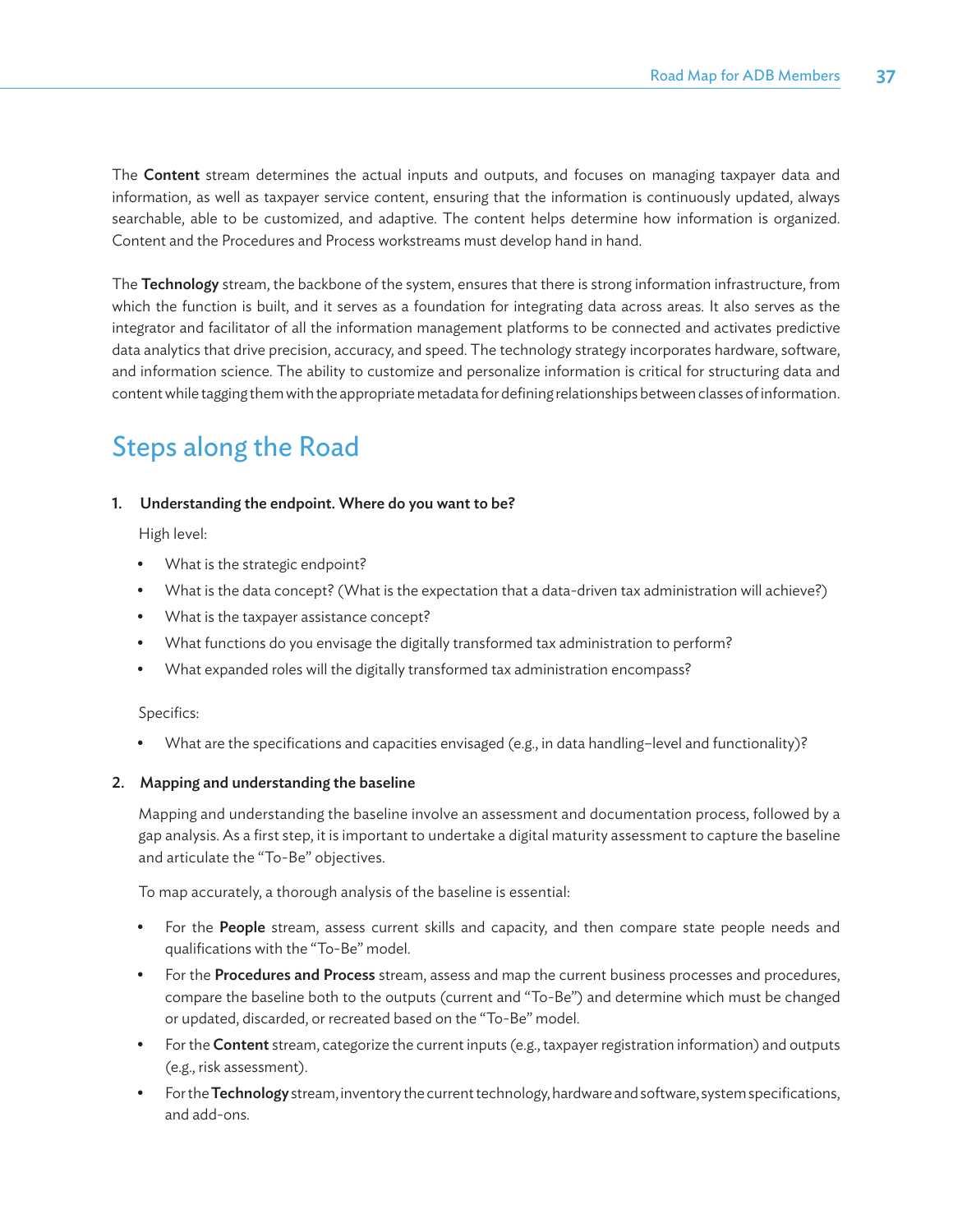#### 3. Build the road map steps

Build the road map steps by undertaking a gap analysis between the current baseline and the "To-Be" state and identify processes and milestones along the way.

| <b>Figure 13: Steps toward a Digital Transformation Road Map</b>                                                                                                                                                                                                                                                  |                                                                                                                                                                                                                                                                                                                                                                                                                                                   |                                                                                                                                                                                                                                       |                                                                                                                                                                                                                                                                                                                                                                                                                                                         |                                                                                                                                                                                                                                                                                    |  |  |  |
|-------------------------------------------------------------------------------------------------------------------------------------------------------------------------------------------------------------------------------------------------------------------------------------------------------------------|---------------------------------------------------------------------------------------------------------------------------------------------------------------------------------------------------------------------------------------------------------------------------------------------------------------------------------------------------------------------------------------------------------------------------------------------------|---------------------------------------------------------------------------------------------------------------------------------------------------------------------------------------------------------------------------------------|---------------------------------------------------------------------------------------------------------------------------------------------------------------------------------------------------------------------------------------------------------------------------------------------------------------------------------------------------------------------------------------------------------------------------------------------------------|------------------------------------------------------------------------------------------------------------------------------------------------------------------------------------------------------------------------------------------------------------------------------------|--|--|--|
| <b>Vision and Goals</b>                                                                                                                                                                                                                                                                                           | <b>Assessment and</b><br><b>Gap Analysis</b>                                                                                                                                                                                                                                                                                                                                                                                                      | Resources and<br>Resource<br>Arrangement                                                                                                                                                                                              | Cost and<br><b>Benefit Analysis</b>                                                                                                                                                                                                                                                                                                                                                                                                                     | <b>Digital</b><br>Road Map                                                                                                                                                                                                                                                         |  |  |  |
| $\blacktriangleright$ Plan the vision<br>based on the<br>business vision<br>of the tax<br>authority<br>$\blacktriangleright$ Refer to the<br>experience of<br>other peer tax<br>authorities'<br>digitalization<br>journey<br>$\blacktriangleright$ Establish<br>short-term,<br>midterm, and<br>long-term<br>goals | Analyze current<br>state of filing<br>process and<br>identify pain<br>points<br>$\triangleright$ Assess current<br>tax compliance<br>state and<br>analyze potential<br>tax gap<br>Analyze current<br>processes and<br>workflows<br>to benefit from<br>digitalization<br>$\triangleright$ Assess current IT<br>environment,<br>policies.<br>legislation,<br>infrastructure,<br>application,<br>information<br>systems, and<br>development<br>needs | $\blacktriangleright$ Evaluate current<br>organizational<br>structure and<br>team members<br>$\blacktriangleright$ Mapping<br>of existing<br>technology<br>personnel<br>Assess the<br>status of science<br>and technology<br>training | $\blacktriangleright$ Stakeholder<br>mapping<br>$\blacktriangleright$ Current staff<br>cost<br>$\blacktriangleright$ Current<br>infrastructure<br>cost estimates<br>$\blacktriangleright$ Estimate the<br>time required<br>and the cost-<br>effectiveness,<br>including costs<br>that can be<br>saved<br>$\blacktriangleright$ Estimated digital<br>budget-<br>personnel,<br>hardware and<br>software<br>$\blacktriangleright$ Prepare business<br>case | $\blacktriangleright$ Identify the<br>interdependence of<br>various factors<br>$\blacktriangleright$ Define key<br>milestones<br>$\blacktriangleright$ Stakeholder<br>$m$ anagement $-$<br>insiders<br>and taxpayers<br>Develop a timetable<br>and road map: pilots<br>and phasing |  |  |  |
| $IT = information technology.$                                                                                                                                                                                                                                                                                    | Source: Christopher Sanger. 2020. Ernst & Young Global.                                                                                                                                                                                                                                                                                                                                                                                           |                                                                                                                                                                                                                                       |                                                                                                                                                                                                                                                                                                                                                                                                                                                         |                                                                                                                                                                                                                                                                                    |  |  |  |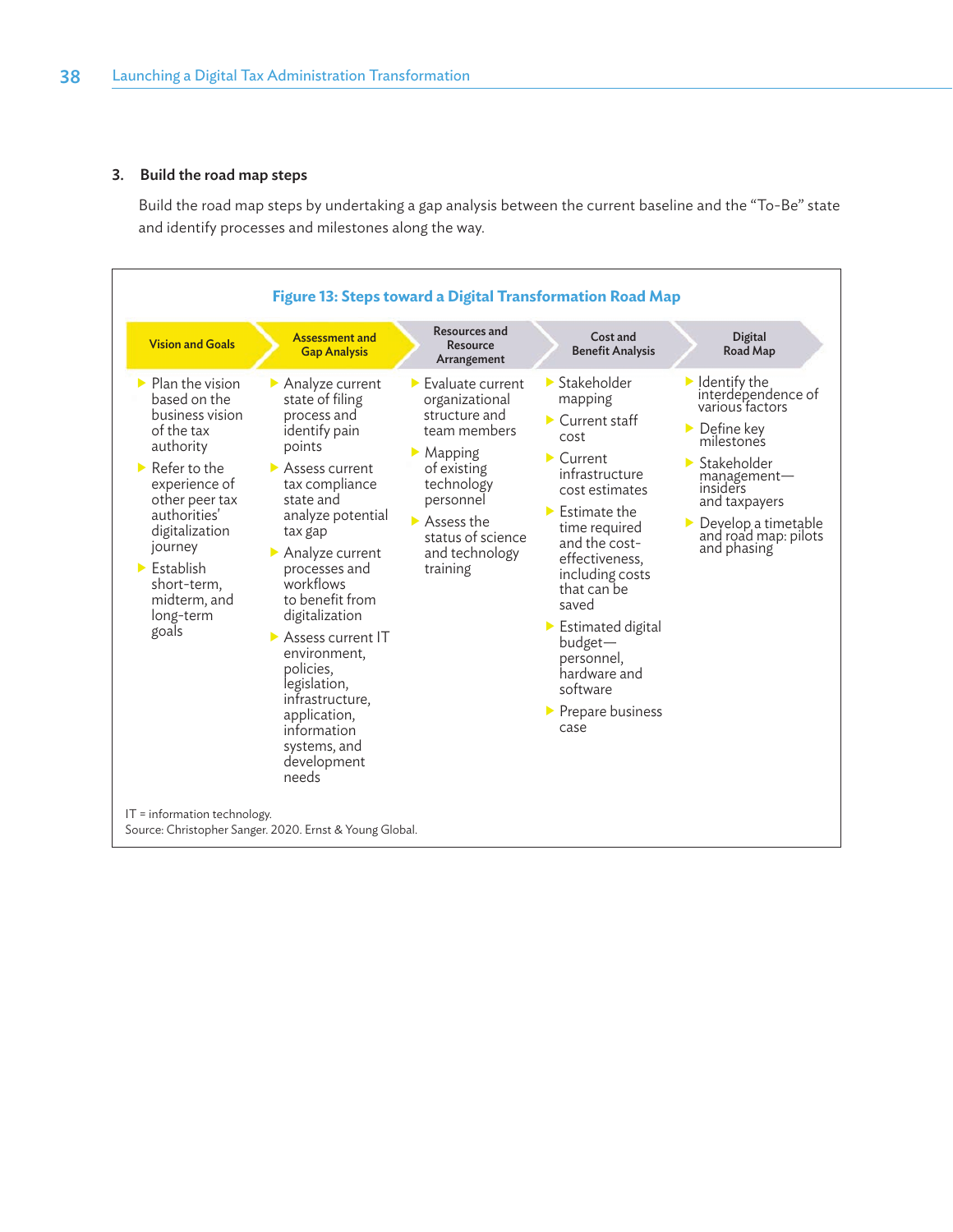## **Conclusions**

I mproving the functions of tax administration is an essential pillar of a government's domestic resource mobilization (DRM) plan and should be a key component in implementing a medium-term revenue strategy (MTRS). Until recently, efficiency gains in tax administration were incremental and depended more on manual compliance management strategies, along with computerization. The advent of new technologies, expansion of information and data, and renewed thinking regarding the fundamentals behind tax processes have allowed new technology to be deployed to support new ways of administering tax. They have also underscored the role of tax administration as a key to accelerating DRM.

Most tax administrations have embraced the idea that adopting a "tax administration of the future" approach, (based on big data flows, continuous access to taxpayer and transaction-based data, and use of advanced technology to make all functions faster, more efficient, and more effective), will enhance taxpayer compliance and satisfaction while realizing MTRS and DRM goals. The fact that most tax authorities in Asia and the Pacific have embarked on some level of digitization (in most cases, e-registration and e-filing, with many jurisdictions adopting e-invoicing and data matching, and a few moving toward a Tax Administration 3.0 model) suggests that digitization of tax administration has taken root and is evolving in the region (see Sanger, Figure 7).

At the same time, each administration in the region differs in their digital transformation journey to date and their appetite. Although there are common overall objectives and standardized phases and endpoints, each transition is different due to a multitude of factors, including the baseline, availability of infrastructure to support a digital transformation, capacity of the tax administration, and taxpayers. Other factors are also important, such as political realities, economic conditions, and social and cultural priorities. All of these components need to be considered when contemplating a digital transformation journey.

Although the path and endpoints in a movement from today's tax administration to the tax administration of the future may differ, there is a clear set of steps and issues in planning, designing, and executing a digital transformation journey, including:

- strategic planning and visioning, bearing in mind the gap between goals and what is possible at the outset;
- decisions on design and phasing (how far and how fast);
- translating planning into implementation: the construction of a digital road map that contains all components of change management, including building capacity; and
- implementation, review, and redesign.

The process described in this study is one of the important components of achieving MTRS objectives, along with a tax policy reform strategy and road map. Digital transformation of tax administration would also necessitate rethinking of tax policy design—in particular, the interfaces used to transmit data (e.g., transmission of VAT data at the transaction point via a digitized cash register or online record of the transaction). This demonstrates that digital transformation of tax administration spills over into the entire DRM system.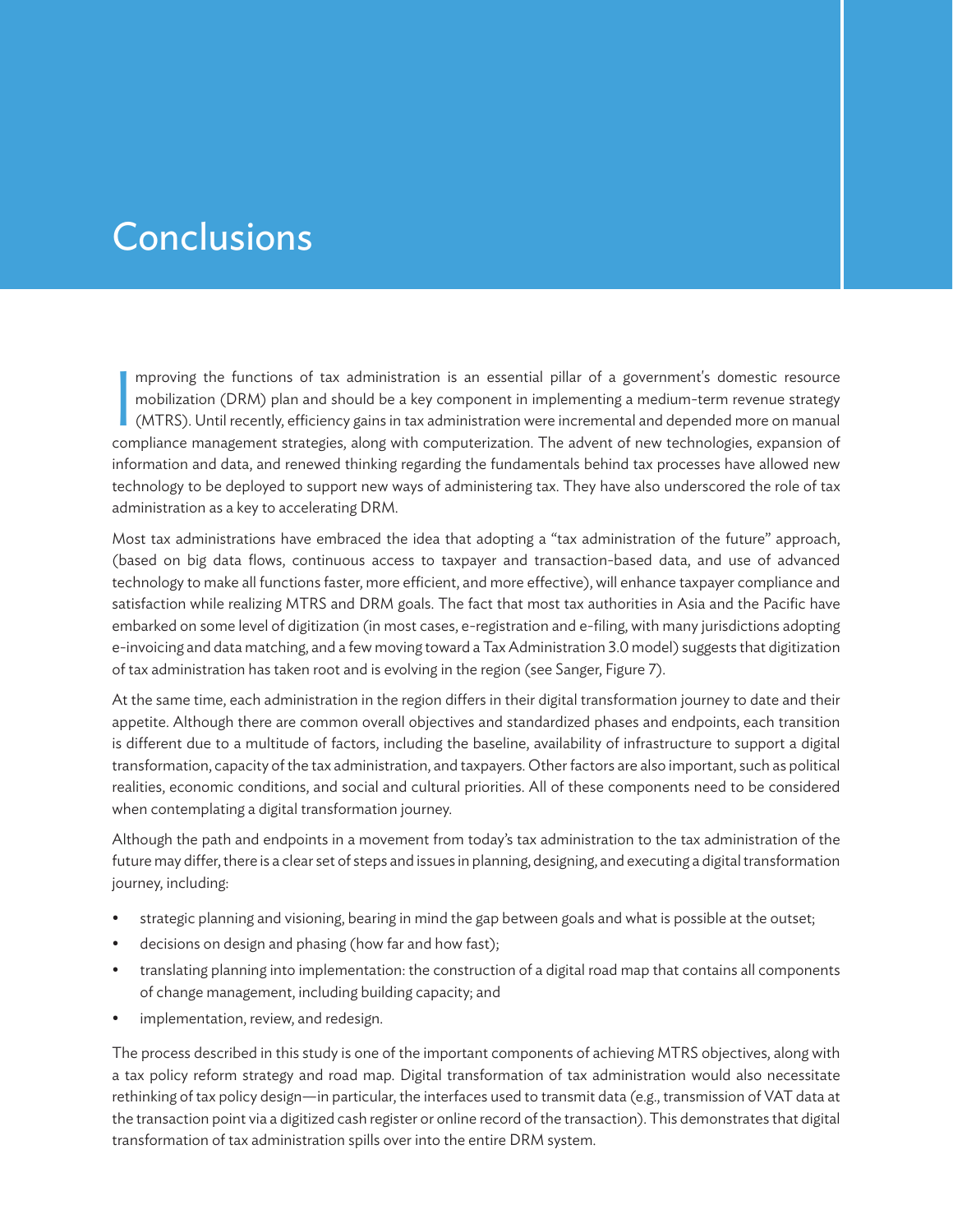## Appendix 1 Emerging Technology Trends

Although each digital transformation journey is unique, depending on the baseline, end-state objectives, resources, etc., the following specific types of technological groups are commonly used.

#### 1. Capturing big data

Having the ability to house a large volume and variety of data, tax authorities are able to quickly verify trends and anomalies and respond to discrepancies between forecasted returns and actuals. Some of the benefits include more effective risk-based audit selection, individual and sector-based taxpayer profiling, enhanced outlier-based detection, and improved workflow analysis to identify opportunities for efficiency gains.

#### 2. Data analytics

Data analytics is a broad term covering the autonomous examination of data or content using sophisticated techniques, as well as tools that support forecasts or generate recommendations. There are four types of data analytics: descriptive, diagnostic, predictive, and prescriptive. Each type can support a tax administration to derive a greater value from big datasets, identify existing or future issues and mitigate them quickly. Data analytic techniques are typically used in risk filtering, assessment, and audit. Implementing data-intelligent technology can help tax auditors with predictive modeling for investigating errors and fraud or predictive analytics for risk evaluation (e.g., on VAT refund claims for nonresidents). Benefits therefore include the ability to:

- obtain a multidimensional snapshot of a taxpayer by accessing, combining, and analyzing data from large datasets;
- detect fraud by integrating taxpayer data with Social Network Analysis;<sup>1</sup> and
- create e-learning platforms to identify new, unknown types of risk and interesting or anomalous patterns in data, detect and remediate errors for filing and payment compliance.

Offer risk modeling and data analysis to identify cases and/or taxpayers likely to be flagged:

• Auditing: Tax administrations can create profiles benchmarking by sector and taxpayer segments through large and integrated datasets, create options, and assess the next-best alternative, analyze social networks, or predict unreported income.

Social Network Analysis is an analytical approach to detecting fraud by correlating people, entities, and relationships to determine how tightly an individual or business is related to others who have known compliance issues. Data to determine these relationships can come from social media, shared phone numbers, physical addresses, bank accounts, credit cards, or any other connection that is available through data capture. The results of the Social Network Analysis can show the risk that a specific individual or business presents, based on their relationship with others who have known issues within the network.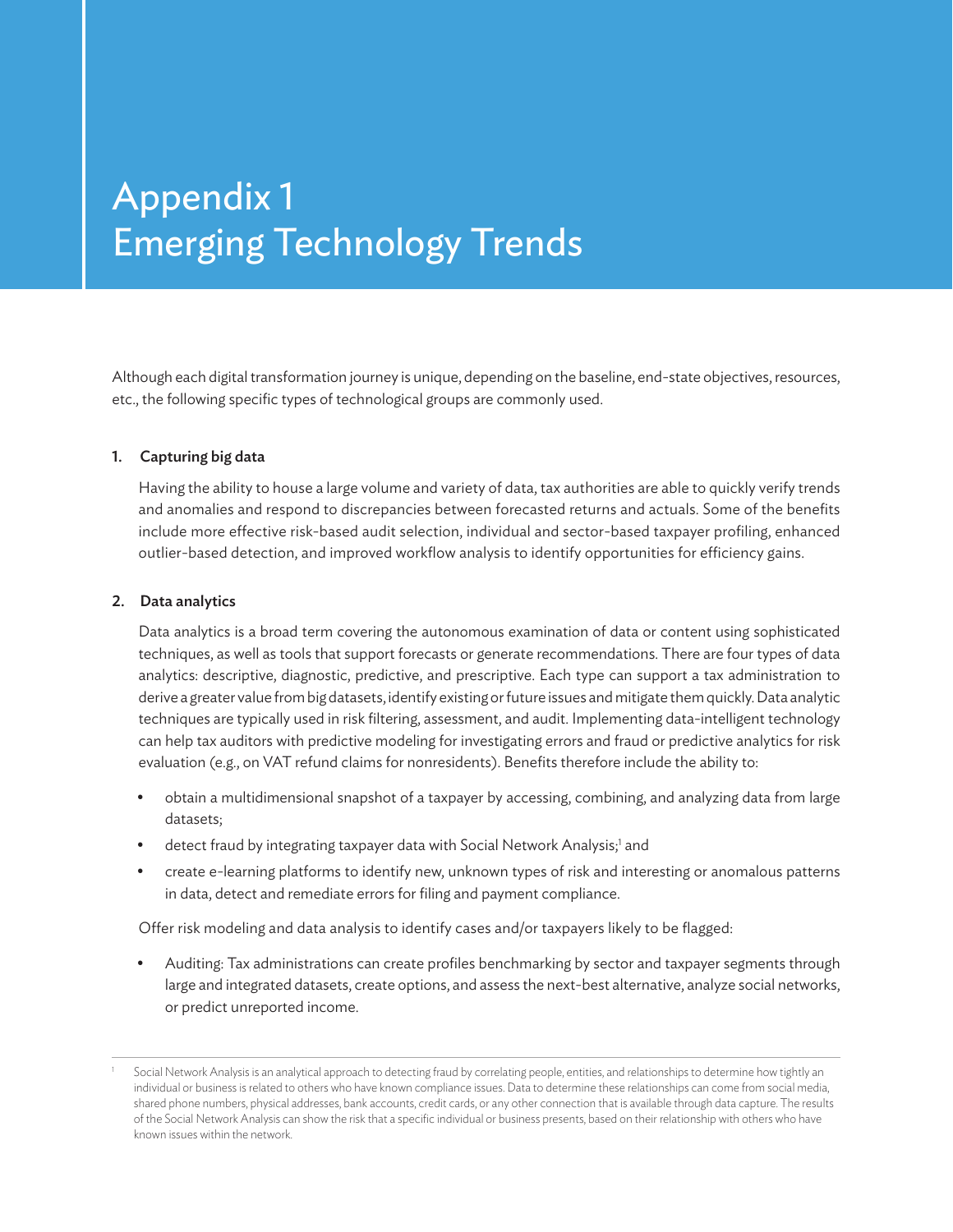- Filing and payment compliance: The combination of large data sets, enhanced risk modeling and procedures, data analytics, combined with augmented taxpayer services, provides both sticks and carrots to boost taxpayer compliance rates.
- Debt management: Data analytics applied to debt can apply to companies that fail to pay.
- Policy evaluation: Tax administrations can better measure tax gaps or assess the impact of policy changes.
- Taxpayer size and sector segmentation: Tax administrations can identify groups based on similarities on set criteria or predict response to intervention.2
- Advanced data analytics: Advanced data analytics are applied from registration to objections, including identifying non-registration, errors on tax return data, identify tax audit cases, predict tax payment default cases, and so on.

#### 3. Digital identity

A single authentication "passport" enables a wide range of functions on both the taxpayer and government sides. It enables a secure, single interface for all government transactions. On the government side, creating a single identifier for a person across all government entities facilitates functions ranging from advanced profiling, risk functions, to audit techniques and could link a taxpayer in good standing to government services. The use of digital identity also enhances the overall taxpayer's experience when using tax authorities' digital services.

As part of Singapore's Smart Nation journey initiative, a NDI system for Singapore residents (SingPass) and business (CorpPass) were deployed to provide a direct interface between the government and private sector in a seamless and secure manner. The use of NDI enabled the collection of data from other agencies and partners (e.g., donation and provident fund) to provide seamless and personalized services for Singapore taxpayers.

#### 4. Data processing tools

Processing tools enable information stored in different formats to be integrated and standardized in a consistent format for further use. For example, data derived from taxpayer reported data, typically captured through documents in XML or JSON formats, can be integrated with the transactional processes of voluntary compliance in a pre-filled tax form.

#### 5. Cloud computing

Cloud platforms, designed to be flexible and scalable, enable tax administrations to collect huge volumes of data in different formats over multiple channels and electronic capture processes. This collection generally comes via two routes: taxpayer reception services on the cloud and data fed from on-premises solutions (for highly sensitive information).

The shared use of data storage, computational algorithms, and application software facilitates the creation of data-rich profiles and can strengthen tax administration capabilities in multiple functions simultaneously by allowing all users of a system access to live information held online. Access can be controlled so that cloud computing is limited to individuals or open to the public. Cloud computing access can also be focused on a

<sup>2</sup> Microsoft/PWC. 2018. *The Data Intelligent Tax Administration: Meeting the Challenges of Big Tax Data Analytics.* [https://www.pwc.nl/nl/assets/](https://www.pwc.nl/nl/assets/documents/the-data-intelligent-tax-administration-whitepaper.pdf) [documents/the-data-intelligent-tax-administration-whitepaper.pdf.](https://www.pwc.nl/nl/assets/documents/the-data-intelligent-tax-administration-whitepaper.pdf) p. 13.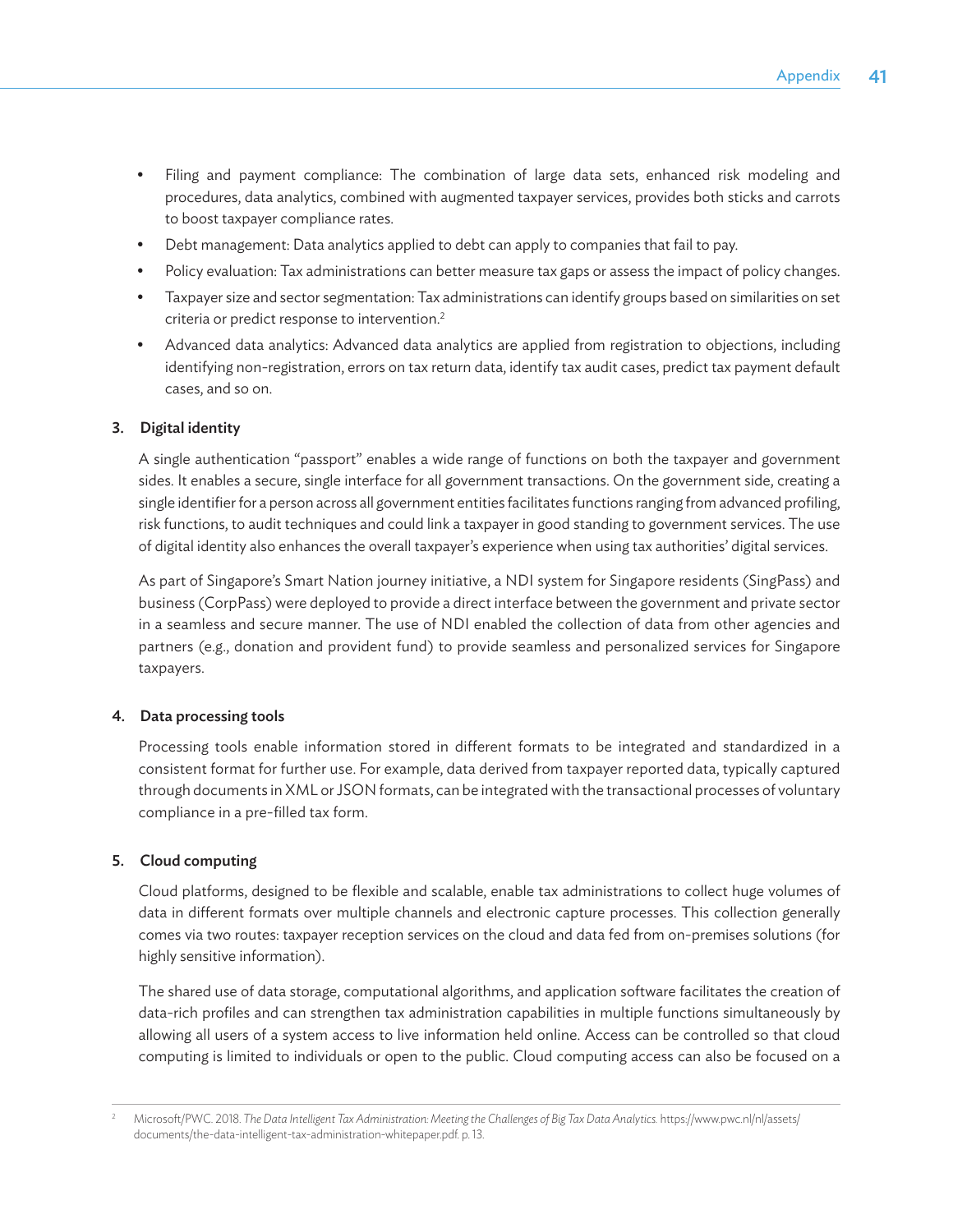particular community, which can be beneficial to tax authorities who may want to tailor their services to certain segments of taxpayers.

Cloud computing also facilitates different forms of service provision. It allows tax authorities to provide software as a service to users over the cloud, offer access to platforms for certain stakeholders, or offer their own infrastructure as a service to others.

#### 6. Data warehousing

Data warehousing platforms are a type of storage—secure resources with enormous capacity (it can easily store trillions of files of all different kinds), while making it faster to get up and running with batch, streaming, and interactive analytics. It includes all the capabilities required to help developers and data analysts easily store data of any size, shape, and speed. In addition, people can do all types of processing and analytics across platforms and languages.

#### 7. Artificial intelligence and machine learning

Artificial intelligence is the ability of computers and machines to learn from their own actions and make iterative improvements and efficiency gains to the original processes, as well as continually raise the quality of outputs. In the tax landscape, this affords the ability to better anticipate and mitigate issues. The use of artificial intelligence ranges from taxpayer service to predictive technology for complex audit. For example, some tax administrations use artificial intelligence's natural language processing to offer chatbots, which are able to support taxpayers in overcoming common problems, thus reducing the administrative burden from tax authorities. Artificial intelligence together with predictive analytics can enable the detection of tax gaps, fraud scenarios, and potentially identifying illegal tax behavior.

Tax authorities could identify noncompliance (e.g., mischaracterizing income, underpaying tax, or not paying tax at all) easily by analyzing the tax and financial data of the taxpayers using artificial intelligence and robotics. In addition, artificial intelligence and robotics are often used to automate the manual and repetitive processes, increasing efficiency significantly. Artificial intelligence can also help enhance the accuracy for tax revenue budgeting and forecasting, which can help government to adjust its tax policy.

Furthermore, artificial intelligence analysis on satellite imagery can improve property tax management as they are capable of (i) remotely monitoring property status with minimum or targeted on-site visit survey instead of conducting comprehensive field survey; (ii) providing automatic tracking of changes of property developments with minimum manual investigations; and (iii) reducing risk of human errors and improve institutional integrity.

To this end, two artificial intelligence models are used for producing the building footprint and detecting changes in the status of the building: The building detection model is the first artificial intelligence model, which identifies the location of buildings. If you input one epoch satellite imagery to the building detection model at the middle of the pictures, it produces building detection results. Based on the result, we can produce building footprints as polygons. Using the building footprints, we can identify the locations, numbers, and areas of each building. If we compare the building footprint in two epochs, we may be able to manually identify the change in status of the building. However, again it maybe labor intensive and mistakes may happen. Then, the second AI model, change detection model, can classify if a building has changed. If we input two images at the same point but in different epochs, it will show whether these are newly constructed, demolished, rebuilt, or unchanged.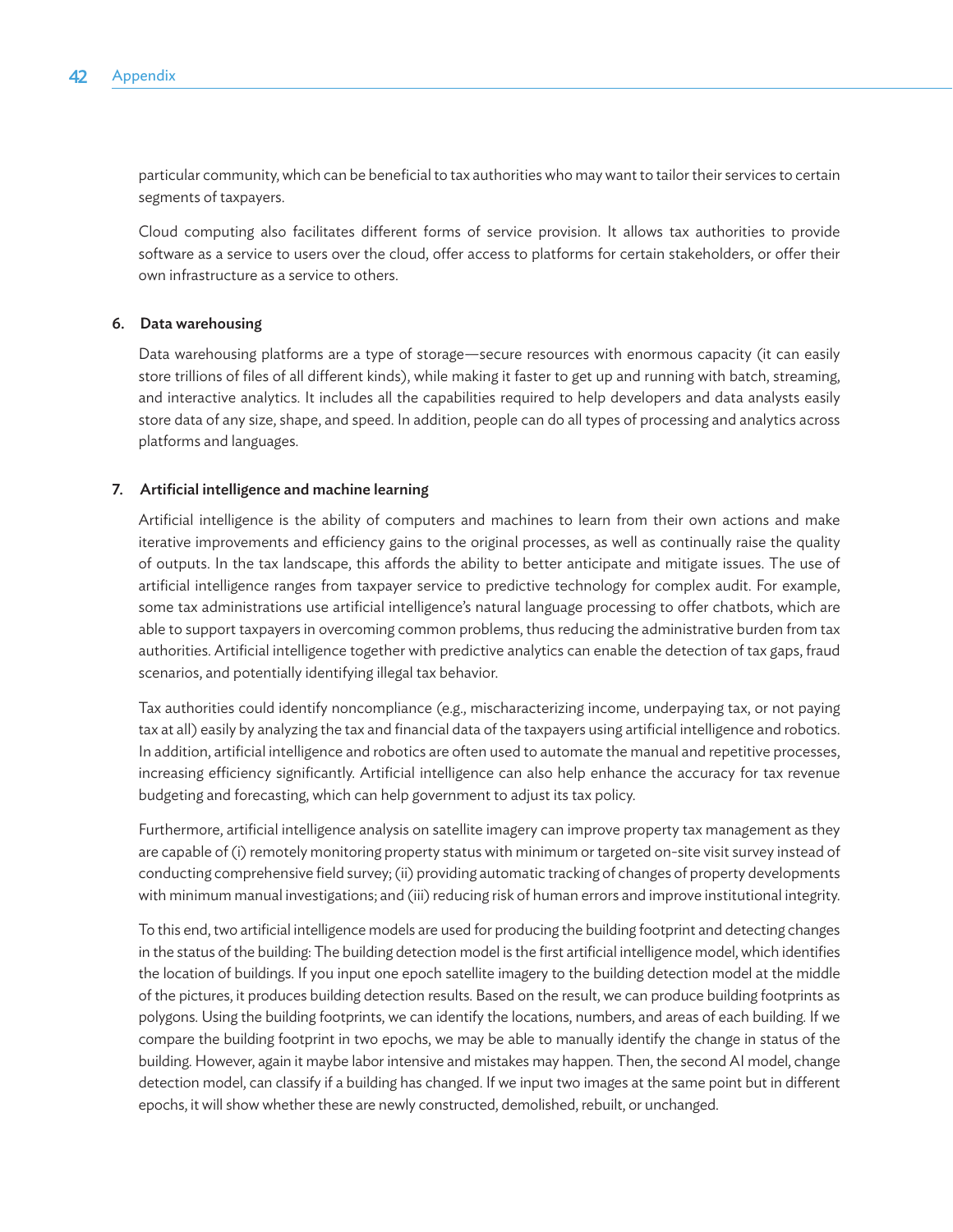It also enables to create a model of the potential tax yields and to compare the actual property tax revenue with a potential tax revenue, which would support evidence-based policymaking. If there is a significant disparity between them, especially in case the actual revenue is significantly lower than the potential revenue, the fact may be a strong driver for property tax reform. In this regard, ADB conducted pilot projects in Nepal to demonstrate the use of artificial intelligence and satellite imagery for the revenue estimate.

#### 8. Blockchain

Blockchain is a public distributed ledger of network nodes, maintaining a list of registries or transactions gathered in data blocks. Often referred to as double accounting in the web, it features a few key components, including cryptography of private keys, and timestamps allow for each transaction to be logged and traced securely. A consensus mechanism ensures that all parties know what is being tracked. These features mean that a tax authority will be able to see all tax and reimbursement payments made, according to the transaction rules, which can be coded into the blockchain. This allows for rapid and accurate payments and adjustments.

Blockchain technology is commonly used to provide a "single source of truth" of a ledger record, for example, a transaction record for tax administration and reporting. The peer-to-peer distribution network and shared database (or ledger) mean that transactions across multiple entities can be logged. This opens up new areas for collaboration, allowing access to data on a secure basis. It should be noted that the blockchain industry is still in the early stages of development. Some countries are undertaking various proof-of-concept projects to explore the potential use of blockchain technology for their tax administration and regulatory matters.

#### 9. Internet of Things

Tax administrations could potentially use Internet of Things capabilities to track the movement of physical objects (e.g., cargos, goods, and vehicles). This broad term encapsulates the categories of equipment, which embed electronic sensors and software enabled to be tracked online, allowing them to connect and exchange data. Such technology allows tax authorities to generate data for real-time monitoring and measuring services, recognizing patterns and inconsistencies in unstructured data such as claim forms or electronic invoices. Such devices could be used by authorities to expedite tax collection (e.g., cars passing under a sensor are billed for their road tax, and the payment is automatically taken from the user using the blockchain technology with a payment confirmation sent directly to the driver's phone). It could reduce corporate taxpayers' compliance burden, especially in indirect tax where mandatory reporting is frequent: VAT, sales tax, as well as for excise duties on consumption and customs. It is important to consider the data privacy policies regarding this type of data.

#### 10. Other advanced technologies

Stream analytics: Usually used in combination with manual audits, stream (continuous data flow) analytics auditing continues to collect data from or about a taxpayer until it triggers a specific business rule, risk flag, threshold, or predefined event or action, in which case it sends a notification to the taxpayer or passes the taxpayer through.<sup>3</sup>

Appendix 1, footnote 1, p. 18.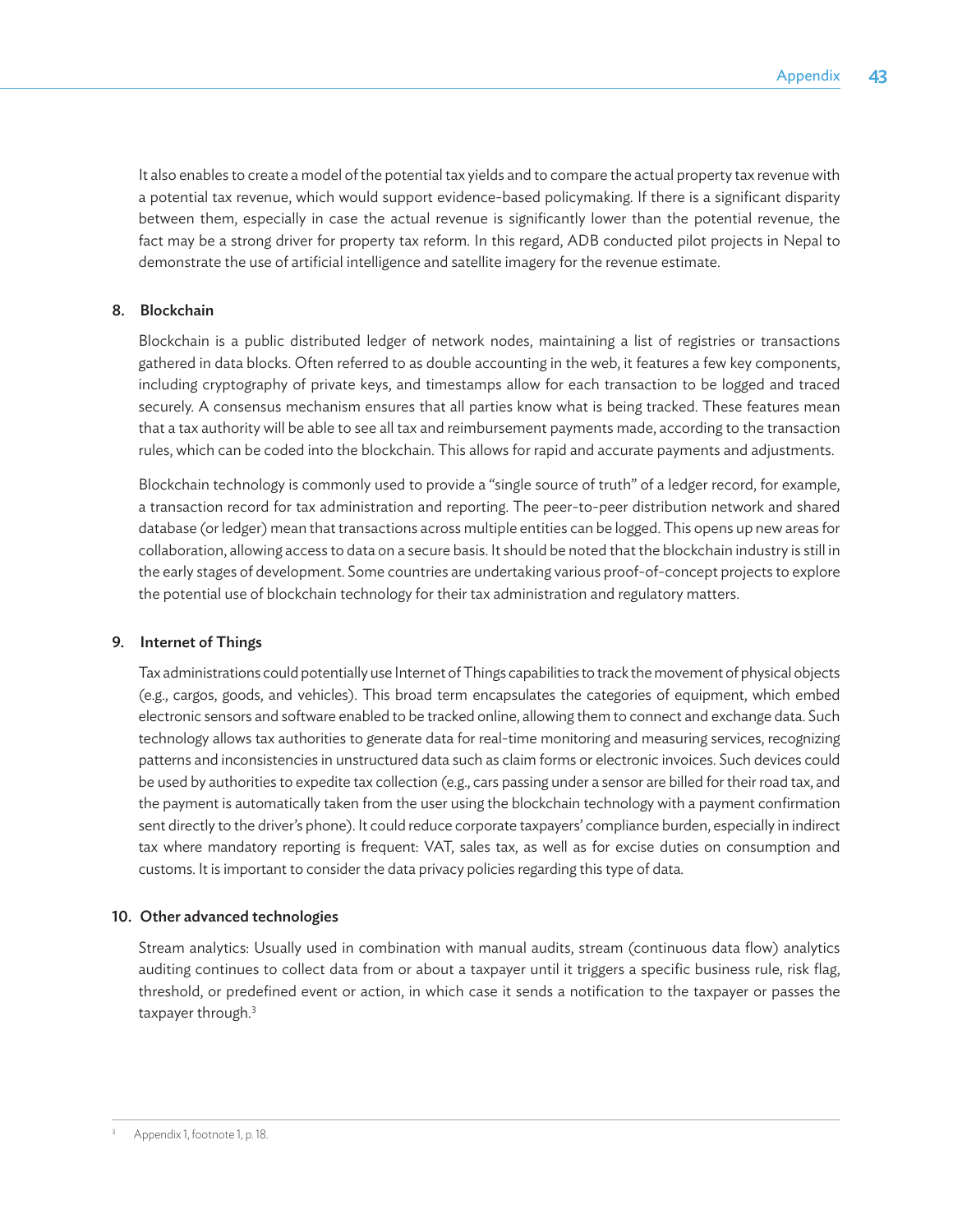## Appendix 2 Basic Assessment Framework

Launching a digital transformation of tax administration requires policymakers to articulate clearly defined objectives and strategies for the journey, and to set a baseline to define implementation. Thus, careful analysis and planning are the first essential steps and should include a basic assessment of the current foundational frameworks (legal, procedural, capacity, and technological readiness) and have a clear vision of the endpoints (intermediate and final). This basic assessment framework presents the issues and steps needed to be taken to set up a digital tax transformation journey.

| <b>Stage</b>                       | <b>Components or Activities</b>                                                                                                                                                                                                                                                                                                                                                                                                            | <b>Outputs</b>                                                                                  | <b>Comments</b>                                                                                                                                                                                                    |
|------------------------------------|--------------------------------------------------------------------------------------------------------------------------------------------------------------------------------------------------------------------------------------------------------------------------------------------------------------------------------------------------------------------------------------------------------------------------------------------|-------------------------------------------------------------------------------------------------|--------------------------------------------------------------------------------------------------------------------------------------------------------------------------------------------------------------------|
| 1. Pre-planning                    |                                                                                                                                                                                                                                                                                                                                                                                                                                            |                                                                                                 |                                                                                                                                                                                                                    |
| A. Objectives<br>and strategy      | Objectives<br>• Is digital tax transformation part of<br>the government's goals? Revenue<br>administration goals?<br>Do the objectives form the mandate for<br>digital transformation?<br>Is digital tax transformation budgeted?<br>$\bullet$<br>Strategy<br>Does the revenue administration<br>strategy provide a mandate for digital<br>transformation?<br>If so, does it give guidance about the<br>$\bullet$<br>scope of the journey? | Stakeholder meetings<br>Program, digital<br>transformation<br>strategy, and phasing<br>document | Confirms political<br>ownership of the project<br>Commitment to the<br>digital transformation<br>journey and<br>prioritization of reform<br>program<br>Confirms budget<br>$\bullet$<br>allocation and<br>mechanism |
| <b>B.</b> Future state<br>planning | Vision<br>What does the future state look like<br>$\bullet$<br>(e.g., e-invoicing, e-auditing using<br>predictive technology, distributed<br>ledger use, and continuous data flow)?<br>Phasing<br>What approach is to be taken? Phasing?<br>One round?                                                                                                                                                                                     | Stakeholder meetings<br>Program, digital<br>transformation<br>strategy, and phasing<br>document | This exercise sets the<br>"To-Be" state, which<br>can then be used to<br>design a digital road map<br>(implementation plan<br>from "As-Is" to "To-Be"<br>states)                                                   |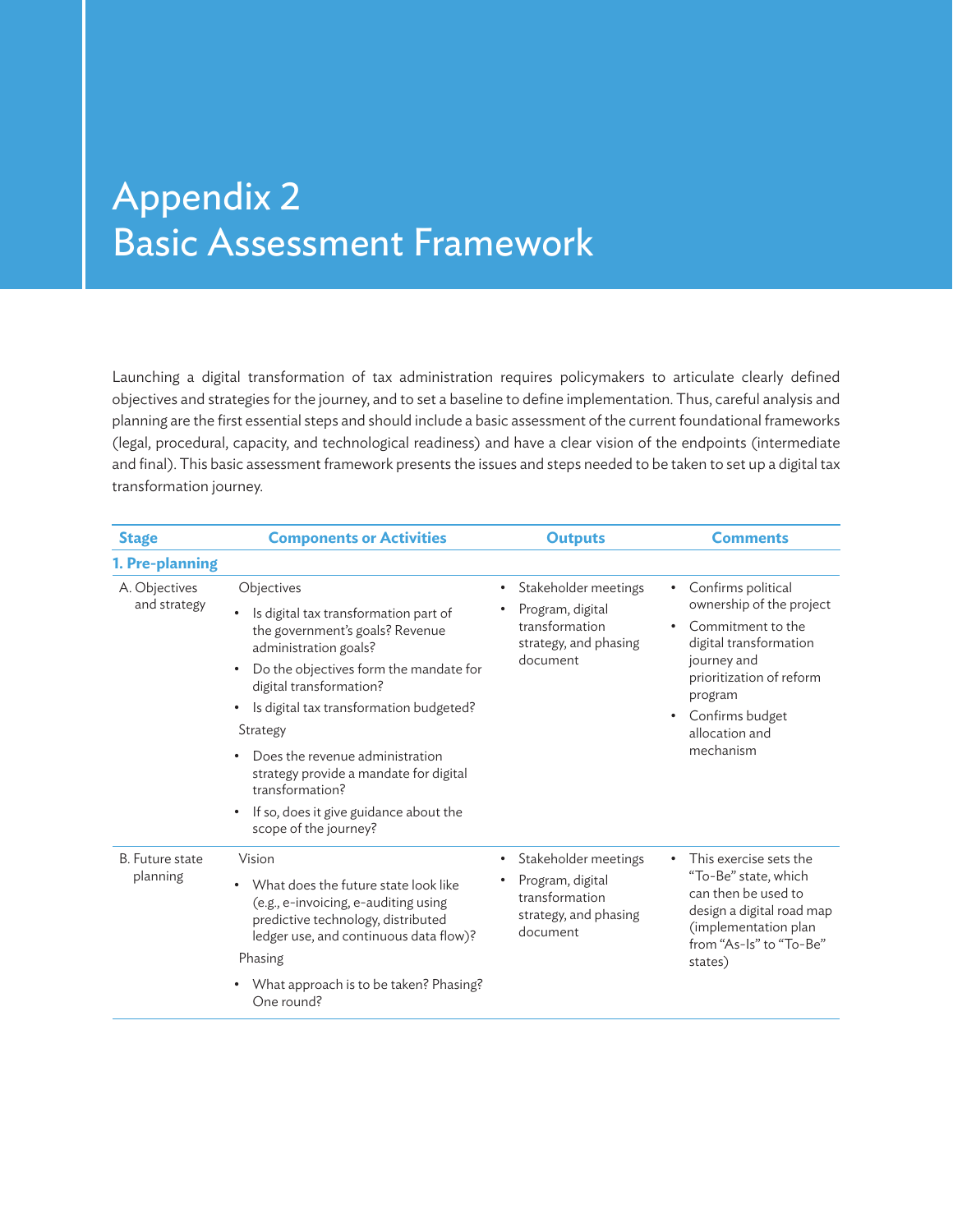| <b>Stage</b>                              | <b>Components or Activities</b>                                                                                                                                                                                                                                                                                                                                    | <b>Outputs</b>                                                                                                                                                   | <b>Comments</b>                                                                                                                                                                                                         |
|-------------------------------------------|--------------------------------------------------------------------------------------------------------------------------------------------------------------------------------------------------------------------------------------------------------------------------------------------------------------------------------------------------------------------|------------------------------------------------------------------------------------------------------------------------------------------------------------------|-------------------------------------------------------------------------------------------------------------------------------------------------------------------------------------------------------------------------|
| 2. Establishing a baseline                |                                                                                                                                                                                                                                                                                                                                                                    |                                                                                                                                                                  |                                                                                                                                                                                                                         |
| A. Basic<br>statistics                    | Collecting basic revenue statistics:<br>growth rates<br>tax-to-GDP ratio<br>tax mix (share of total tax by tax types)<br>tax gap estimates<br>basic compliance ratios (e.g., filers-to-<br>registrants ratio)                                                                                                                                                      | Data collected, design<br>٠<br>of monitoring and<br>evaluation schema<br>Targets set for the<br>project and outcomes                                             | • Essential to set up<br>monitoring of progress<br>• Sets up the baseline<br>for the evaluation<br>framework                                                                                                            |
| B. Statistics on<br>automation            | Statistics that capture the degree of<br>automation:<br>internet penetration<br>percentage of e-filing of CIT, PIT, and<br>VAT (even PAYE) to total tax return<br>filings<br>percentage of firms participating in<br>e-invoicing to total firms<br>percentage of e-audits to total audits<br>ratio of online payment to total<br>payment                           | Data set and analysis<br>of digital tax readiness<br>based on the<br>current use of digital<br>processes                                                         | The statistics will<br>٠<br>complement the<br>qualitative assessment<br>of the baseline<br>(and stage of digital<br>maturity)                                                                                           |
| C. Foundations<br>and policy<br>framework | Legal environment<br>Does the existing set of laws<br>and implementing legislation<br>underpinning administration provide<br>the legal foundation for digital tax<br>administration?<br>Is there sufficient legal foundation<br>for data sharing within the tax<br>administration, between government<br>ministries/departments/agencies?                          | For all components,<br>outputs include:<br>diagnostic reports<br>analysis of "readiness,"<br>identification of key<br>gaps that, which may<br>impact the project | Sets the baseline legal<br>٠<br>framework to perform<br>a gap analysis to<br>determine where legal<br>and policy reform need<br>to take place to enable<br>the system to operate<br>when implementation<br>is completed |
|                                           | Information exchange between agencies:<br>Similarly, is there sufficient legal<br>$\bullet$<br>foundation for access of information,<br>especially from outside government<br>such as the banking system?<br>Are there any laws/regulations/<br>policies/ standards that specify format<br>(data architecture) for exchange of<br>information and data submission? | Full description of the<br>baseline legal framework<br>As above, gap analysis<br>on internal and external<br>data accessibility                                  | The information<br>exchange step is key<br>to the operation of<br>the DTA system, as it<br>is designed to flag and<br>eliminate barriers to<br>accessing information<br>internally and<br>externally                    |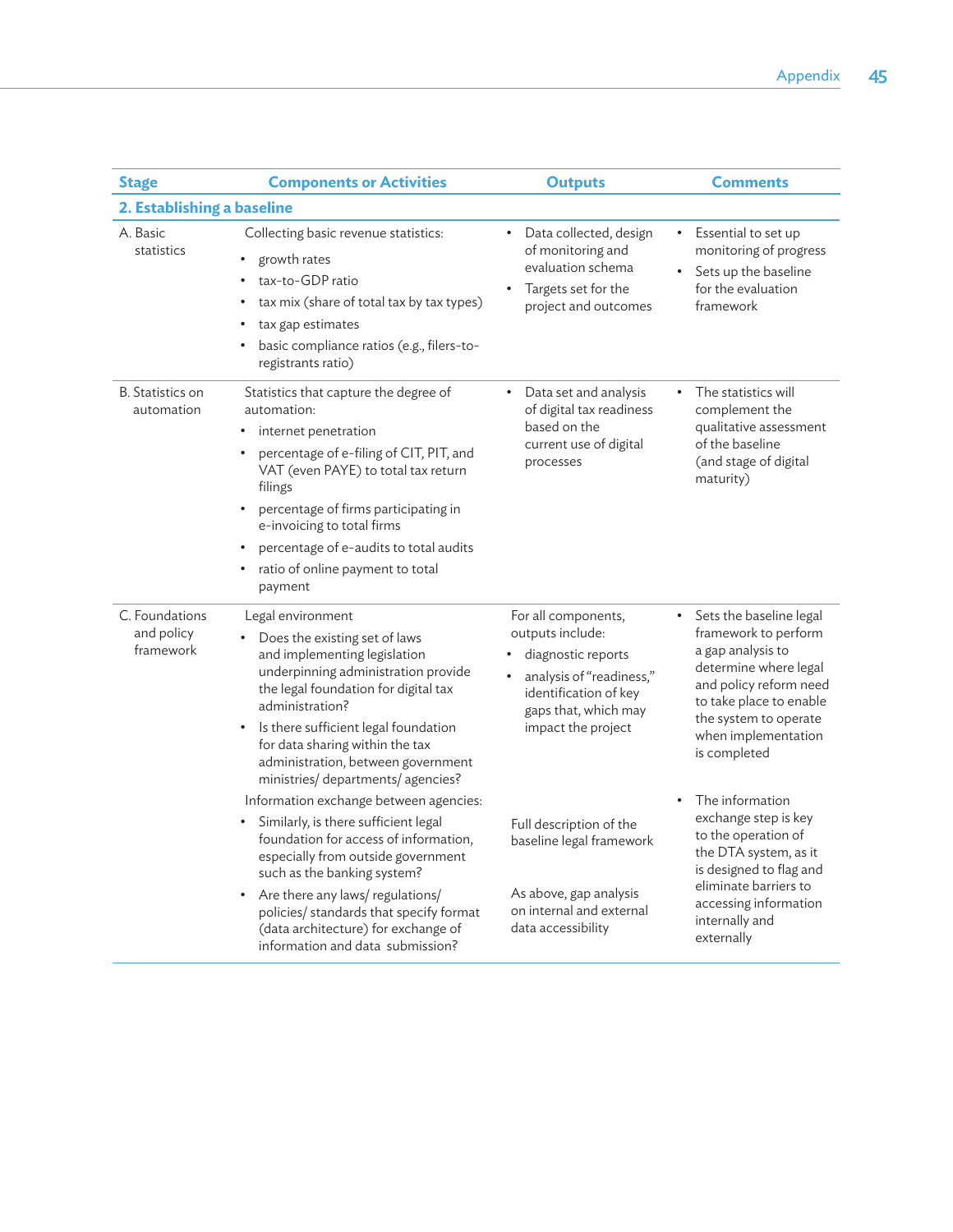| <b>Components or Activities</b><br><b>Stage</b>          |                                                                                                                                                                                                                                                                                                                                                                                                                                                                                                                                                                                                                                                                                                                                                                                          | Outputs                                                                                                                                              | <b>Comments</b>                                                                                                                                                                                                                                                                                                      |
|----------------------------------------------------------|------------------------------------------------------------------------------------------------------------------------------------------------------------------------------------------------------------------------------------------------------------------------------------------------------------------------------------------------------------------------------------------------------------------------------------------------------------------------------------------------------------------------------------------------------------------------------------------------------------------------------------------------------------------------------------------------------------------------------------------------------------------------------------------|------------------------------------------------------------------------------------------------------------------------------------------------------|----------------------------------------------------------------------------------------------------------------------------------------------------------------------------------------------------------------------------------------------------------------------------------------------------------------------|
|                                                          | 2. Establishing a baseline (continued)                                                                                                                                                                                                                                                                                                                                                                                                                                                                                                                                                                                                                                                                                                                                                   |                                                                                                                                                      |                                                                                                                                                                                                                                                                                                                      |
| C. Foundations<br>and policy<br>framework<br>(continued) | Institutional capacity and experience to<br>undergo change management:<br>Does the tax administration have the<br>capacity to undertake a structural<br>transformation program with<br>managerial skills, such as project<br>management?<br>Does the institution have experience<br>and capacity in procurement?<br>Does the institution have organizational<br>٠<br>change management capacity and<br>experience? <sup>a</sup><br>Is there institutional capacity for<br>changing business processes in line with<br>the "To-Be" system?                                                                                                                                                                                                                                                |                                                                                                                                                      | Institutional maturity<br>٠<br>is also an important<br>diagnostic category as<br>it gives an indication<br>of capacity to change<br>(and if challenges<br>identified, they would be<br>addressed in the digital<br>transformation road<br>map)                                                                       |
| D. Processes in<br>place                                 | • Are there processes in place and active<br>that govern the management of the<br>DTA project or program?<br>Is there experience in the adoption of<br>new technology as a part of a project,<br>including processes and procedures for<br>rollout (i.e., capacity building, etc.)?<br>Is there a process for the preparation,<br>٠<br>approval, and follow-up of the<br>communications program? Is there<br>a strategy for procurement of<br>consultants? <sup>b</sup>                                                                                                                                                                                                                                                                                                                  | Process maps,<br>$\bullet$<br>analytical report<br>documenting "As-Is"<br>processes                                                                  | Documents baseline,<br>٠<br>perform a process gap<br>analysis to determine<br>whether any processes<br>can be adapted or new<br>processes need to be<br>developed                                                                                                                                                    |
| E. Technology<br>inventory                               | Describe the system in place, and where<br>is it deployed. What types of technology<br>are being used and for what purpose?<br>What are the activities it undertakes<br>now?<br>Are its components individually<br>effective with respect to stated<br>objectives?<br>Is the system future proofed, meaning<br>$\bullet$<br>does it have built in expansion and<br>adaptation capabilities, especially to<br>allow for the evolution of information<br>exchange, provision of digital services to<br>the taxpayers, and Big Data analysis?<br>Is the current digital platform advanced<br>$\bullet$<br>enough to be able to accommodate the<br>technologic change and does it license<br>costs and sufficient technical support<br>from the suppliers to underpin the<br>transformation? | Inventory, analytical<br>report detailing<br>technology in place<br>and adaptability of<br>current platforms or<br>technology to the<br>future state | In relation to technology,<br>٠<br>it is not expected that<br>the baseline technology<br>can be adapted to the<br>end-state form but<br>understanding the<br>technology baseline<br>gives information not<br>only on the technology<br>in use but also gives<br>insight into the existing<br>skillsets and processes |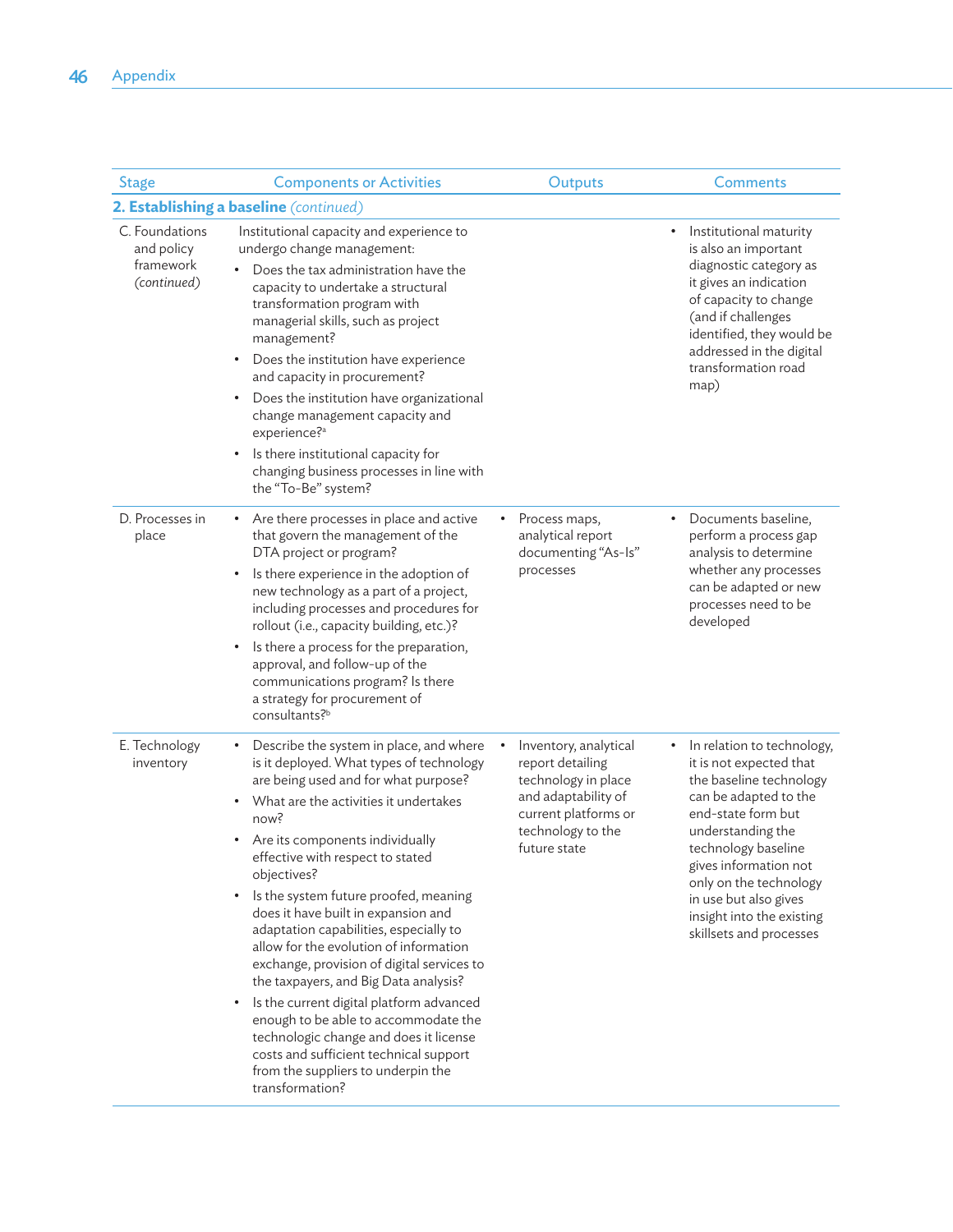| <b>Stage</b>                              | <b>Components or Activities</b>                                                                                                                 | Outputs                                | <b>Comments</b>                                                                                        |
|-------------------------------------------|-------------------------------------------------------------------------------------------------------------------------------------------------|----------------------------------------|--------------------------------------------------------------------------------------------------------|
|                                           | 2. Establishing a baseline (continued)                                                                                                          |                                        |                                                                                                        |
| E. Technology<br>inventory<br>(continued) | • Is the digital platform expandable to<br>be able to manage increasing volumes<br>and sources of data, while maintaining<br>performance?       |                                        |                                                                                                        |
|                                           | Is the software expandable to meet the<br>$\bullet$<br>system's continuous modernization<br>needs?                                              |                                        |                                                                                                        |
|                                           | Is there any existing infrastructure that<br>can support internet-based taxpayer<br>service functions?                                          |                                        |                                                                                                        |
|                                           | Is the current system web or cloud<br>٠<br>based?                                                                                               |                                        |                                                                                                        |
|                                           | Can the current system facilitate<br>exchange of information between<br>institutions?                                                           |                                        |                                                                                                        |
|                                           | Are the maintenance and updating<br>costs of the computerized platform<br>acceptable?                                                           |                                        |                                                                                                        |
|                                           | Is there sufficient documentation to<br>underpin its maintenance?                                                                               |                                        |                                                                                                        |
|                                           | Describe the data storage and<br>$\bullet$<br>management currently in place (e.g.,<br>TIER 3) or similar service in the cloud?                  |                                        |                                                                                                        |
|                                           | Is there any connectivity between<br>$\bullet$<br>headquarters and district offices?<br>Describe the connectivity and access to<br>information. |                                        |                                                                                                        |
|                                           | Do servers and storage equipment<br>respond to the needs of the tax<br>administration in the short and medium<br>term?                          |                                        |                                                                                                        |
|                                           | Are the software licenses used in<br>the TIS sufficient to cover the digital<br>expansion?c                                                     |                                        |                                                                                                        |
| F. Capacity                               | Are ICT human resources sufficient?                                                                                                             | Analytical report                      | Sets the baseline and                                                                                  |
| assessment                                | What are the capacity-building<br>programs for ICT human resources?                                                                             | mapping current<br>capacity, detailing | through gap analysis can<br>help define the scope                                                      |
|                                           | Does the tax authority provide<br>taxpayers with a tax education<br>program?                                                                    | capacity gaps                          | of the capacity-building<br>program, as well as<br>establishing the baseline<br>for taxpayer readiness |
|                                           | Does the tax administration have<br>$\bullet$<br>a communication strategy to raise<br>awareness of the use of e-filing and<br>payment?          |                                        | and experience with<br>digitized processes                                                             |
|                                           | Are there incentives or strategies for<br>$\bullet$<br>attracting, maintaining, and evaluating<br>people specialized in ICT?                    |                                        |                                                                                                        |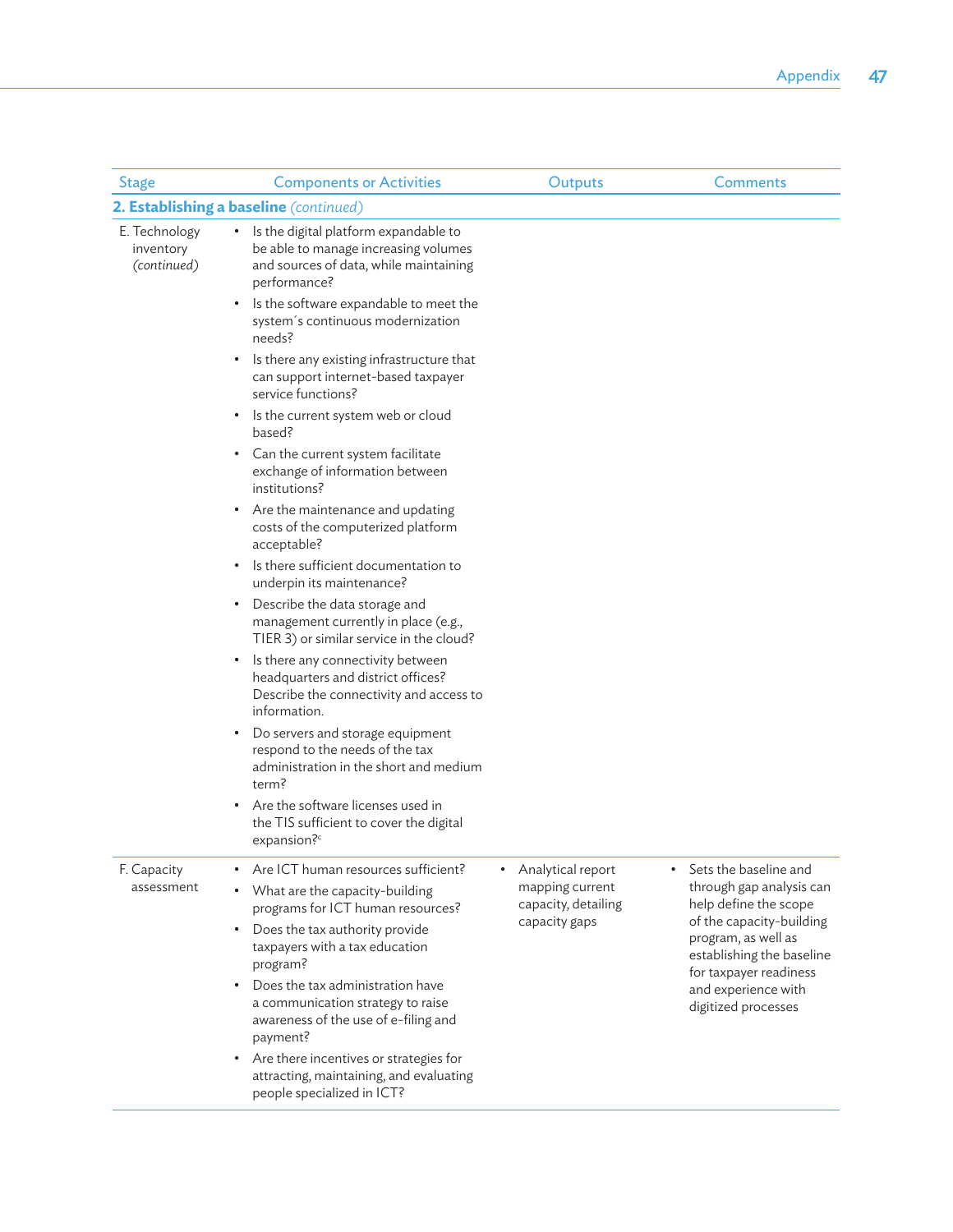| <b>Stage</b>                                                  | <b>Components or Activities</b>                                                                                                                                                                                                                                                                                                                                                                                                            | Outputs<br><b>Comments</b>                                                                                                                                                                                                         |                                                                                                                                                                                                                                                                                                               |  |
|---------------------------------------------------------------|--------------------------------------------------------------------------------------------------------------------------------------------------------------------------------------------------------------------------------------------------------------------------------------------------------------------------------------------------------------------------------------------------------------------------------------------|------------------------------------------------------------------------------------------------------------------------------------------------------------------------------------------------------------------------------------|---------------------------------------------------------------------------------------------------------------------------------------------------------------------------------------------------------------------------------------------------------------------------------------------------------------|--|
| 3. Resource planning                                          |                                                                                                                                                                                                                                                                                                                                                                                                                                            |                                                                                                                                                                                                                                    |                                                                                                                                                                                                                                                                                                               |  |
| A. Financial<br>planning                                      | Does the allocated budget fit the<br>$\bullet$<br>scope?<br>• Will the budget allocated be disbursed<br>in tranches (phase planning)?<br>How is procurement set up?<br>٠<br>Are there experts in technology<br>allocated to the procurement team?                                                                                                                                                                                          | Financing and<br>٠<br>budgeting resource<br>paper                                                                                                                                                                                  | Maps financial resources<br>$\bullet$<br>to the project and<br>clarifies what financial<br>resources are secure<br>and which need to be<br>secured                                                                                                                                                            |  |
| A. Staff planning                                             | Have staff been allocated to all aspects<br>٠<br>of planning, staging, implementing, and<br>diagnostics?<br>Do staff need training to do their job<br>currently?<br>Planning for staff upskilling for post-<br>launch?                                                                                                                                                                                                                     | Capacity assessment,<br>capacity gap analysis,<br>and training and<br>upskilling plan                                                                                                                                              | Maps people to tasks to<br>build accountability for<br>each part of the digital<br>journey, identifies skills<br>needed for the project<br>and post-launch                                                                                                                                                    |  |
| C. Taxpayer<br>outreach and<br>communi-<br>cations<br>program | Does the tax authority have a<br>$\bullet$<br>communications program and is DTA<br>included?<br>Has the tax administration assessed<br>taxpayer readiness (technology and<br>process) for digital submission of date<br>(e.g., e-filing, e-invoicing, and data<br>streaming)?                                                                                                                                                              | Communications plan<br>$\bullet$<br>for the implementation<br>and rollout of the new<br>tax administration<br>system<br>Plan to address<br>$\bullet$<br>taxpayer readiness<br>for DTA (capacity,<br>technological<br>requirements) | Digital readiness on<br>the taxpayer side is a<br>crucial component in a<br>DTA and to the success<br>of a transformation<br>journey. In addition,<br>a communications<br>program will be an<br>essential piece of the<br>rollout strategy                                                                    |  |
| D. Governance<br>structure                                    | What is the governance structure for<br>٠<br>the digitization journey?<br>Is there a supervision team that will be<br>$\bullet$<br>in place for the entire project (from<br>planning to launch)?<br>Are there any gaps in project oversight?<br>Identification of the extent to which<br>$\bullet$<br>top government decision makers are<br>actively participating in the planning or<br>approval process, implementation, and<br>rollout. |                                                                                                                                                                                                                                    | Strong governance<br>$\bullet$<br>and accountability<br>are important for<br>a complicated and<br>potentially highly risky<br>project (from a cost and<br>political standpoint).<br>Participation of top<br>government decision<br>makers is important for<br>ensuring political buy-in<br>for transformation |  |

a Asian Development Bank. 2014. *Tool Kit for Tax Administration Management Information System.* [https://www.adb.org/sites/default/files/publication/](https://www.adb.org/sites/default/files/publication/150133/tool-kit-tax-administration-management-information-system.pdf) [150133/tool-kit-tax-administration-management-information-system.pdf](https://www.adb.org/sites/default/files/publication/150133/tool-kit-tax-administration-management-information-system.pdf). p. 36.

b CIAT. 2020. *ICT as a Strategic Tool to Leapfrog the Efficiency of Tax Administrations.* [https://www.ciat.org/ict-as-a-strategic-tool-to-leapfrog](https://www.ciat.org/ict-as-a-strategic-tool-to-leapfrog-theefficiency-of-tax-administrations/?lang=en)[theefficiency-of-tax-administrations/?lang=en.](https://www.ciat.org/ict-as-a-strategic-tool-to-leapfrog-theefficiency-of-tax-administrations/?lang=en) p. 362.

c Footnote b, p. 361.

Source: Compiled by the Asian Development Bank.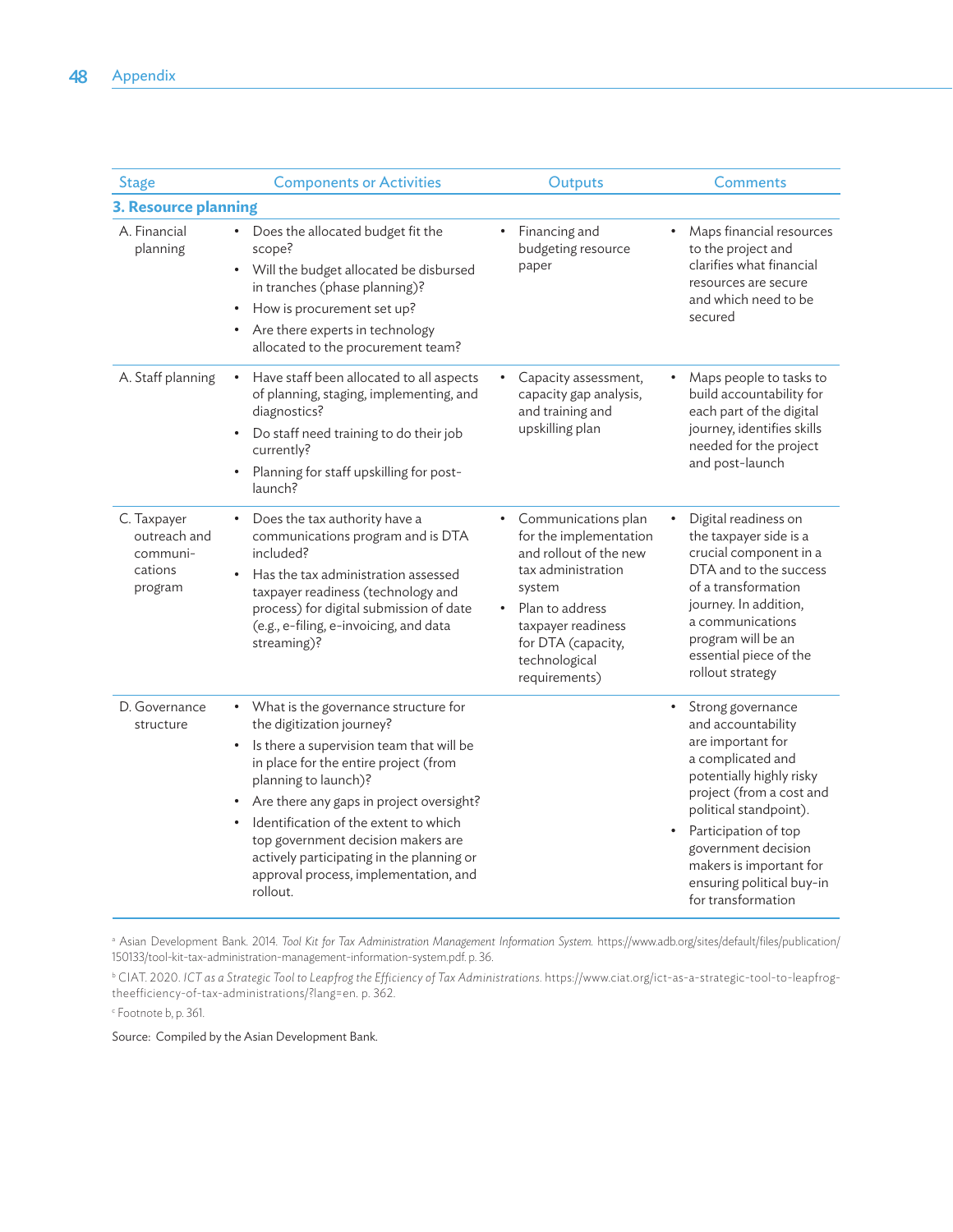## Appendix 3 Relevant Statistical Data

#### **Total ICT Costs as a Share of Total Operating Costs**

| <b>Region or economy</b>    |                | <b>Total ICT expenditure</b><br>(million in local currency) |           | <b>Total operating</b><br>expenditure<br>(million in local currency) | Total ICT costs as a share<br>of total operating costs<br>(%) |          |
|-----------------------------|----------------|-------------------------------------------------------------|-----------|----------------------------------------------------------------------|---------------------------------------------------------------|----------|
|                             | 2016           | 2017                                                        | 2016      | 2017                                                                 | 2016                                                          | 2017     |
| Central and West Asia       |                |                                                             |           |                                                                      |                                                               |          |
| Afghanistan                 | $\cdots$       | $\cdots$                                                    | 122       | 128                                                                  | $\cdots$                                                      | $\ldots$ |
| Armenia                     | 329            | 365                                                         | 7,152     | 8,080                                                                | 4.6                                                           | 4.5      |
| Azerbaijan                  | $\overline{4}$ | 7                                                           | 25        | 27                                                                   | 16.0                                                          | 25.9     |
| Georgia                     | $\langle$ 1    | $\langle$ 1                                                 | 119       | 119                                                                  | 0.8                                                           | 0.8      |
| Kazakhstan                  | $\cdots$       | $\cdots$                                                    | 41,585    | 42,385                                                               | $\cdots$                                                      | $\cdots$ |
| Kyrgyz Republic             | 9              | $\overline{4}$                                              | 795       | 858                                                                  | 1.1                                                           | 0.4      |
| Tajikistan                  | $\cdots$       | $\cdots$                                                    |           | $\cdots$                                                             | $\cdots$                                                      | $\cdots$ |
| Uzbekistan                  | 884            | 902                                                         | 433,867   | 474,876                                                              | 0.2                                                           | 0.1      |
| East Asia                   |                |                                                             |           |                                                                      |                                                               |          |
| China, People's Republic of | 685            | 687                                                         | 56,111    | 56,677                                                               | 1.2                                                           | 1.2      |
| Hong Kong, China            | 163            | 170                                                         | 1,453     | 1,504                                                                | 11.2                                                          | 11.3     |
| Japan                       | 45,162         | 47,517                                                      | 707,351   | 703,469                                                              | 6.3                                                           | 6.7      |
| Korea, Republic of          | 113,914        | 120,816                                                     | 1,540,251 | 1,600,727                                                            | 7.3                                                           | 7.5      |
| Mongolia                    | 197            | 517                                                         | $\cdots$  | $\cdots$                                                             |                                                               |          |
| Taipei, China               | 544            | 584                                                         | 25,212    | 24,346                                                               | 2.1                                                           | 2.3      |
| Pacific                     |                |                                                             |           |                                                                      |                                                               |          |
| Australia                   | 746            | 750                                                         | 3,460     | 3,528                                                                | 21.5                                                          | 21.2     |
| Fiji                        | 1              | $\mathbf{1}$                                                | 44        | 48                                                                   | 2.2                                                           | 2.0      |
| New Zealand                 | 54             | 64                                                          | 747       | 783                                                                  | 7.2                                                           | 8.1      |
| Papua New Guinea            | 7              | 6                                                           | 48        | 51                                                                   | 14.5                                                          | 11.7     |
| Samoa                       | $\langle$ 1    | $\langle$ 1                                                 | 5         | 5                                                                    | 20.0                                                          | 20.0     |
| Solomon Islands             | 1              | 1                                                           | 6         | 17                                                                   | 16.6                                                          | 5.8      |

Continued on next page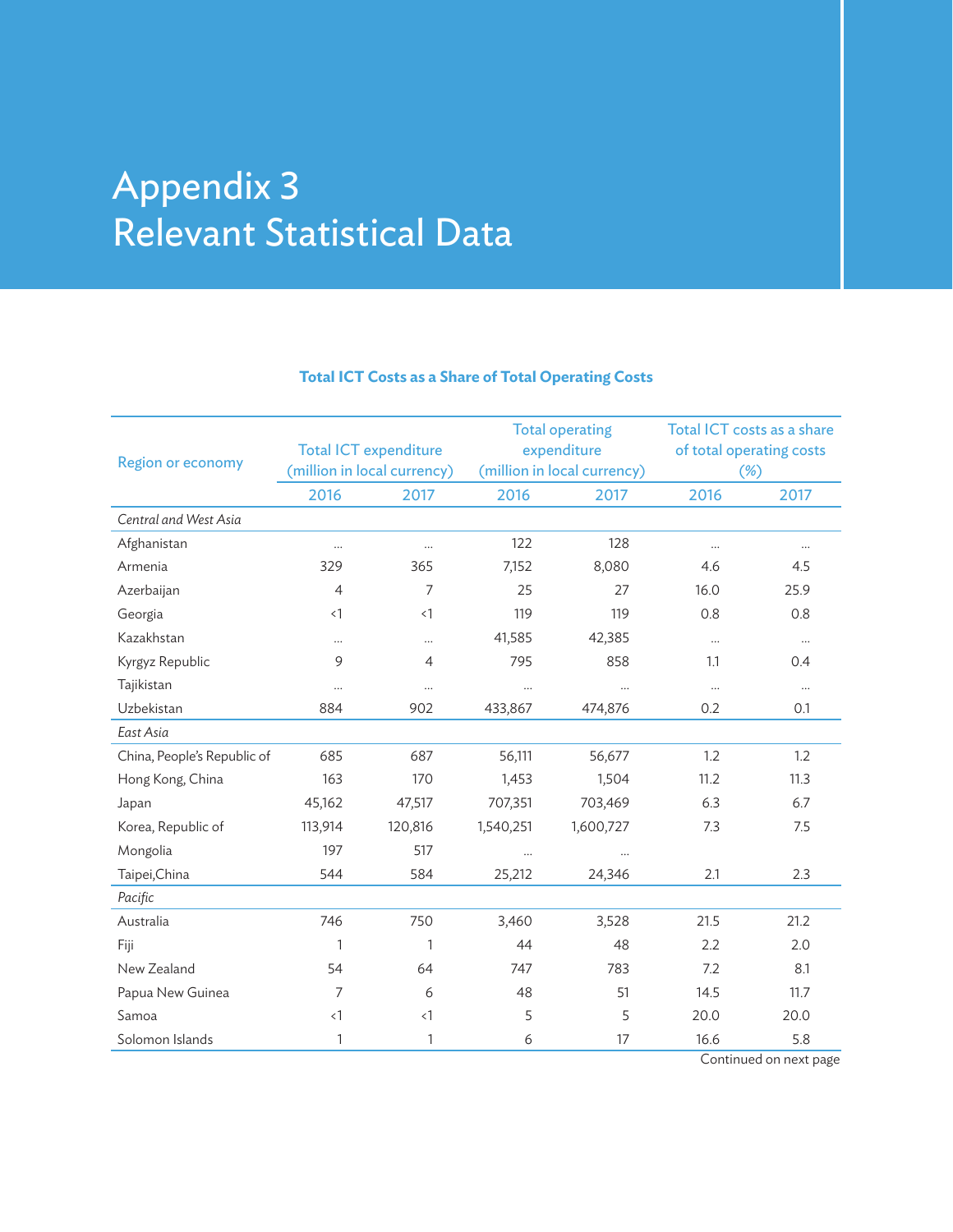| <b>Region or economy</b> |             | <b>Total ICT expenditure</b><br>(million in local currency) |            | <b>Total operating</b><br>expenditure<br>(million in local currency) |          | Total ICT costs as a share<br>of total operating costs<br>$(\%)$ |
|--------------------------|-------------|-------------------------------------------------------------|------------|----------------------------------------------------------------------|----------|------------------------------------------------------------------|
|                          | 2016        | 2017                                                        | 2016       | 2017                                                                 | 2016     | 2017                                                             |
| South Asia               |             |                                                             |            |                                                                      |          |                                                                  |
| Bangladesh               |             |                                                             |            |                                                                      |          |                                                                  |
| <b>Bhutan</b>            |             | $\cdots$                                                    |            |                                                                      | $\cdots$ | $\cdots$                                                         |
| India                    | 5,246       | 6,661                                                       | 55,439     | 60,876                                                               | 9.4      | 10.9                                                             |
| Maldives                 | $\langle$ 1 | $\langle$ 1                                                 | 79         | 85                                                                   | 1.2      | 1.1                                                              |
| Sri Lanka                | 278         | 233                                                         | 4,061      | 4,337                                                                | 6.8      | 5.3                                                              |
| Southeast Asia           |             |                                                             |            |                                                                      |          |                                                                  |
| Cambodia                 | 8,983       | 3,763                                                       | 30,220     | 70,557                                                               | 29.7     | 5.3                                                              |
| Indonesia                | 258,570     | $\circ$                                                     | 13,375,548 | 14,335,961                                                           | 1.9      | $\cdots$                                                         |
| Lao PDR                  | $\cdots$    | $\cdots$                                                    |            |                                                                      | $\cdots$ | $\cdots$                                                         |
| Malaysia                 | 164         | 217                                                         | 1,946      | 2,383                                                                | 8.4      | 9.1                                                              |
| Myanmar                  | 383         | 23                                                          | 197,435    | 319,731                                                              | 0.1      | 0.0                                                              |
| Philippines              | 428         | 439                                                         | 7,503      | 10,157                                                               | 5.7      | 4.3                                                              |
| Singapore                | 94          | 97                                                          | 374        | 397                                                                  | 25.1     | 24.4                                                             |
| Thailand                 | 495         | 495                                                         | 8,740      | 8,771                                                                | 5.6      | 5.6                                                              |
| Viet Nam                 | 700,841     | 879,713                                                     | 11,617,694 | 13,762,764                                                           | 6.0      | 6.3                                                              |

Total ICT Costs as a Share of Total Operating Costs (*continued*)

… = data not available at cut-off date, FTE = full-time equivalents, ICT = information and communication technology, Lao PDR = Lao People's Democratic Republic.

Sources: CIAT, IOTA, IMF, and OECD. 2018. 2018 International Survey on Revenue Administration (ISORA); ADB. 2016. A Comparative Analysis of Tax Administration in Asia and the Pacific. Manila; and OECD. 2017. Tax Administration 2017: Comparative Information on OECD and Other Advanced and Emerging Economies. Paris: OECD Publishing.

#### **Total Operating Expenditure as a Proportion of Net Revenue Collected (%)**

| Region or economy     |          |          |          | Total costs of tax administration as a<br>proportion of net revenue collected (%) | Factors affecting the<br>comparability of computed ratios |  |
|-----------------------|----------|----------|----------|-----------------------------------------------------------------------------------|-----------------------------------------------------------|--|
|                       | 2013     | 2014     | 2015     | 2016                                                                              | 2017                                                      |  |
| Central and West Asia |          |          |          |                                                                                   |                                                           |  |
| Afghanistan           |          | 0.35     | 0.36     | 0.39                                                                              | 0.34                                                      |  |
| Armenia               |          | $\cdots$ |          | 0.93                                                                              | 1.04                                                      |  |
| Azerbaijan            |          | $\cdots$ |          | 0.63                                                                              | 0.41                                                      |  |
| Georgia               | $\cdots$ | $\cdots$ | $\cdots$ | 1.44                                                                              | 1.56                                                      |  |
| Kazakhstan            |          | 0.82     | 0.86     | 0.60                                                                              | 0.50                                                      |  |
| Kyrgyz Republic       | 1.78     | 1.90     | 1.56     | 1.23                                                                              | 1.24                                                      |  |
| Tajikistan            | 1.98     | $\cdots$ | $\cdots$ | $\cdots$                                                                          | $\cdots$                                                  |  |
| Uzbekistan            | $\cdots$ |          | $\cdots$ | 1.04                                                                              | 0.95                                                      |  |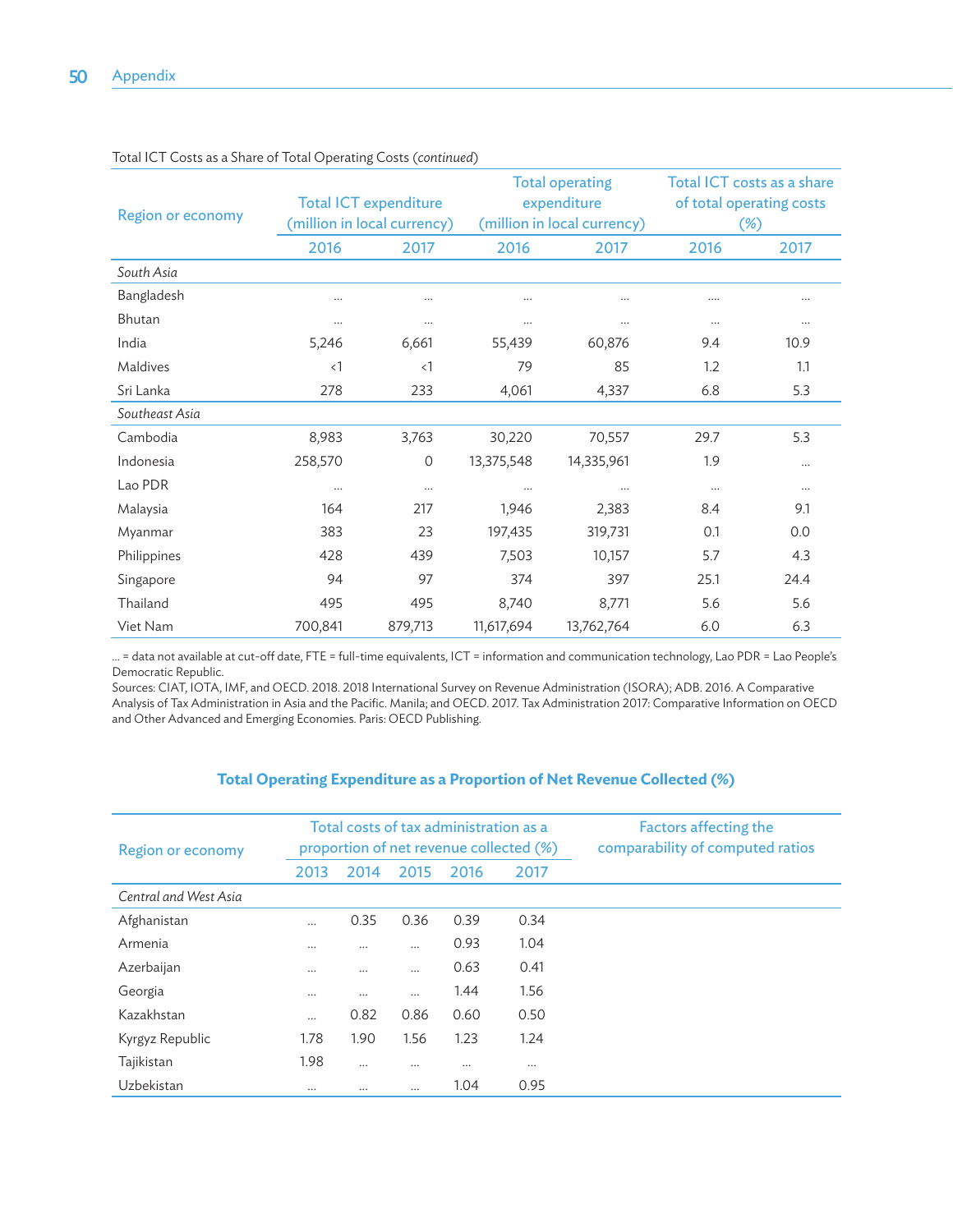|                             | Total costs of tax administration as a<br>proportion of net revenue collected (%) |          |           |            |          | <b>Factors affecting the</b><br>comparability of computed ratios |
|-----------------------------|-----------------------------------------------------------------------------------|----------|-----------|------------|----------|------------------------------------------------------------------|
| Region or economy           | 2013                                                                              | 2014     | 2015      | 2016       | 2017     |                                                                  |
| East Asia                   |                                                                                   |          |           |            |          |                                                                  |
| China, People's Republic of |                                                                                   |          |           | 0.37       | 0.32     |                                                                  |
| Hong Kong, China            | 0.66                                                                              | 0.58     | 0.48      | 0.50       | 0.52     | Ratio excludes excises collected by Customs                      |
| Japan                       | 1.74                                                                              | 1.52     | 1.43      | 1.34       | 1.34     | Ratio excludes SSC collected separately                          |
| Korea, Republic of          | 0.74                                                                              | 0.77     | 0.76      | 0.80       | 0.74     | Ratio excludes SSC collected separately                          |
| Mongolia                    | $\cdots$                                                                          | $\cdots$ | $\cdots$  | $\dddotsc$ | $\cdots$ |                                                                  |
| Taipei, China               | $\cdots$                                                                          | 1.19     | 1.15      | 1.13       | 1.08     | Ratio excludes SSC collected separately                          |
| Pacific                     |                                                                                   |          |           |            |          |                                                                  |
| Australia                   | 0.93                                                                              | 0.94a    | 0.86a     | 0.86       | 0.83     |                                                                  |
| New Zealand                 | 0.85                                                                              | 0.84a    | 0.79a     | 0.79       | 0.76     | Ratio excludes excises collected by Customs                      |
| Papua New Guinea            | 0.69                                                                              | 0.65     | 0.78      | 0.75       | 0.73     |                                                                  |
| Samoa                       |                                                                                   |          | $\ddotsc$ | 2.67       | 2.82     |                                                                  |
| Solomon Islands             | $\cdots$                                                                          | $\cdots$ | $\cdots$  | 0.34       | 1.05     |                                                                  |
| South Asia                  |                                                                                   |          |           |            |          |                                                                  |
| Bangladesh                  | $\cdots$                                                                          | 0.08     | 0.09      | $\cdots$   |          |                                                                  |
| India                       | $\cdots$                                                                          | 0.57     | 0.59      | 0.75       | 0.72     | Ratio is computed for direct taxes only                          |
| Maldives                    | 0.52                                                                              | 0.55     | 0.61      | 0.73       | 0.72     | There is no personal income tax                                  |
| Southeast Asia              |                                                                                   |          |           |            |          |                                                                  |
| Cambodia                    | 0.35                                                                              | 0.29     | 0.36      | 0.50       | 0.89     | Ratio excludes excises collected by Customs                      |
| Indonesia                   | 0.56                                                                              | 0.78     | 1.27      | 1.21       | 1.25     | Ratio excludes excises collected by Customs                      |
| Malaysia                    | 1.00                                                                              | 1.36     | 1.58      | 1.71       | 1.93     | Ratio is computed for direct taxes only                          |
| Philippines                 | 0.61                                                                              | 0.50     | 0.48      | 0.48       | 0.57     | Ratio excludes excises collected by Customs                      |
| Singapore                   | 0.79                                                                              | 0.85     | 0.86      | 0.84       | 0.84     | Ratio excludes excises collected by Customs                      |
| Thailand                    | 0.71                                                                              | 0.82     | 0.90      |            |          | Ratio excludes excises and SSC collected<br>separately           |

… = data not available, SSC = social security contributions.

a Both these revenue bodies perform extensive nontax roles, the costs of which have not been separately identified by the Organisation for Economic Co-operation and Development (OECD). For comparability, computations, have, therefore been made using prior year cost apportionment ratios from OECD publications—approximately 16% for the Australian Taxation Office and 33% for New Zealand Inland Revenue.

Sources: CIAT, IOTA, IMF, and OECD. *2018. 2018 International Survey on Revenue Administration (ISORA)*; ADB. 2016. *A Comparative Analysis of Tax Administration in Asia and the Pacific*. Manila; OECD. 2017. *Tax Administration 2017: Comparative Information on OECD and Other Advanced and Emerging Economies*. Paris: OECD Publishing; and OECD. 2015. *Tax Administration 2015*. Paris: OECD Publishing.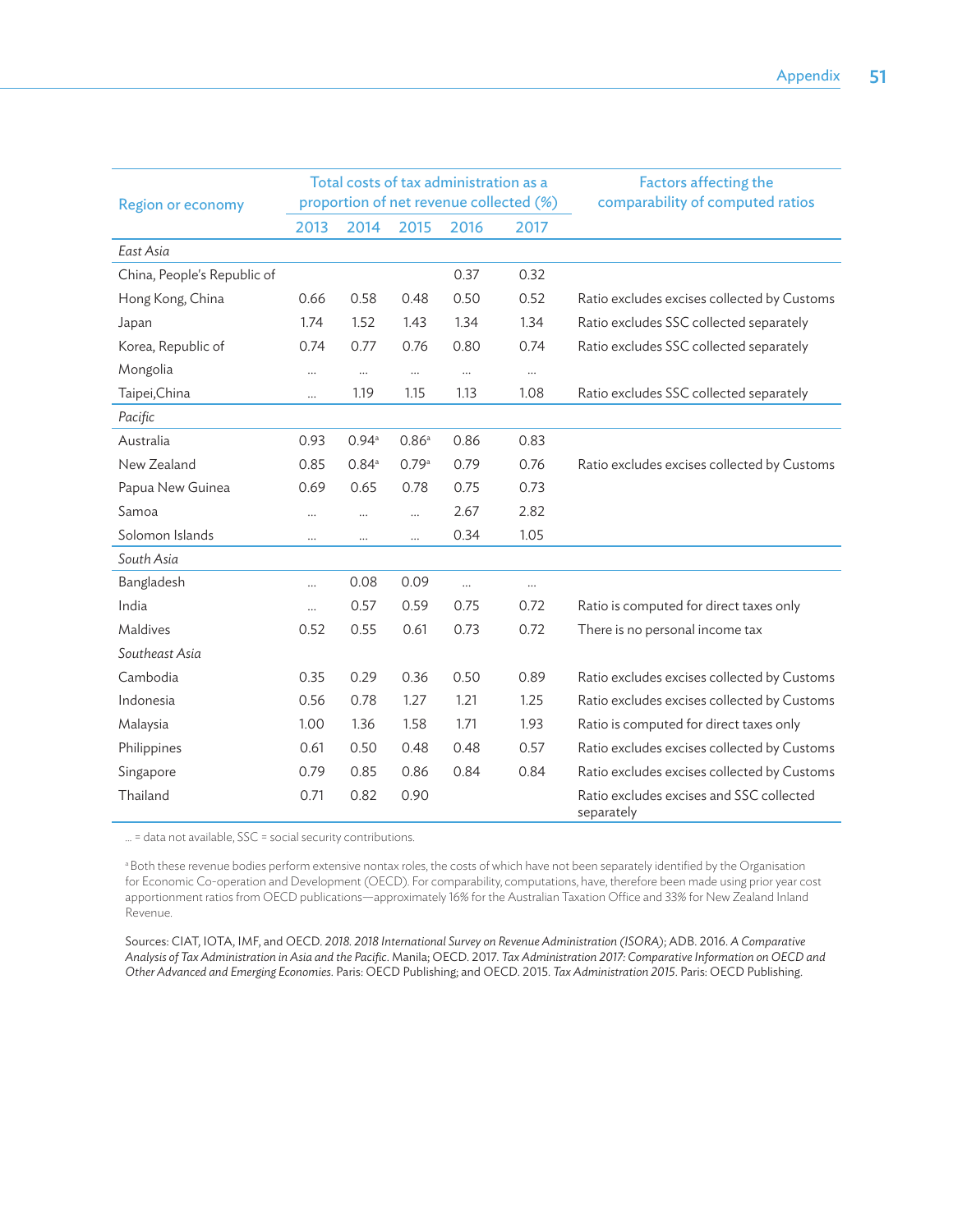## Appendix 4 Subject Matter Reference Guide

| Category                           | Link                                                                                                                         | <b>Description</b>                             |  |  |
|------------------------------------|------------------------------------------------------------------------------------------------------------------------------|------------------------------------------------|--|--|
| Digital Transformation<br>Road Map | Making Tax Digital: Corporation Tax<br>(publishing.service.gov.uk)                                                           | UK example for road map                        |  |  |
| Digital Transformation<br>Road Map | HMRC's road map for making tax digital<br>Taxation                                                                           | Comments on UK road map                        |  |  |
| Digital Transformation<br>Road Map | Road Map   Digital Transformation Agency<br>(dta.gov.au)                                                                     | Road map example across whole of<br>government |  |  |
| Digital Transformation<br>Road Map | Road Map to the digital tax debate for<br>developing countries   Afronomicslaw                                               | Developing country angle                       |  |  |
| Digital Transformation<br>Road Map | How to Build a Road Map to Digital<br>Transformation   GE Digital                                                            | Guide                                          |  |  |
| Digital Transformation<br>Road Map | Chapter 5. Testing and Implementing Digital<br>Tax Administration : Digital Revolutions in<br>Public Finance: (imf.org)      | Practical tips                                 |  |  |
| Digital Transformation<br>Road Map | Digitization_Tax_Administration.pdf (cef-<br>see.org)                                                                        | Academic commentary                            |  |  |
| Digital Transformation<br>Road Map | Building a Successful Digital Transformation<br>road Map   Earley Information Science                                        | Definition and guide                           |  |  |
| Digital Transformation<br>Road Map | A road map for a digital transformation  <br>McKinsey                                                                        | Definition and guide                           |  |  |
| Digital Transformation<br>Road Map | What is a Digital Transformation Strategic<br>Road Map?   Jibility                                                           | Definition and guide                           |  |  |
| Digital Transformation<br>Road Map | A Brief Road Map for Digital Transformation:<br>Leveraging Business Architecture to Achieve<br>Superb Results (deloitte.com) | Deloitte example                               |  |  |
| Digital Transformation<br>Road Map | Road Map to Digital Transformation   IMG<br>(imgcorp.co.uk)                                                                  | Road Map example                               |  |  |
| Digital Transformation<br>Road Map | How to create a digital road map (and why<br>you need one) (inviqa.com)                                                      | Guide                                          |  |  |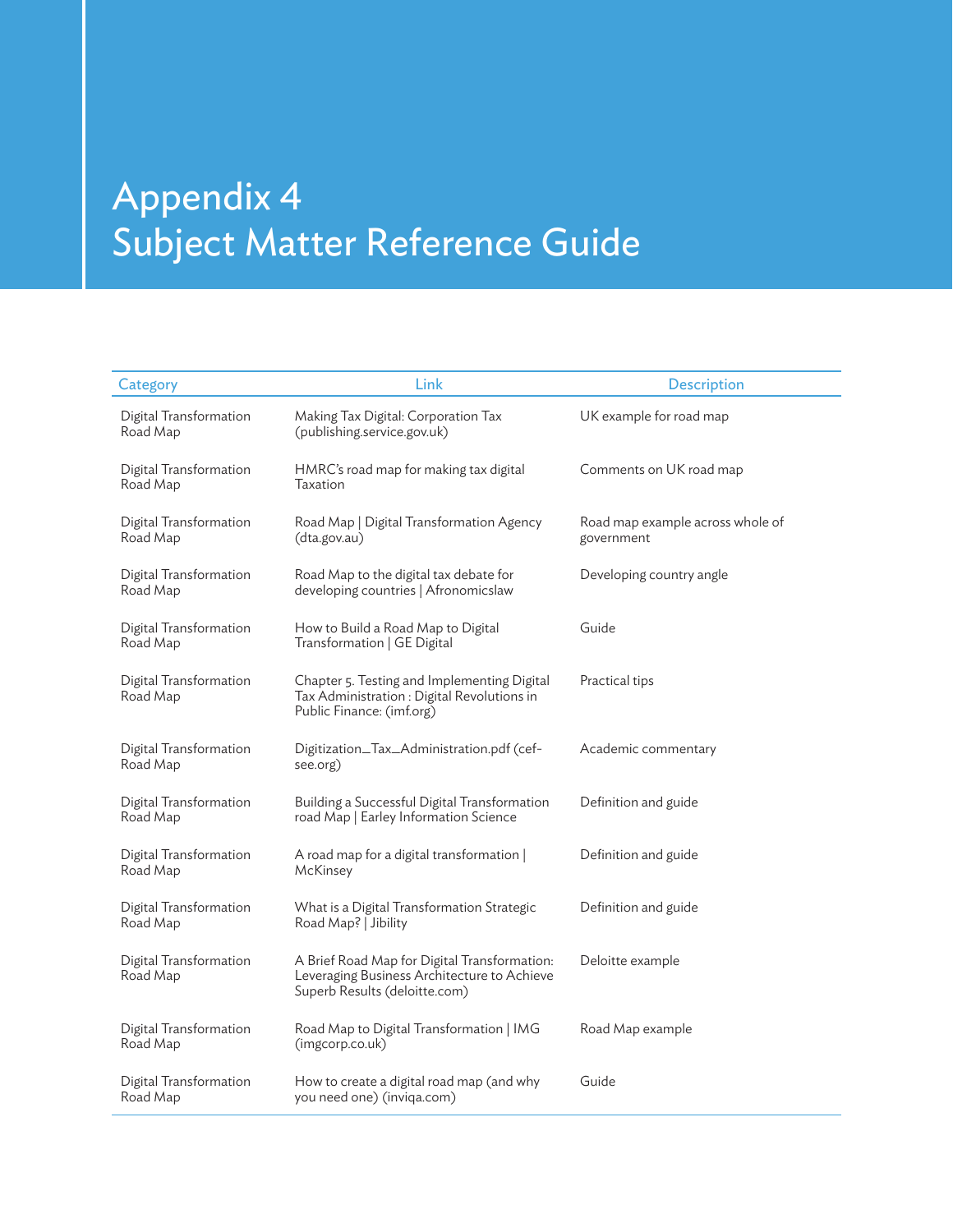| Category            | Link                                                                                             | <b>Description</b>                                                                                                                                         |  |  |
|---------------------|--------------------------------------------------------------------------------------------------|------------------------------------------------------------------------------------------------------------------------------------------------------------|--|--|
| Future of tax admin | Reimagining tax authorities for the future<br>McKinsey                                           | Summary:<br>Tax authorities could become invisible<br>(as in the FTA vision).                                                                              |  |  |
|                     |                                                                                                  | Changing economies will have an impact<br>on tax authorities:<br>Cashless economy<br>Rise of cloud-based SaaS<br>Gig economy<br>$\bullet$<br>New tax types |  |  |
|                     |                                                                                                  | COVID-19 is accelerating change.                                                                                                                           |  |  |
|                     |                                                                                                  | Shifts for tax authorities will be as follows:<br>Transform operating model to look<br>more like a consumer-facin tec<br>company                           |  |  |
|                     |                                                                                                  | • Workforce-more data and analysis<br>experts<br>Build positive relationships with                                                                         |  |  |
|                     |                                                                                                  | citizens<br>Governments below privat sector in                                                                                                             |  |  |
|                     |                                                                                                  | terms of tax administration<br>No trust in personal data                                                                                                   |  |  |
|                     |                                                                                                  | Double transformation required-in<br>response to COVID-19 and the digital<br>economy                                                                       |  |  |
| Future of tax admin | digital-tax.ashx (icaew.com)                                                                     | Good examples and practical lessons                                                                                                                        |  |  |
| Future of tax admin | Tax Administration 3.0: The Digital<br>Transformation of Tax Administration<br>(skatteetaten.no) | Latest FTA material                                                                                                                                        |  |  |
| Future of tax admin | Digitization_Tax_Administration.pdf (cef-<br>see.org)                                            | Academic commentary                                                                                                                                        |  |  |
| Future of tax admin | Building a trusted, modern tax administration<br>system - GOV.UK (www.gov.uk)                    | UK government paper                                                                                                                                        |  |  |
| Future of tax admin | The_Future_of_Taxation_May_2020.pdf<br>(icas.com)                                                | UK Future of Taxation-ICAS paper                                                                                                                           |  |  |
| Future of tax admin | deloitte-au-ps-building-the digital-revenue-<br>agency-310120.pdf                                | Building the digital revenue agency of the<br>future-Deloitte paper                                                                                        |  |  |
| Future of tax admin | White Paper: Tax Administration 2025<br>(ibm.com)                                                | Tax Administration 2025–IBM paper                                                                                                                          |  |  |
| Future of tax admin | Digital Transformation of Tax Administration<br>White Paper.pdf (microsoft.com)                  | Digital transformation of tax<br>administration-Microsoft and PWC paper                                                                                    |  |  |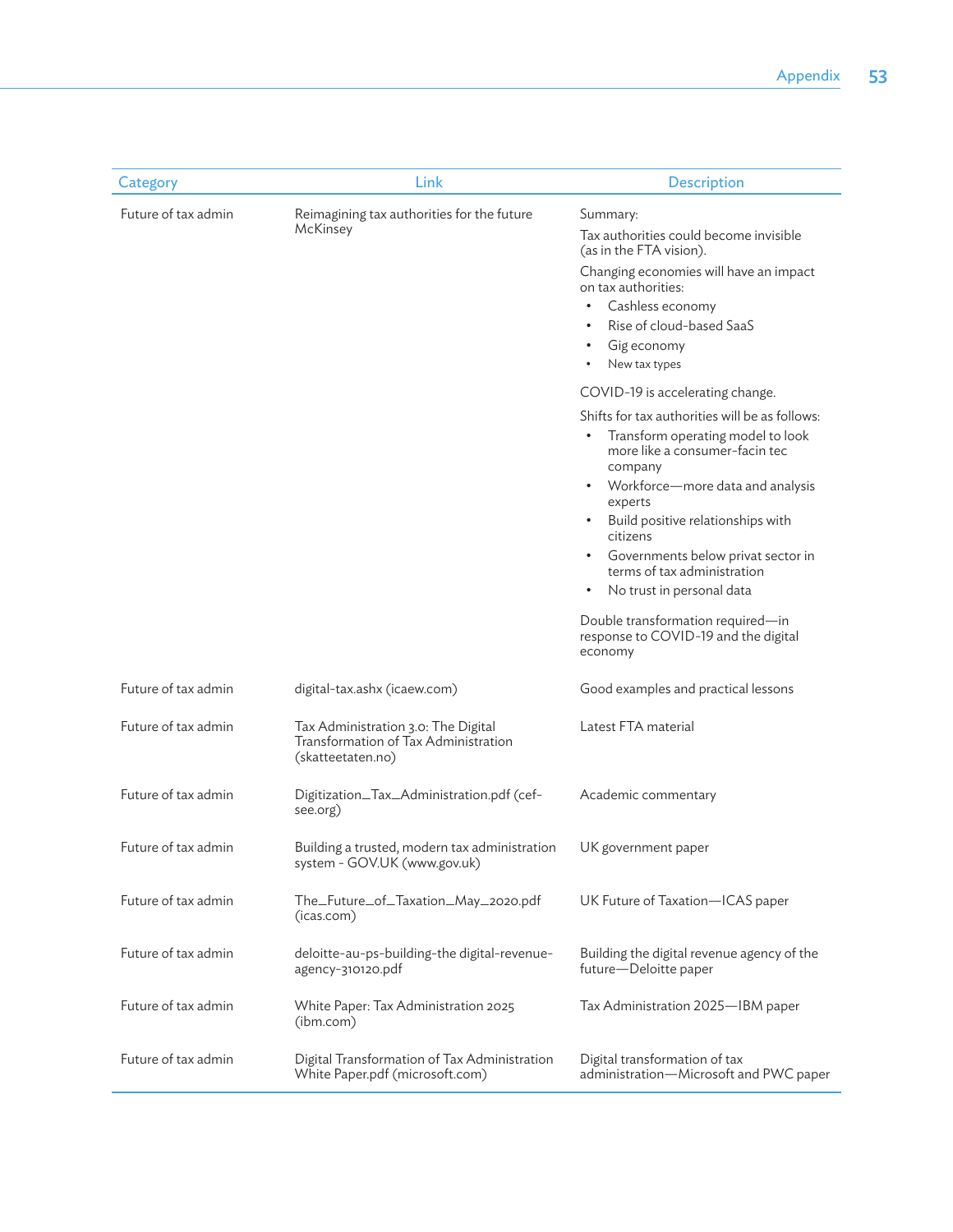## **References**

Asian Development Bank (ADB). 2020. *A Comparative Analysis of Tax Administration in Asia and the Pacific:* 2020 Edition. <http://dx.doi.org/10.22617/TCS190240>.

———. 2016. *A Comparative Analysis of Tax Administration in Asia and the Pacific:* 2016 Edition. <https://www.adb.org/sites/default/files/publication/193541/tax-admin-asia-pacific-2016.pdf>.

———. 2014. *Tool Kit for Tax Administration Management Information System.* [https://www.adb.org/sites/default/](https://www.adb.org/sites/default/files/publication/150133/tool-kit-tax-administration-management-informationsystem.pdf) [files/publication/150133/tool-kit-tax-administration-management-informationsystem.pdf.](https://www.adb.org/sites/default/files/publication/150133/tool-kit-tax-administration-management-informationsystem.pdf) p. 36.

Australian Taxation Office. 2021. <https://www.ato.gov.au/Individuals/myTax/>.

Ros Barr. 2021. Digital Tax Administration Maturity Summary Nov 2020 - Slides | Discover (ey.net).

CIAT. 2020. ICT as a *Strategic Tool to Leapfrog the Efficiency of Tax Administrations*. [https://www.ciat.org/ictas-a](https://www.ciat.org/ict-as-a-strategic-tool-to-leapfrog-the-efficiency-of-tax-administrations/?lang=en)[strategic-tool-to-leapfrog-the-efficiency-of-tax-administrations/?lang=en. p. 362.](https://www.ciat.org/ict-as-a-strategic-tool-to-leapfrog-the-efficiency-of-tax-administrations/?lang=en)

Ben Dickinson. 2011. Tax and Good Governance. *OECD Journal: General Papers.* 2010(1). pp. 69–76.

Marcelo Estaveo. 2020. Why Digital Transformation Matters for Taxation. *World Bank Blog.* 12 June. [https://blogs.worldbank.org/voices/why-digital-transformation-matt](https://blogs.worldbank.org/voices/why-digital-transformation-matters-taxation)ers-taxation.

EY Forbes. 2017. *High Stakes, High Rewards: Data & Advanced Analytics.* [https://i.forbesimg.com/forbesinsights/](https://i.forbesimg.com/forbesinsights/ey_data_analytics_2017/EY_Data_Analytics_Report.pdf) [ey\\_data\\_analytics\\_2017/EY\\_Data\\_Analytics\\_Report.pdf](https://i.forbesimg.com/forbesinsights/ey_data_analytics_2017/EY_Data_Analytics_Report.pdf).

EY Global. 2019. How Tax Administration Is Going Digital. EY UK.

Tobias Haque, David Knight, and Dinu Jayasurya. 2015. Capacity Constraints in Public Financial Management in Pacific States. In *Asia and Pacific Policy Studies.* [https://onlinelibrary.wiley.com/doi/epdf/10.1002/app5.79. p. 612](https://onlinelibrary.wiley.com/doi/epdf/10.1002/app5.79).

ICAEW. 2019. Digitalisation of Tax: International Perspectives. [https://www.icaew.com/-/media/corporate/files/](https://www.icaew.com/-/media/corporate/files/technical/technology/thought-leadership/digital-tax.ashx) [technical/technology/thought-leadership/digital-tax.ashx.](https://www.icaew.com/-/media/corporate/files/technical/technology/thought-leadership/digital-tax.ashx)

Inland Revenue Authority of Singapore. 2020. No Filing Service (NFS). [https://www.iras.gov.sg/irashome/](https://www.iras.gov.sg/irashome/Individuals/Locals/Filing-your-taxes/Individuals-Required-to-File-Tax/No-Filing-Service--NFS-/) [Individuals/Locals/Filing-your-taxes/Individuals-Required-to-File-Tax/No-Filing-Service--NFS-/](https://www.iras.gov.sg/irashome/Individuals/Locals/Filing-your-taxes/Individuals-Required-to-File-Tax/No-Filing-Service--NFS-/).

International Monetary Fund. 2021. World Economic Outlook. [https://data.imf.org/?sk=ABFF6C02-73A8-475C-](https://data.imf.org/?sk=ABFF6C02-73A8-475C-89CC-AD515033E662)[89CC-AD515033E662.](https://data.imf.org/?sk=ABFF6C02-73A8-475C-89CC-AD515033E662)

Microsoft/PWC. 2018. The Data Intelligent Tax Administration: Meeting the Challenges of Big Tax Data Analytic. [https://www.pwc.nl/nl/assets/documents/the-data-intelligent-tax-administration-whitepaper.pdf.](https://www.pwc.nl/nl/assets/documents/the-data-intelligent-tax-administration-whitepaper.pdf) p. 13.

Organisation for Economic Co-operation and Development (OECD). 2020. *Tax Administration 3.0: The Digital Transformation of Tax Administration.* [http://www.oecd.org/tax/forum-on-tax-administration/publications-and](http://www.oecd.org/tax/forum-on-tax-administration/publications-and-products/taxadministration-3-0-the-digital-transformation-of-tax-administration.pdf)[products/taxadministration-3-0-the-digital-transformation-of-tax-administration.pdf](http://www.oecd.org/tax/forum-on-tax-administration/publications-and-products/taxadministration-3-0-the-digital-transformation-of-tax-administration.pdf).

———. 2018. 2018 International Survey on Revenue Administration (ISORA).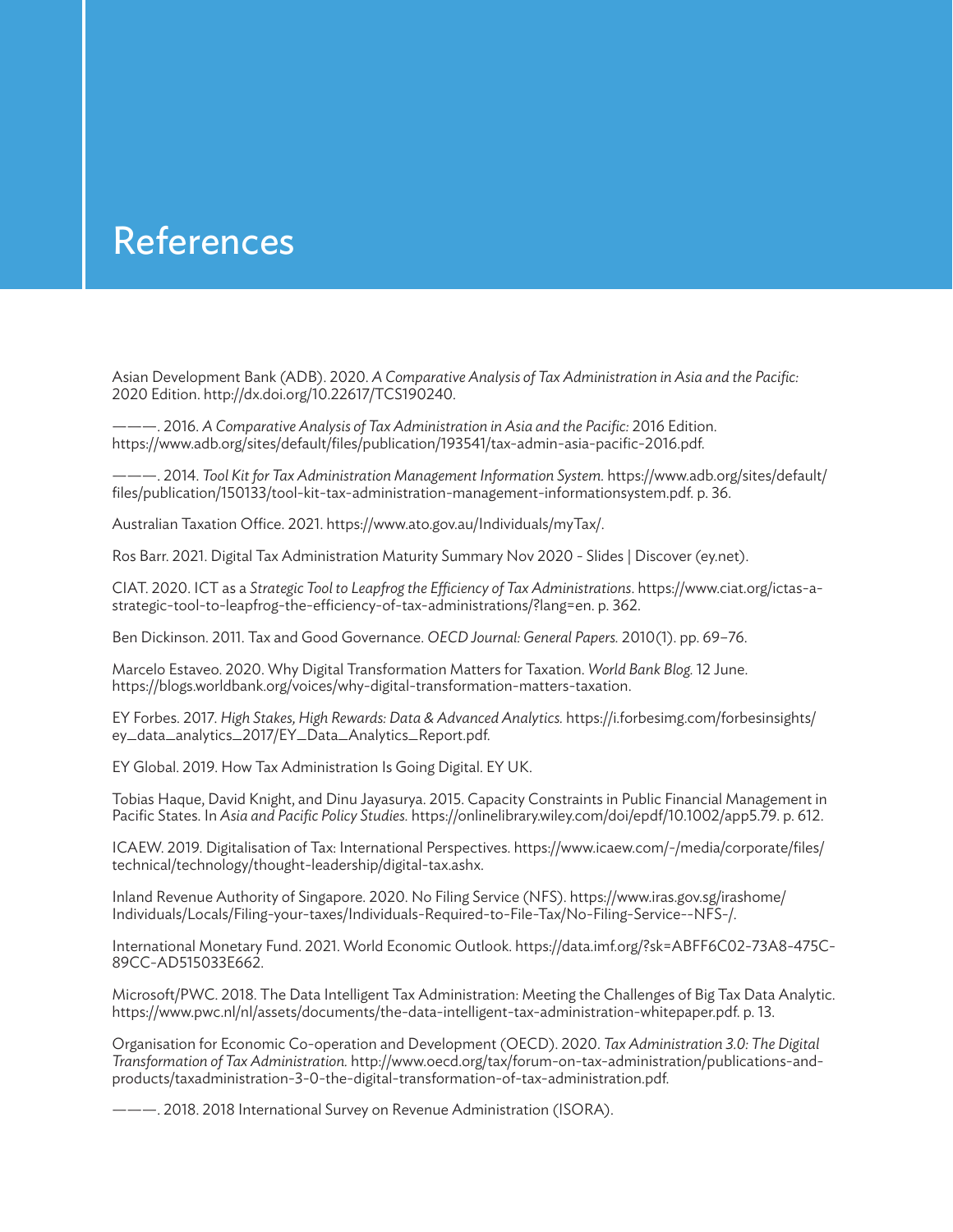———. 2017. *Tax Administration 2017: Comparative Information on OECD and Other Advanced and Emerging Economies.* Paris: OECD Publishing.

———. 2013. Cooperative Compliance: A Framework – From Enhanced Relationship to Cooperative Compliance. [https://read.oecd-ilibrary.org/taxation/co-operative-compliance-a-framework\\_9789264200852-en#page1/](https://read.oecd-ilibrary.org/taxation/co-operative-compliance-a-framework_9789264200852-en#page1/).

———. 2008. Study into the Role of Tax Intermediaries. [http://www.oecd.org/tax/administration/](http://www.oecd.org/tax/administration/studyintotheroleoftaxintermediaries.htm#table) [studyintotheroleoftaxintermediaries.htm#table](http://www.oecd.org/tax/administration/studyintotheroleoftaxintermediaries.htm#table).

Christopher Sanger. 2020. Tax Authority Approaches to Digital Tax Administration. EY Global Presentation. 30 October.

Tax Administration Diagnostic Assessment Tool (TADAT).<www.tadat.org/home>.

Verified Market Research. 2021. Digital Experience Platform Market Size and Forecast 2021. <https://www.verifiedmarketresearch.com/product/Digital-Experience-Platform-Market/>.

World Bank, Independent Evaluation Group. 2017. *Tax Revenue Mobilization–Lessons from the World Bank Group Support for Tax Reform.* [https://ieg.worldbankgroup.org/sites/default/files/Data/reports/lptaxrevenue-](https://ieg.worldbankgroup.org/sites/default/files/Data/reports/lptaxrevenue-03152017.pdf)[03152017.pdf](https://ieg.worldbankgroup.org/sites/default/files/Data/reports/lptaxrevenue-03152017.pdf).

World Bank/PwC, 2020. *Paying Taxes 2020*. [https://www.pwc.com/gx/en/services/tax/publications/paying](https://www.pwc.com/gx/en/services/tax/publications/paying-taxes-2020.html)[taxes-2020.html](https://www.pwc.com/gx/en/services/tax/publications/paying-taxes-2020.html). p. 6.